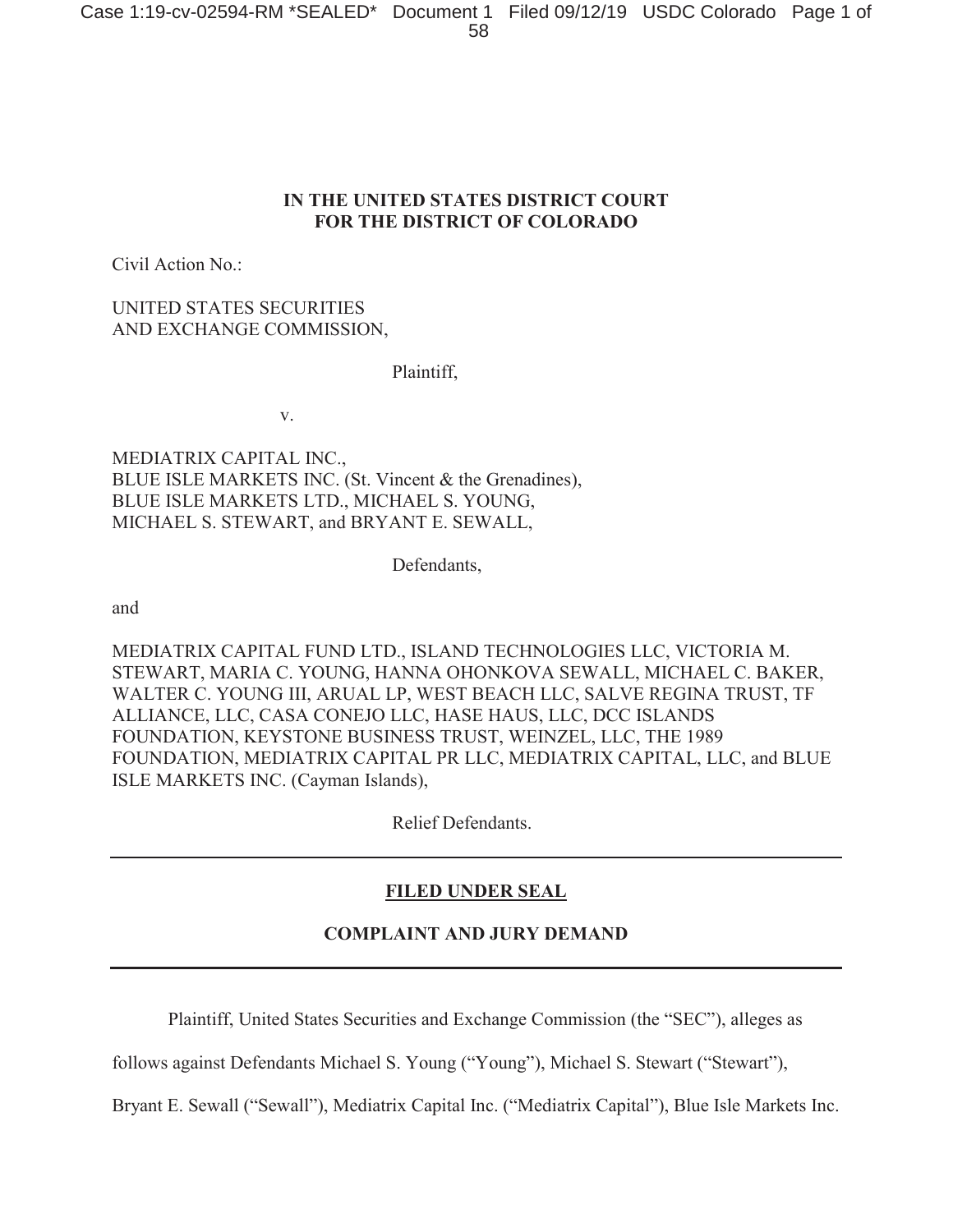#### Case 1:19-cv-02594-RM \*SEALED\* Document 1 Filed 09/12/19 USDC Colorado Page 2 of 58

("Blue Isle 1"), and Blue Isle Markets Ltd. ("Blue Isle 2") (collectively, the "Defendants"); and against Relief Defendants Mediatrix Capital Fund Ltd., Island Technologies LLC, West Beach LLC, Salve Regina Trust, TF Alliance, LLC, Casa Conejo LLC, Hase Haus, LLC, DCC Islands Foundation, Keystone Business Trust, Weinzel, LLC, The 1989 Foundation, Mediatrix Capital PR LLC, Mediatrix Capital, LLC, Blue Isle Markets Inc. (Cayman Islands), Michael C. Baker, Walter C. Young III, Arual LP, Victoria M. Stewart, Maria C. Young, and Hanna Ohonkova Sewall (collectively, the "Relief Defendants").

### **SUMMARY**

1. The SEC brings this emergency enforcement action to halt a fraudulent, ongoing international trading program that has placed at risk more than \$125 million of investors' funds. From March 2016 to the present (the "Relevant Period"), Young, Stewart, and Sewall (the "Individual Defendants"), through Mediatrix Capital, Blue Isle 1, and Blue Isle 2 (the "Entity Defendants"), raised more than \$125 million from investors in unregistered securities offerings by representing to investors that their money would be pooled and invested using Defendants' allegedly highly profitable algorithmic trading strategy. Defendants falsely claimed to investors that from December 2013 through at least March 2019, their trading strategy had never had an unprofitable month and had returned more than 1,600%. Defendants further claimed that their highly successful trading strategy had enabled Mediatrix Capital to accumulate assets under management of \$225 million as of the end of 2018. None of this was true.

2. In reality, since mid-2016, Defendants have misappropriated more than \$35 million of investors' money by transferring it out of the Entity Defendants' bank and brokerage accounts rather than using the money for trading. Defendants used investors' money to purchase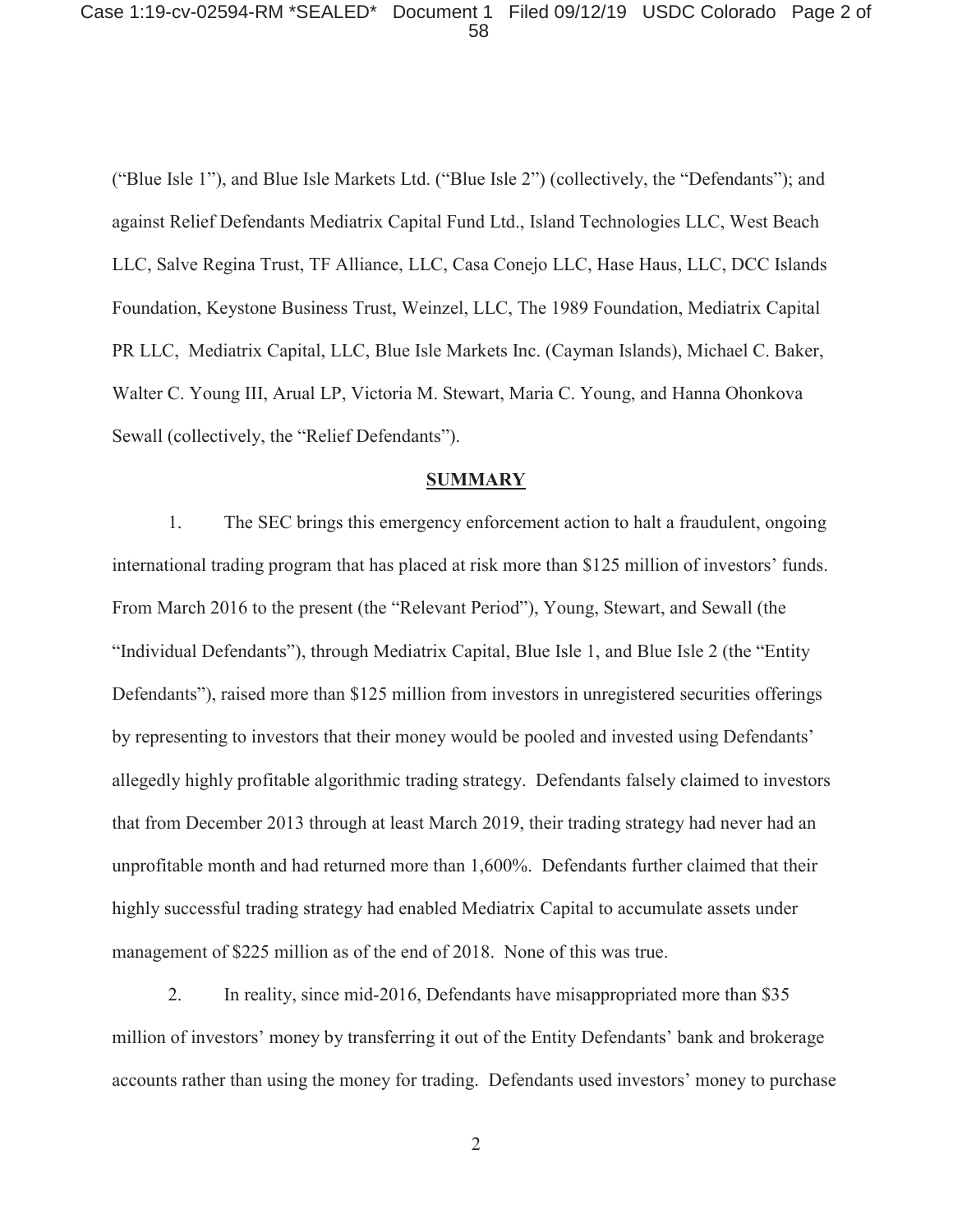luxury properties and vehicles, and diverted more than \$5 million of additional investors' funds for other improper expenditures to perpetuate the fraud.

3. Even when Defendants used the remaining portion of investors' money for trading, Defendants' trading consistently lost money – losing more than \$18 million from its trading in 2018 alone. Because of Defendants' massive misappropriation and trading losses, Mediatrix Capital's assets under management are nowhere close to the amounts represented by Defendants. For example, at year-end 2018, Defendants represented that Mediatrix Capital had \$225 million under management, when in reality, the firm had approximately \$35.3 million in assets under management (less than 16% of the amount claimed).

4. To induce investment into their failing trading strategy, Defendants defrauded investors by repeatedly misrepresenting the profitability of their trading, falsifying investors' account statements to show phantom profits, and making Ponzi-like payments to investors who opted to cash out their "profits" — all in order to prop-up the façade of profitable trading.

5. Defendants made numerous additional, material misrepresentations and omissions to investors regarding the supposed transparency of Mediatrix Capital's trading, as well as third party involvement in verifying trading results. Defendants falsified investors' account statements and manipulated trading results to reflect profits rather than the actual losses resulting from their trading. Defendants falsely claimed that Mediatrix Capital's trading results had been audited. Defendants also made numerous misleading statements implying that Blue Isle 1 and Blue Isle 2 were independent, third-party administrators that received Mediatrix Capital's trading data directly from brokerage firms before reporting it to investors, when in fact, Defendants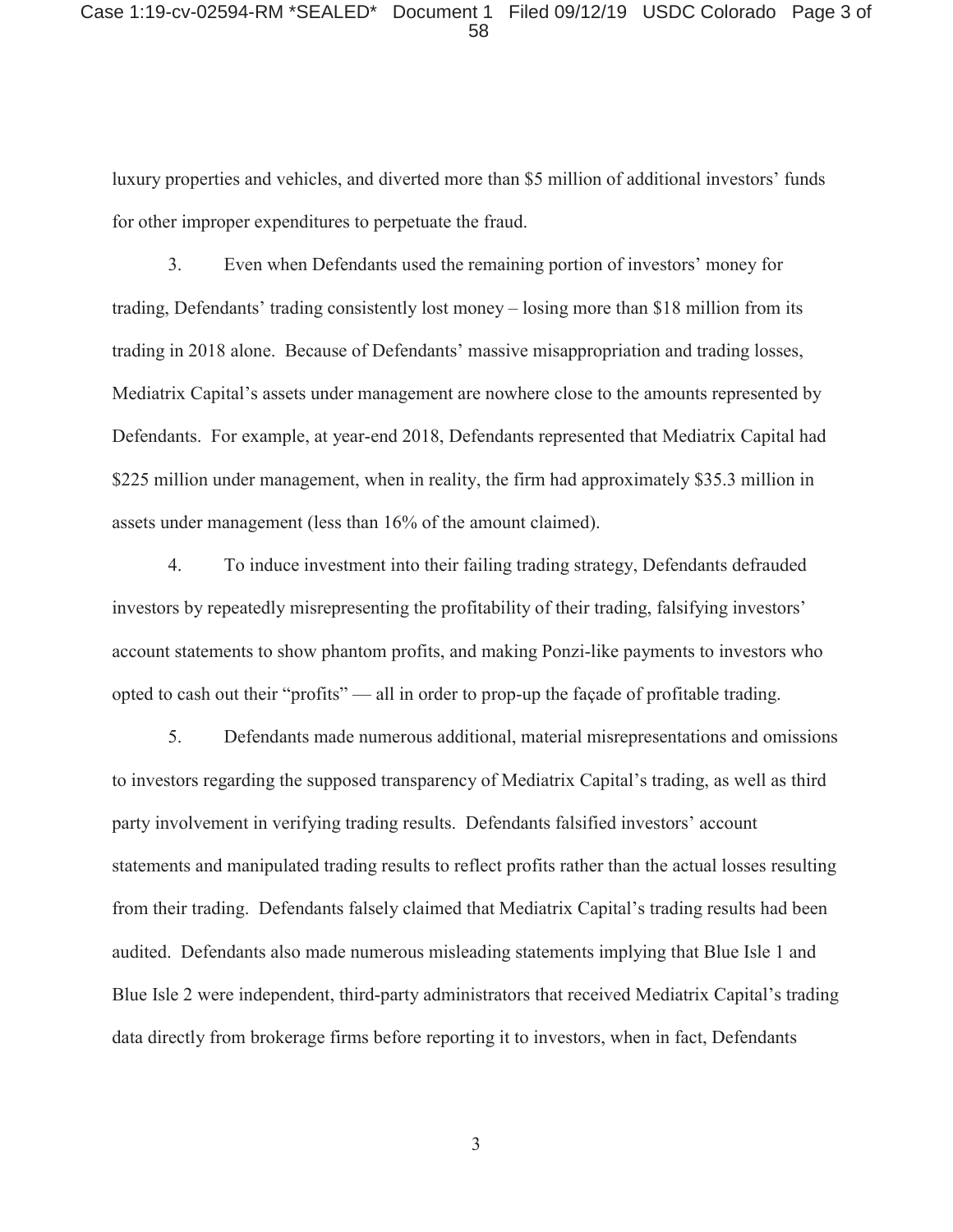owned and controlled the Blue Isle entities and manipulated the trading data it conveyed to investors.

6. Defendants' misrepresentations, omissions, and other fraudulent conduct had the same goal and effect: provide investors with a false picture of trading profitability and a false sense of security, so as to induce additional investment to perpetuate the fraud. Defendants' continued misappropriation and accelerating trading losses have driven their fraud to the brink of collapse. Mediatrix Capital's most recent bank and brokerage account records indicate that only a fraction of investors' funds remain, likely saddling investors with tens of millions of dollars in losses.

7. As a result of the conduct described herein, Defendants violated and, unless restrained and enjoined, will continue to violate Sections 5(a) and (c) and Section 17(a) of the Securities Act of 1933 (the "Securities Act") [15 U.S.C. § 77e(a) and (c) and §77q(a)] and Section 10(b) of the Securities Exchange Act of 1934 (the "Exchange Act") [15 U.S.C. § 78j(b)] and Rule 10b-5 thereunder [17 C.F.R. § 240.10b-5]. Mediatrix Capital, Young, Stewart, and Sewall also violated and, unless restrained and enjoined, will continue to violate Sections 206(1), 206(2), and 206(4) of the Investment Advisers Act 1940 ("Advisers Act") [15 U.S.C. §§ 80b-6(1), 80b-6(2), and 80b-6(4)] and Rule 206(4)-8 thereunder [17 C.F.R. § 275.206(4)-8], and, in the alternative, defendants Young, Stewart, and Sewall aided and abetted Mediatrix Capital's violations of Sections 206(1), 206(2), and 206(4) of the Advisers Act and Rule 206(4)-8 thereunder.

8. The SEC has also named numerous Relief Defendants because throughout the fraud, Defendants transferred millions of dollars of investors' money to spouses, other relatives,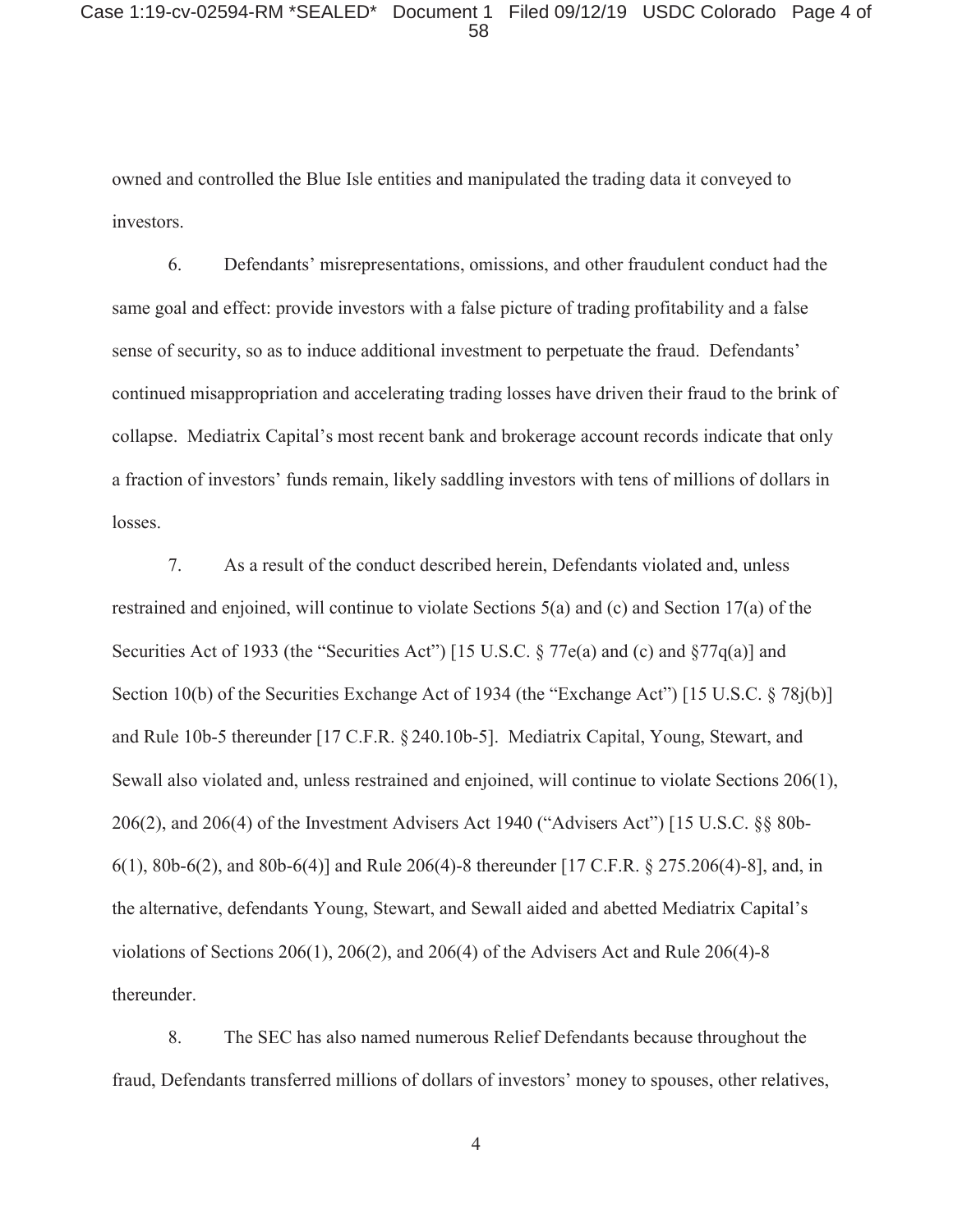#### Case 1:19-cv-02594-RM \*SEALED\* Document 1 Filed 09/12/19 USDC Colorado Page 5 of 58

friends, and shell companies they owned or controlled. Each of the Relief Defendants received illicit proceeds from Defendants' fraud to which they have no legitimate claim.

9. The SEC seeks permanent injunctions against each of the Defendants, enjoining them from future violations of the securities laws, disgorgement of all Defendants' and Relief Defendants' ill-gotten gains from the unlawful activity set forth in this Complaint, together with prejudgment interest, and civil penalties against Defendants under Section 20(d) of the Securities Act [15 U.S.C. § 77t(d)], Section 21(d)(3) of the Exchange Act [15 U.S.C. §78u(d)(3)], and Section 209(e) of the Advisers Act [15 U.S.C. § 80b-9(e)], and such other relief that the Court may deem appropriate.

### **JURISDICTION AND VENUE**

10. This Court has jurisdiction over this action pursuant to Sections 20(b), 20(d), and 22(a) of the Securities Act [15 U.S.C.  $\S$   $\frac{77t(b)}{77t(d)}$ , and  $\frac{77v(a)}{6}$ , Sections 21(d), 21(e), and 27 of the Exchange Act [15 U.S.C. §§ 78u(d), 78u(e), and 78aa], and Sections 209(d) and 214 of the Advisers Act [15 U.S.C. §§ 80b-9(d) and 80b-14].

11. Defendants, directly or indirectly, made use of the means or instruments of transportation or communication in interstate commerce, the means and instrumentalities of interstate commerce, or of the mails, in connection with the acts, practices, and courses of business set forth in this Complaint.

12. Venue lies in this Court pursuant to Section 22(a) of the Securities Act [15 U.S.C. § 77v(a)], Section 27 of the Exchange Act [15 U.S.C. § 78aa], and Section 214 of the Advisers Act [15 U.S.C. § 80b-14], and 28 U.S.C. § 1391(b). Defendant Young resided in this district at least during part of the fraud, Young conducted Mediatrix Capital business out of an office in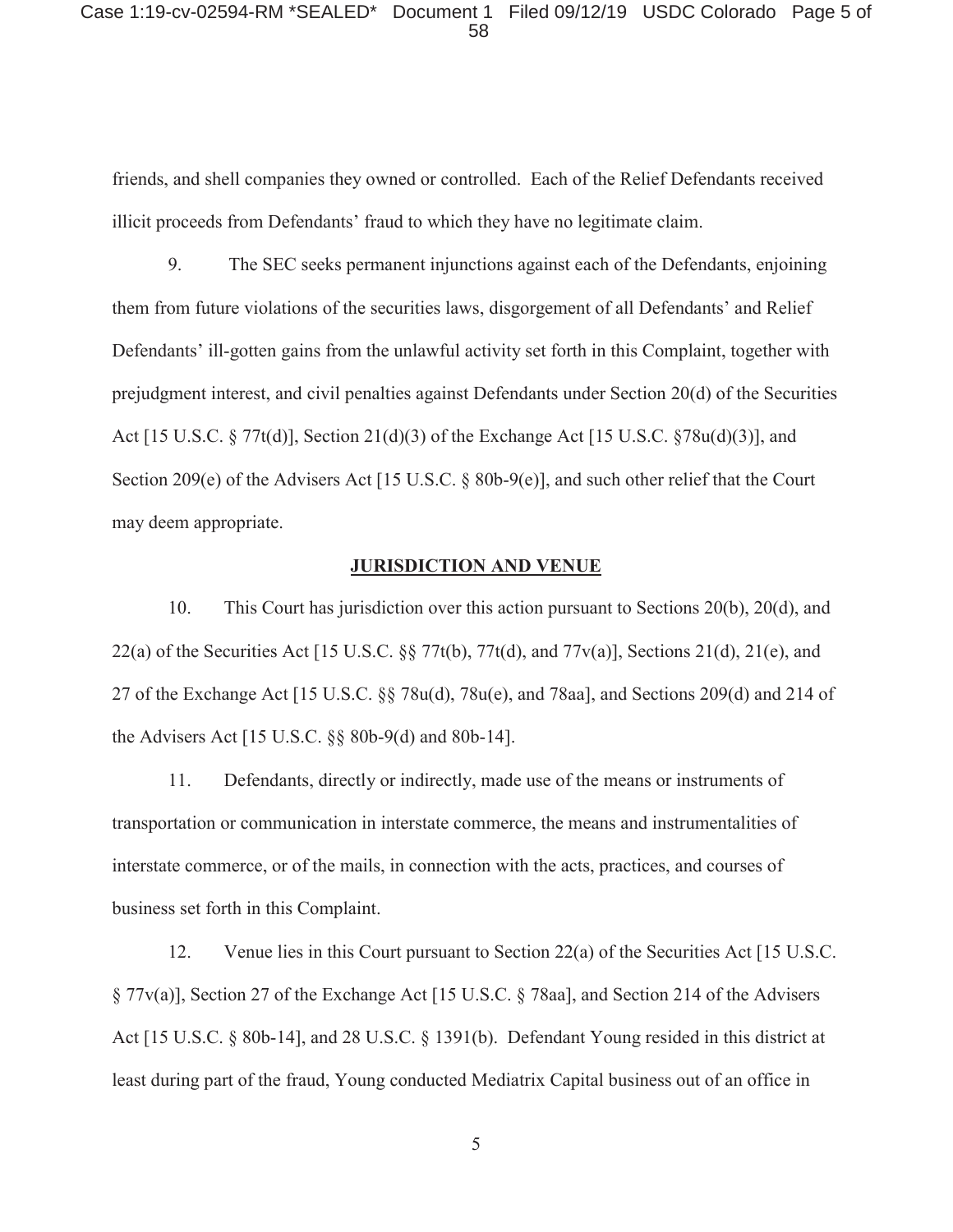Colorado, which is still maintained, and Colorado investors invested in the Mediatrix Capital offerings. In addition, many of the acts, practices, transactions, and courses of business alleged in this Complaint occurred within the District of Colorado.

#### **DEFENDANTS**

13. **Mediatrix Capital Inc.** ("Mediatrix Capital") was originally formed on or about January 8, 2015, as an International Business Company in Belize and was subsequently moved to the jurisdiction of The Bahamas. Mediatrix Capital is the investment adviser to the Fund. As stated in the Confidential Explanatory Memorandum ("CEM"), "Mediatrix Capital Inc., a Belize registered company, will serve as the Fund Manager and Investment Manager to the Fund." The Individual Defendants own Mediatrix Capital through Island Technologies LLC ("Island Tech.") and jointly share "absolute decision-making authority" over Mediatrix Capital, including the authority to direct how the Fund invests its capital. Prior to establishing Island Tech., Mediatrix Capital was 100% beneficially owned by the Individual Defendants', either directly or through various shell companies. Mediatrix Capital has never been registered with the SEC. No registration statement has been filed with the SEC with respect to securities issued by Mediatrix Capital.

14. **Blue Isle Markets Inc.** ("Blue Isle 1") was formed in Saint Vincent and The Grenadines as an International Business Company on or about December 2, 2015, and has its principal place of business in Nassau, The Bahamas. The Individual Defendants control Blue Isle 1 and own it through Island Tech., along with three minority owners who collectively own 12%. Blue Isle 1 has never been registered with the SEC. No registration statement has been filed with the SEC with respect to securities issued by Blue Isle 1.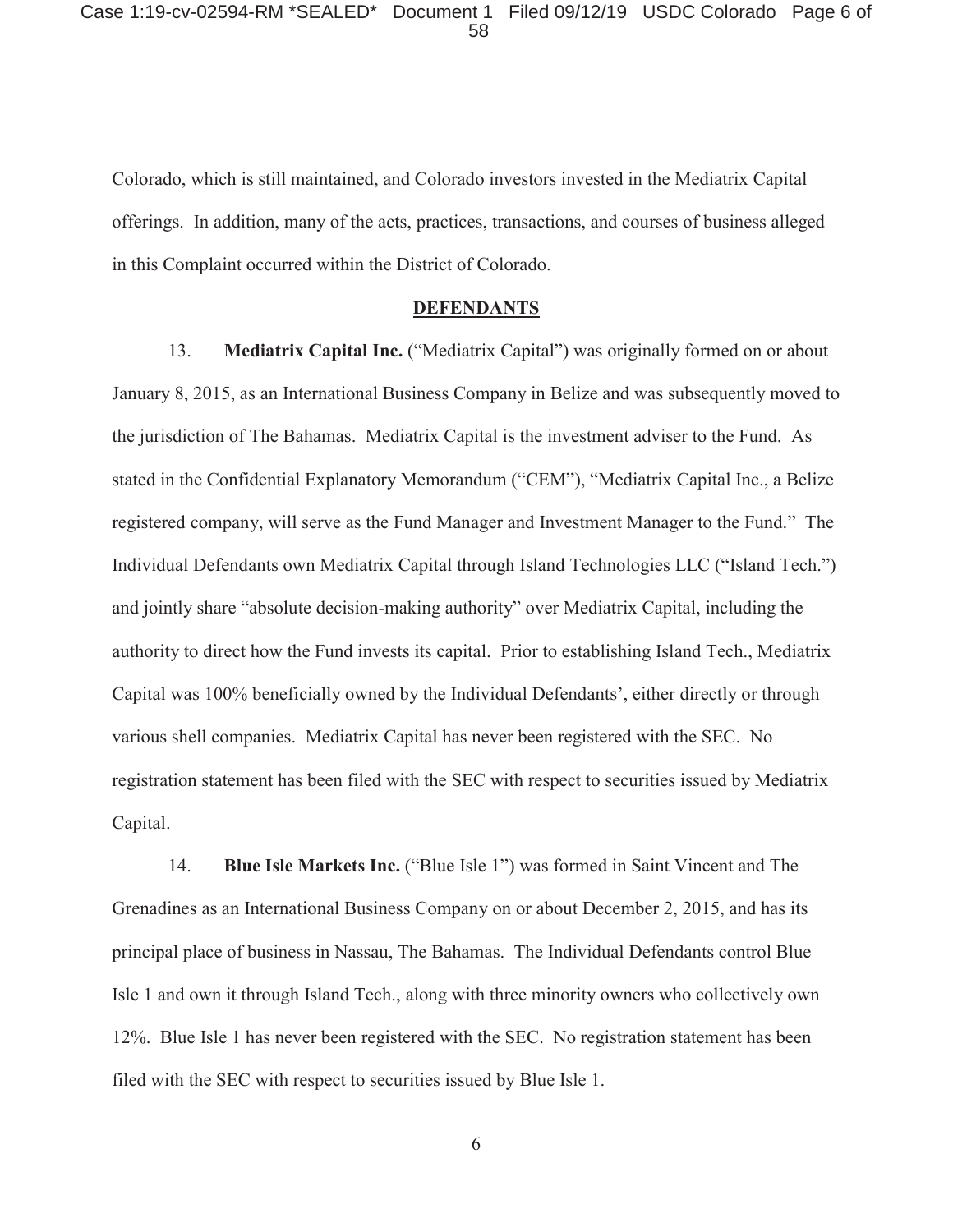15. **Blue Isle Markets Ltd.** ("Blue Isle 2") is a New Zealand Limited Company registered with the New Zealand Companies Office. In approximately April 2019, Blue Isle 2 acquired all of the assets of Blue Isle 1. Blue Isle 2 is controlled by Stewart at least in part Blue Isle 2 has never been registered with the SEC. No registration statement has been filed with the SEC with respect to securities issued by Blue Isle 2.

16. **Michael Stephen Young** ("Young"), age 47, was a resident of the Denver, Colorado metropolitan area in 2016, still maintains a house and office in Colorado, but claims to now be a resident of Dorado, Puerto Rico. Young has been listed in various offering and marketing documents as a Co-Founder and Chief Executive Officer of Mediatrix Capital and as the manager and a member of the board of directors of Mediatrix Capital Fund Ltd. (the "Fund"). Mediatrix Capital's Due Diligence Questionnaire lists Young as one of three directors and officers of Mediatrix Capital (along with the other two Individual Defendants) and, in describing the firm's "governance structure and decision-making process," states that Young, Stewart, and Sewall "have absolute decision-making authority." Young is responsible for sales, marketing, investor relations, and overseeing the business of Mediatrix Capital. Young is also identified as the Director of Sales for Blue Isle 1 in a bank account application.

17. **Michael Shawn Stewart** ("Stewart"), age 56, was a resident of Scottsdale, Arizona in 2016, still lives in Arizona for a portion of the year, but claims to now reside in Nassau, The Bahamas. Stewart has been listed in various offering and marketing documents as a Founder, Managing Director, and Chief Trader of Mediatrix Capital; the Chief Operations Officer and a member of the board of directors of the Fund; the General Manager-CEO of Blue Isle 1; and Director of Blue Isle 2. Mediatrix Capital's Due Diligence Questionnaire lists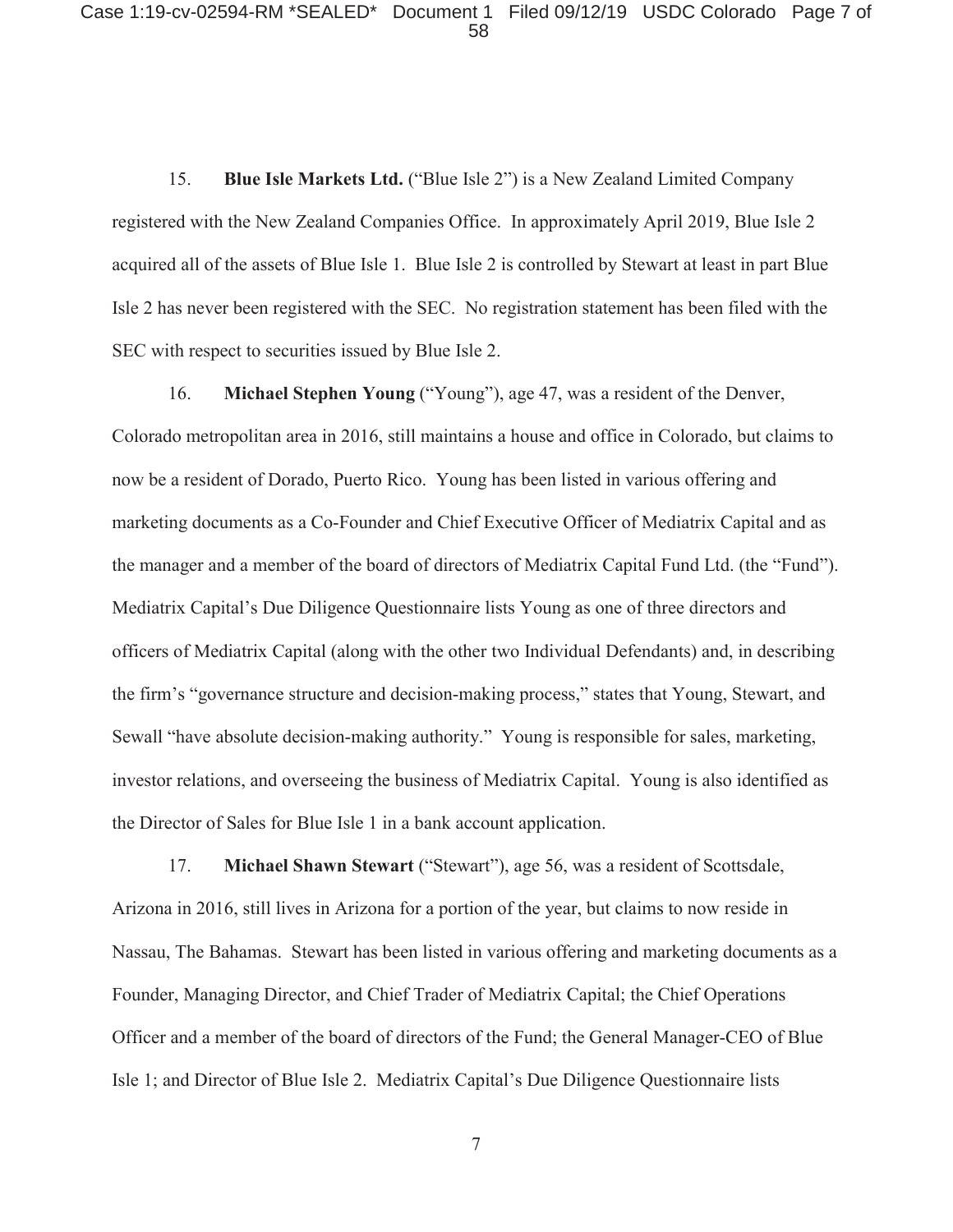#### Case 1:19-cv-02594-RM \*SEALED\* Document 1 Filed 09/12/19 USDC Colorado Page 8 of 58

Stewart as one of three directors and officers of Mediatrix Capital (along with the other two Individual Defendants) and, in describing the firm's "governance structure and decision-making process," states that Young, Stewart, and Sewall "have absolute decision-making authority." Stewart and Sewall assist with sales, dealing directly with prospective investors. Marketing materials state that Stewart, in connection with Sewall, developed the proprietary algorithms purportedly used by the Entity Defendants for trading investor funds. In 2001, the United States Commodity Futures Trading Commission ("CFTC") brought an action against Stewart that he settled, without admitting or denying the allegations, and ordered him to pay restitution of \$13,500, prejudgment interest of \$592.71, and a civil monetary penalty of \$20,956.41. *In the Matter of Currency Trading Systems, et al.*, CFTC Dkt. No. 00-06 (Nov. 6, 2001). Stewart was also ordered to not apply for registration or seek exemption from registration with the CFTC in any capacity and to not engage in any activity requiring such registration or exemption from registration.

18. **Bryant Edwin Sewall** ("Sewall"), age 52, was a resident of the Dallas, Texas metropolitan area in 2016, still maintains a house in the Dallas area, but claims to now reside in Nassau, The Bahamas. Sewall has been listed in various offering and marketing documents as the Executive Vice President of Operations, and Lead Trade Manager of Mediatrix Capital, and as the Chief Technology Officer and a member of the board of directors of the Fund. Mediatrix Capital's Due Diligence Questionnaire lists Sewall as one of three directors and officers of Mediatrix Capital (along with the other two Individual Defendants) and, in describing the firm's "governance structure and decision-making process," states that Young, Stewart, and Sewall "have absolute decision-making authority." Marketing materials provide that Sewall, in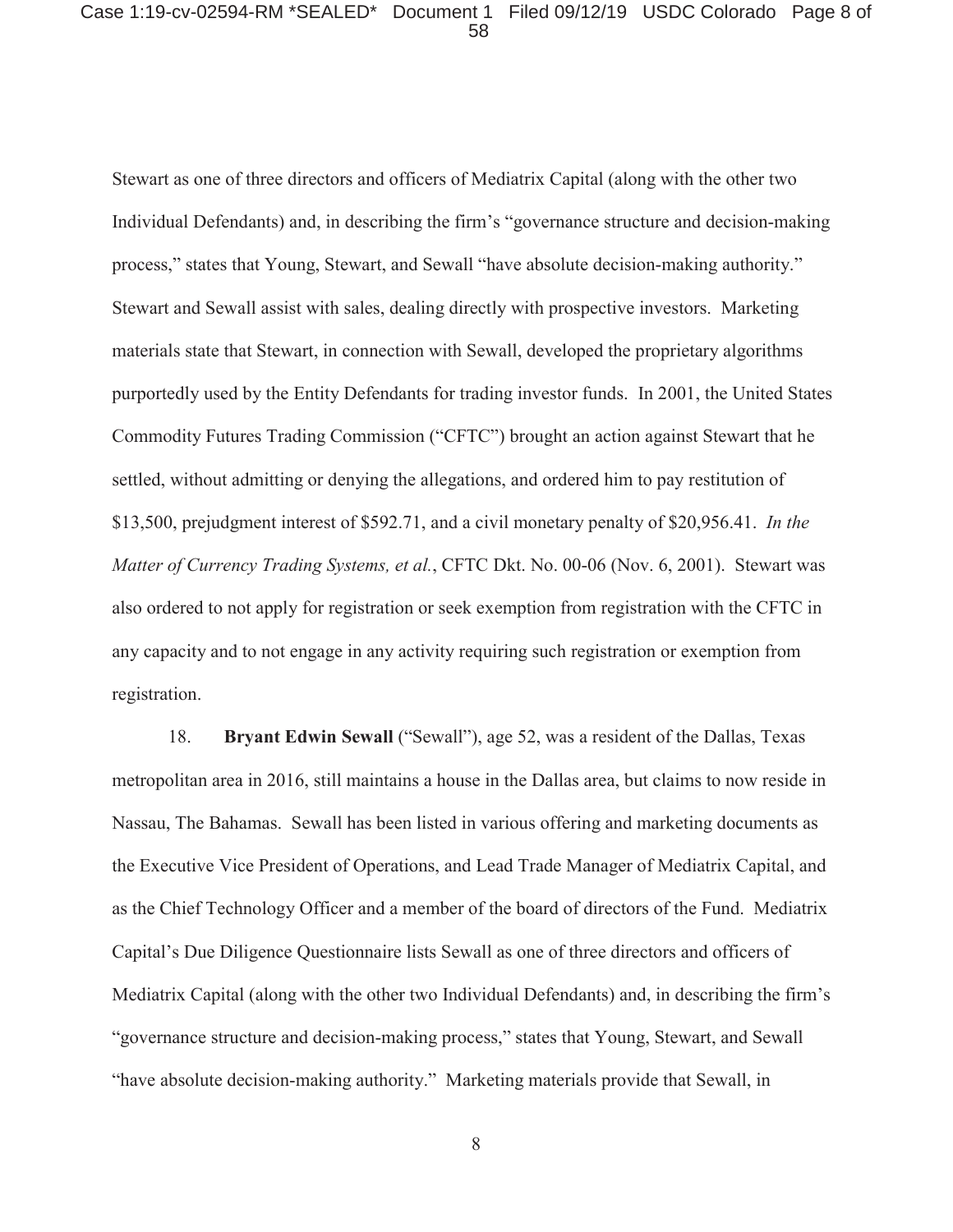connection with Stewart, developed the proprietary algorithms purportedly used by the Entity Defendants for trading investor funds. Sewall also has full authority over the brokerage accounts where investors' monies are traded and the individual account statements provided to investors reflecting purported profits gained from that trading.

#### **RELIEF DEFENDANTS**

19. **Mediatrix Capital Fund Ltd.** (the "Fund") was formed on or about September 14, 2016, in The Bahamas as an International Business Company. The Fund is registered with the Securities Commission of The Bahamas as a Bahamian Professional Fund. Neither the Fund nor its securities are registered in the U.S. The Fund has a board of directors consisting of the Individual Defendants. In April 2019, the Fund had approximately \$3.5 million of assets that had been fraudulently raised from 5-6 investors, all but one of whom are from the U.S. Mediatrix Capital and each Individual Defendant served as investment advisers to the Fund.

20. **Island Technologies LLC** ("Island Tech.") is a Puerto Rico limited liability company with its principal place of business in Dorado, Puerto Rico. It is a holding company that the Individual Defendants created to own the Entity Defendants. It has accounts in its name and at Defendants' direction, and for no recognizable consideration, funds raised from investors have been transferred to and commingled in Island Tech.'s bank accounts. Island Tech. has no legitimate claim to such funds.

21. **West Beach LLC** ("West Beach") is a Puerto Rico limited liability company formed on December 6, 2017, with a principle place of business in Dorado, Puerto Rico that owns Young's Island Tech. shares. It has accounts in its name and at Defendants' direction, and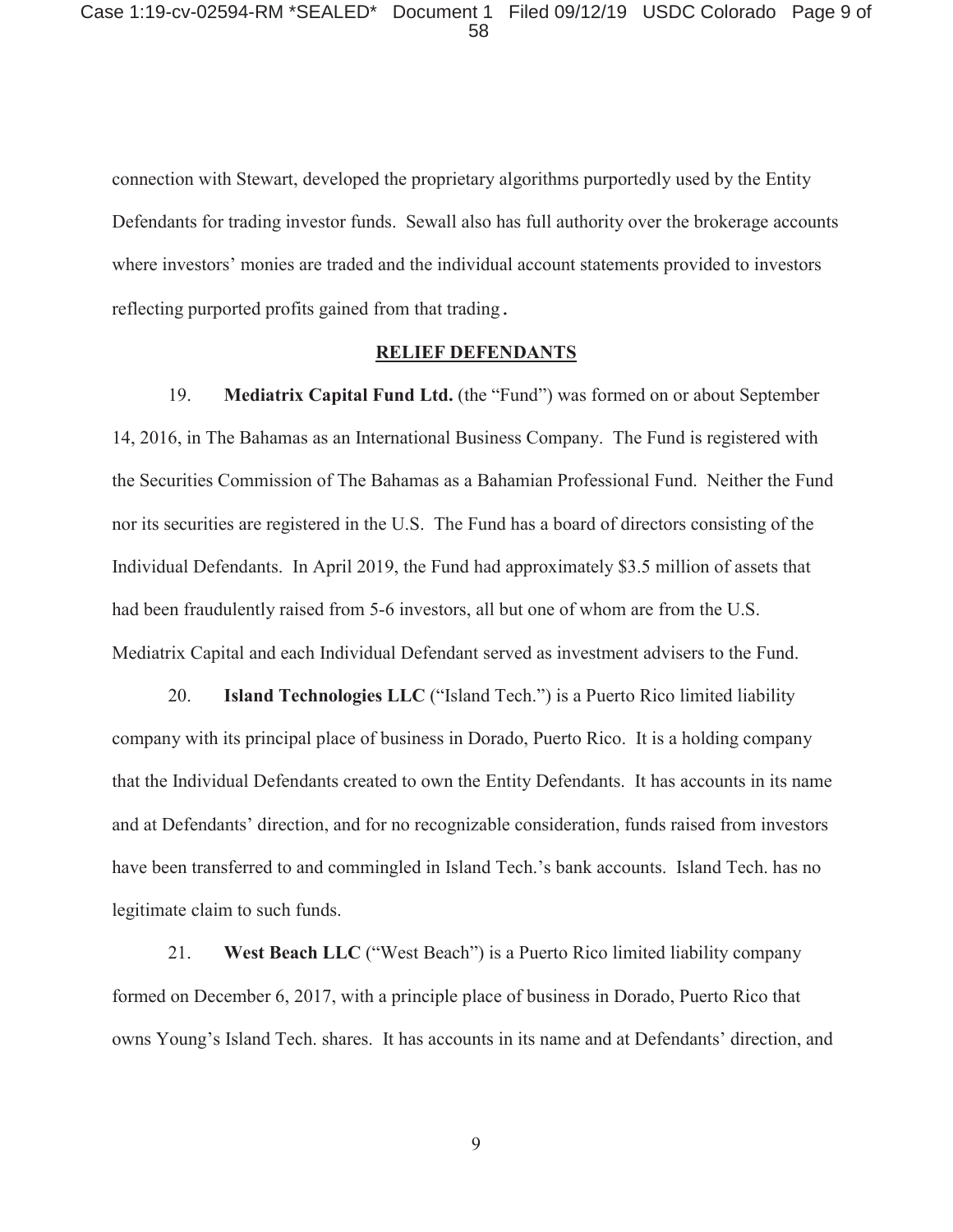#### Case 1:19-cv-02594-RM \*SEALED\* Document 1 Filed 09/12/19 USDC Colorado Page 10 of 58

for no recognizable consideration, funds raised from investors have been transferred to and commingled in West Beach's bank accounts. West Beach has no legitimate claim to such funds.

22. **Salve Regina Trust** is a Cook Islands trust that Young formed as a shell company that hold Young's and Maria Young's ownership interest in Island Tech. It has accounts in its name and at Defendants' direction, and for no recognizable consideration, funds raised from investors have been transferred to and commingled in Salve Regina Trust's bank accounts. Salve Regina Trust has no legitimate claim to such funds.

23. **TF Alliance, LLC** is a Colorado limited liability company that Young formed as a shell company. It has accounts in its name and at Defendants' direction, and for no recognizable consideration, funds raised from investors have been transferred to and commingled in TF Alliance, LLC's bank accounts. TF Alliance, LLC has no legitimate claim to such funds.

24. **Casa Conejo LLC** is a Puerto Rico limited liability company that Young formed as a shell company. It acquired real estate in Puerto Rico paid for exclusively with proceeds of the fraud.

25. **Hase Haus, LLC** is a Colorado limited liability company that Young formed as a shell company. It owns residential property paid for exclusively with proceeds of the fraud where Young resides when in Colorado. Young and Maria Young are the sole LLC members.

26. **DCC Islands Foundation** is a Bahamian entity that Sewall formed as a shell company. It acquired real estate in Texas and The Bahamas paid for exclusively with proceeds of the fraud.

27. **Keystone Business Trust** is a Massachusetts Business Trust that was formed on January 1, 2018, by Sandy Toes, LLC. Stewart and Victoria Stewart are the managing members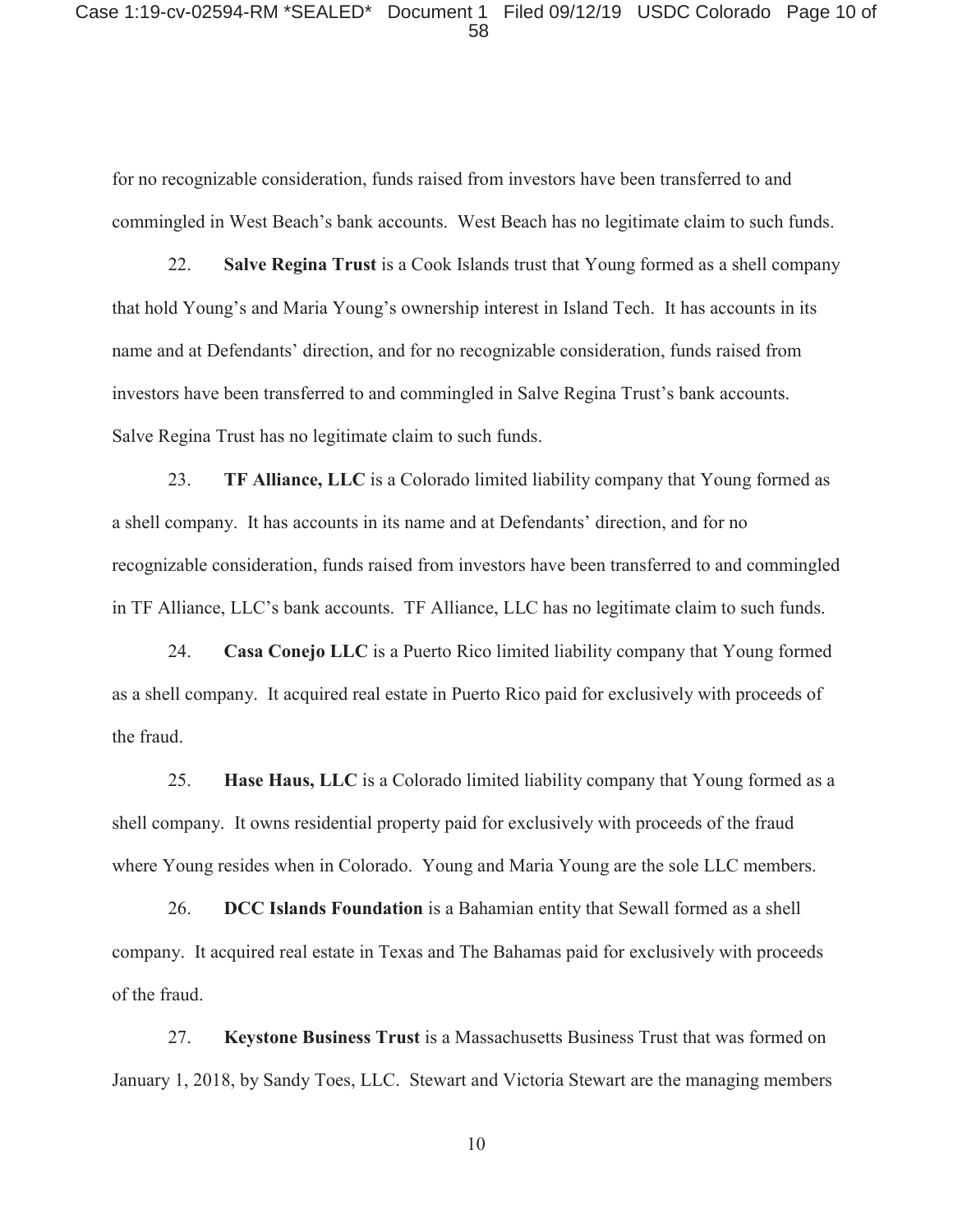of Sandy Toes, LLC. Sandy Toes was formed in Puerto Rico on December 6, 2017, and Stewart is the President. It has accounts in its name and at Defendants' direction, and for no recognizable consideration, funds raised from investors have been transferred to and commingled in Keystone Business Trust's bank accounts. Keystone Business Trust has no legitimate claim to such funds.

28. **Weinzel, LLC** is a Nevada limited liability company that Stewart formed as a shell company. It has accounts in its name and at Defendants' direction, and for no recognizable consideration, funds raised from investors have been transferred to and commingled in Weinzel's bank accounts. Weinzel has no legitimate claim to such funds.

29. **The 1989 Foundation** is a Bahamian entity that Stewart formed as a shell company. It acquired real estate in Arizona paid for exclusively with proceeds of the fraud.

30. **Mediatrix Capital PR LLC** is a Puerto Rico limited liability company that Young, Stewart, and Sewall formed to receive proceeds of the fraud and pay expenses, including payroll. It has accounts in its name and at Defendants' direction, and for no recognizable consideration, funds raised from investors have been transferred to and commingled in Mediatrix Capital PR's bank accounts. Mediatrix Capital PR has no legitimate claim to such funds.

31. **Mediatrix Capital, LLC** is a Colorado limited liability company that Stewart and Sewall formed prior to forming Mediatrix Capital in Belize. It has accounts in its name and at Defendants' direction, and for no recognizable consideration, funds raised from investors have been transferred to and commingled in Mediatrix Capital, LLC's bank accounts. Mediatrix Capital, LLC has no legitimate claim to such funds.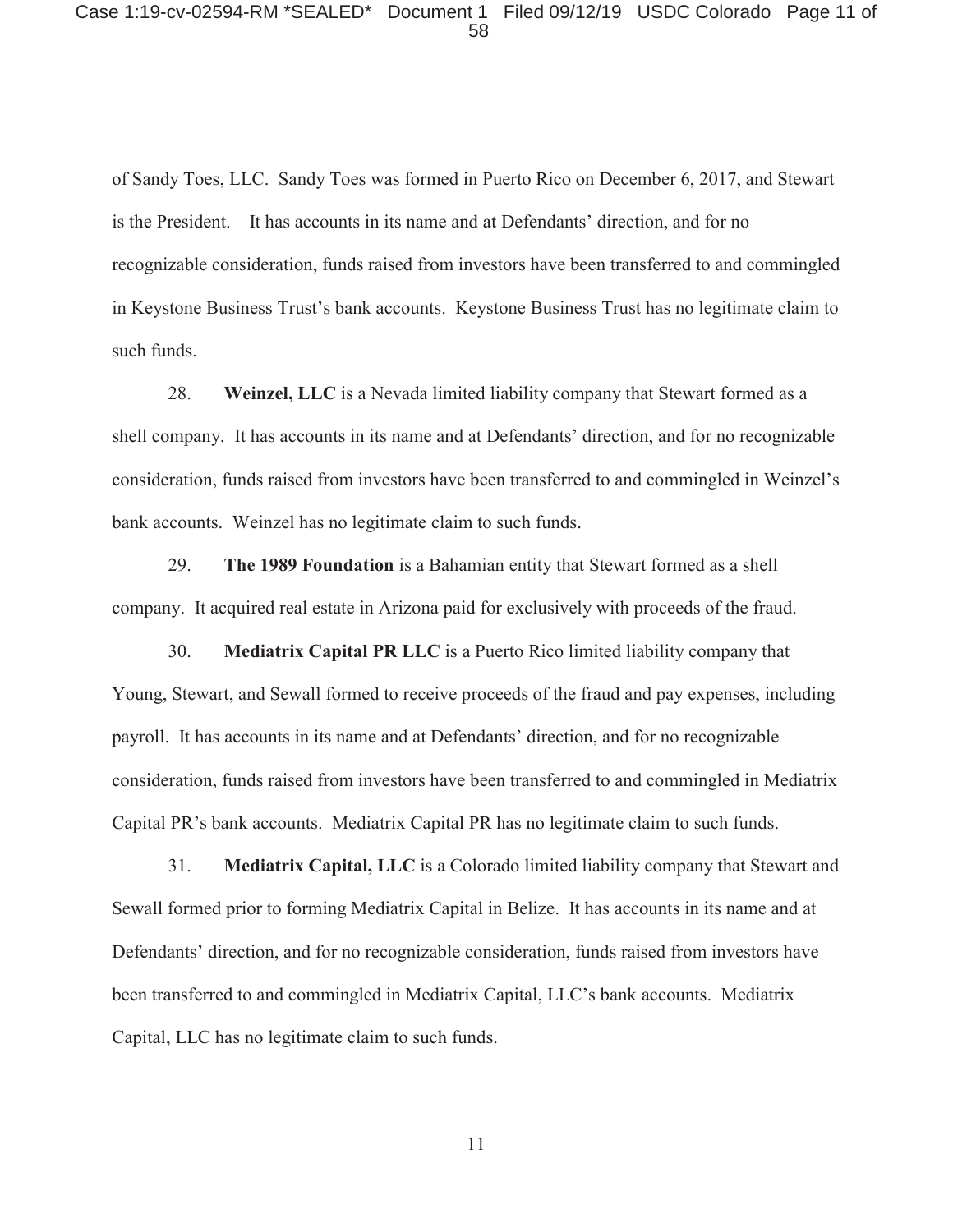#### Case 1:19-cv-02594-RM \*SEALED\* Document 1 Filed 09/12/19 USDC Colorado Page 12 of 58

32. **Blue Isle Markets Inc. (Cayman Islands)** is a Cayman Islands entity that one or more of the Individual Defendants formed to allow for the opening of a bank account in the Cayman Islands in the name of Blue Isle. It has accounts in its name and at Defendants' direction, and for no recognizable consideration, funds raised from investors have been transferred to and commingled in Blue Isle Markets Inc. (Cayman Islands)'s bank accounts. Blue Isle Markets Inc. (Cayman Islands) has no legitimate claim to such funds.

33. **Michael C. Baker**, age 47, lives in the Denver, Colorado metropolitan area. He is Young's friend and owns 1% of Island Tech.'s B shares, representing an equivalent ownership interest in Blue Isle 1. He is the registered agent for Hase Haus, LLC and the trustee of the Salve Regina Trust. He has received proceeds of the fraud.

34. **Walter C. Young III**, age 50, lives in Seattle, Washington. He is Young's brother and owns 1% of Island Tech.'s B shares, representing an equivalent ownership interest in Blue Isle 1. He has received proceeds of the fraud.

35. **Arual LP** is a Utah limited partnership controlled by Young's first cousin, Seldon Young, with a principal place of business in Ogden, Utah. It owns 10% of Island Tech.'s B shares, representing an equivalent ownership interest in Blue Isle 1. It has received proceeds of the fraud.

36. **Victoria M. Stewart**, age 51, is Stewart's spouse. She is authorized on bank accounts used to conduct the fraud, including Island Tech.'s accounts. Investors' funds have been transferred into accounts that she either solely controls or jointly controls with Stewart. She has no legitimate claim to these funds.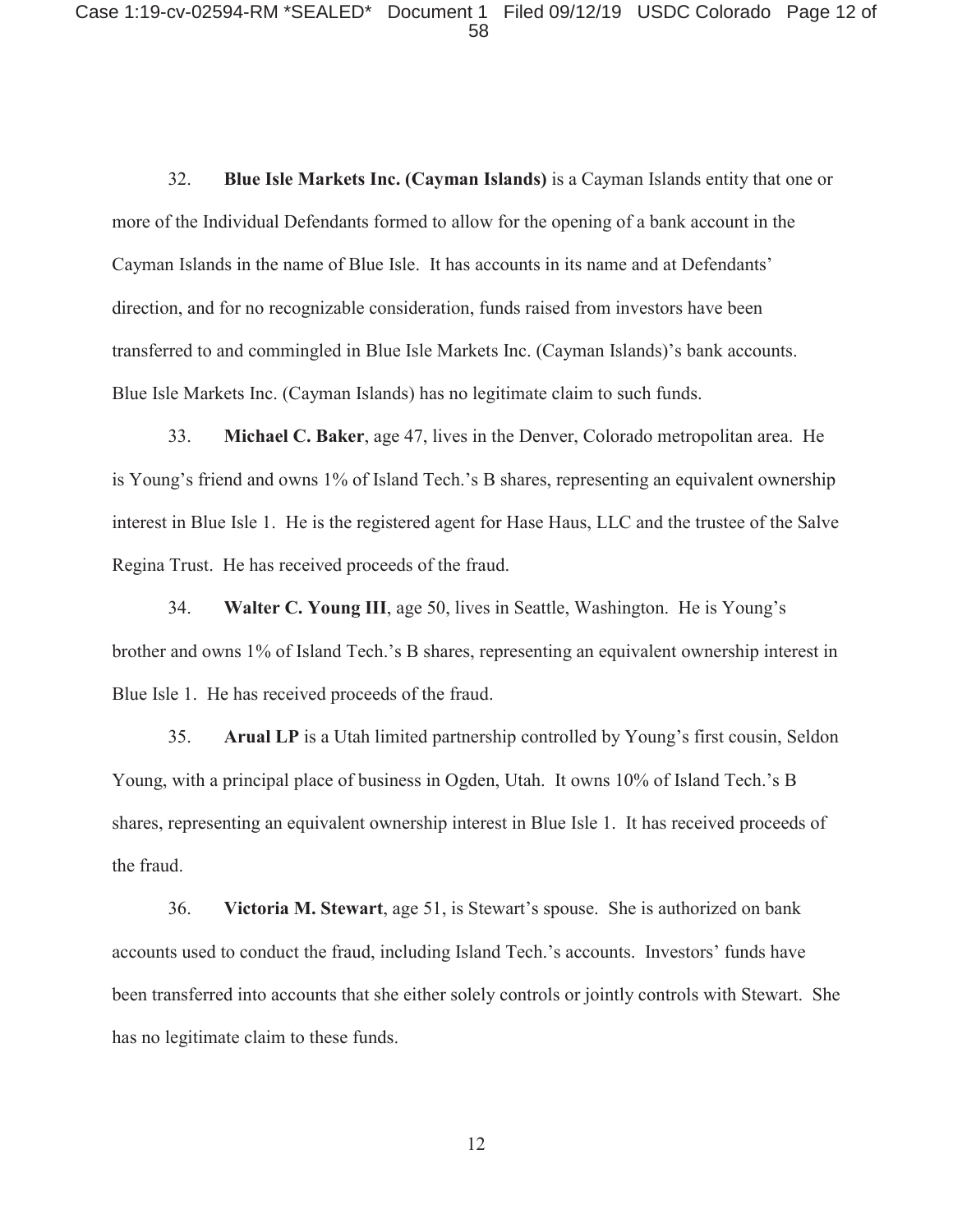37. **Maria C. Young**, age 36, is Young's spouse. She is authorized on bank accounts used to conduct the fraud, including accounts for TF Alliance, LLC and West Beach LLC. Investors' funds have been transferred into accounts that she either solely or jointly controls. She has no legitimate claim to these funds.

38. **Hanna Ohonkova Sewall**, age 26, is Sewall's spouse. She is a resident of Kiev, Ukraine. Investors' funds from the fraud have been transferred into accounts that she either solely controls or jointly controls with Sewall. She has no legitimate claim to these funds.

#### **FACTS**

## **I. Background**

## **A. The Individual Defendants Offered and Sold Securities and Raised Investor Money through Mediatrix Capital and Blue Isle.**

39. The Individual Defendants, as equal partners, formed Mediatrix Capital in 2015 and jointly operated it to solicit investors to invest in their currency trading program.

40. The Individual Defendants formed Blue Isle 1 to track trades, provide support for their trading operations, provide an entity through which they could assign account numbers to their investors, and to facilitate reporting fabricated account information to investors in Mediatrix Capital.

41. In approximately April 2019, Blue Isle 2 acquired all the assets of Blue Isle 1, and, on information and belief, Blue Isle 2 performs the same function as Blue Isle 1. (Blue Isle 1 and Blue Isle 2 are collectively referred to herein as "Blue Isle.").

42. From March 2016 through the present, Mediatrix Capital and the Individual Defendants made two related securities offerings.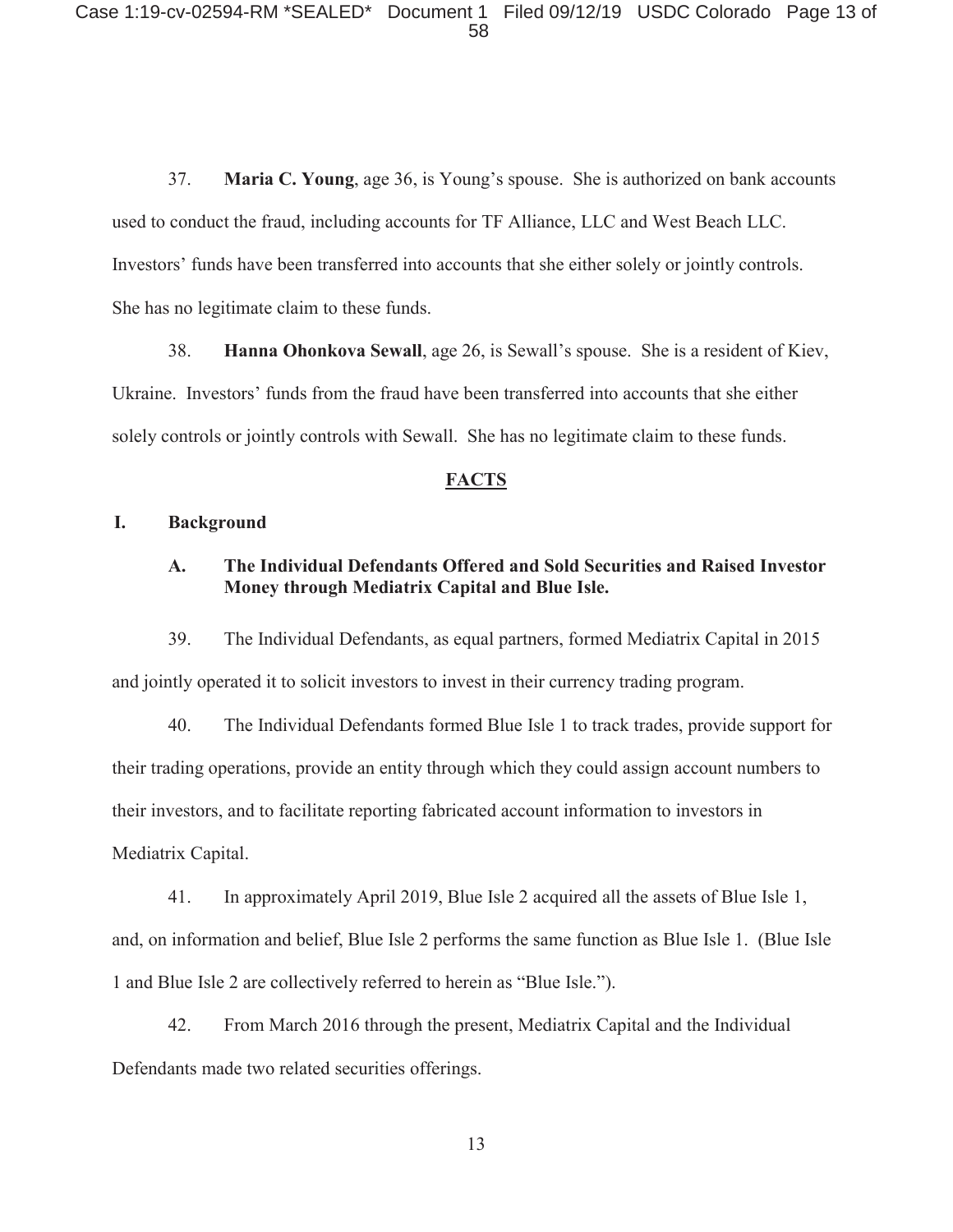### The Managed Account Foreign Exchange Funds

43. First, Defendants offered investments through what was called the Managed Account Foreign Exchange Funds ("MAFEF"), whereby investors' monies would be pooled and traded according to Defendants' purported algorithmic trading strategy in foreign currency markets. Mediatrix Capital and the Individual Defendants solicited investors to invest in the MAFEF and the MAFEF received its first investor in or around March 2016.

### The Fund

44. Second, beginning in or around September 2016, the Individual Defendants created the Fund in the Bahamas as an International Business Company, whereby investors' monies would be pooled and, according to the Fund's CEM, "invest[ed] in securities, derivatives and other instruments to establish long and short investment exposures around the world."

45. Mediatrix Capital is the investment adviser to the Fund and makes recommendations and investments of securities on behalf of the Fund. The Individual Defendants who jointly control Mediatrix Capital, also act as investment advisers to the Fund and make recommendations and investments of securities on behalf of the Fund.

46. Mediatrix Capital and the Individual Defendants solicited investors to purchase shares in the Fund (*i.e.*, securities) and the Fund received its first investor in or around 2017.

47. The securities at issue are the investments of the MAFEF investors and of the Fund into pooled accounts at prime brokerage firms, and investors' investments into the Fund. The Individual Defendants Share Control over the MAFEF and Fund Offerings.

48. Throughout this Complaint, "Defendants" refers to each of the Defendants and "Individual Defendants" refers to Young, Stewart, and Sewall, as specifically defined above, and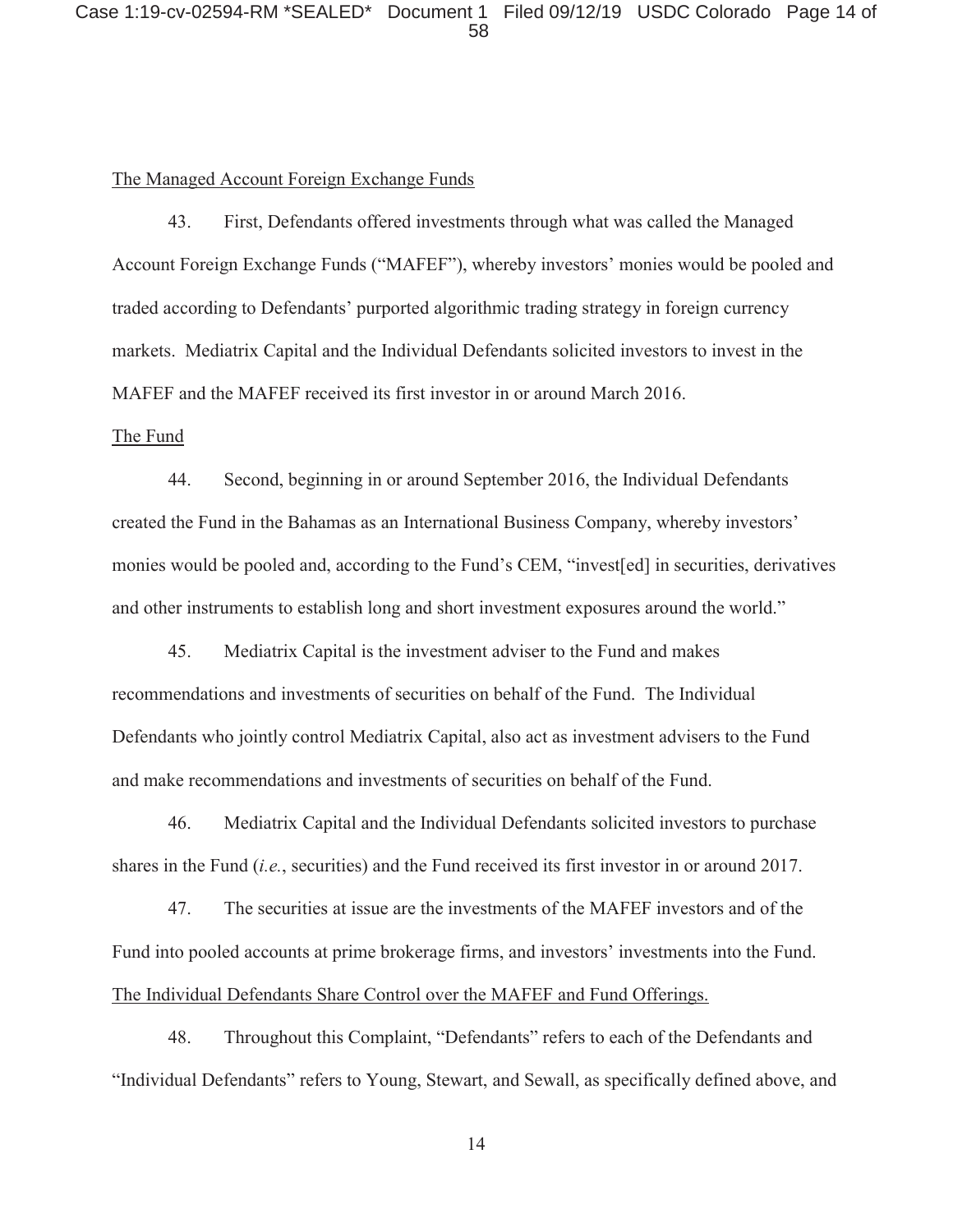the use of "Defendants" or "Individual Defendants" is an allegation that each of the Defendants or Individual Defendants took the alleged action.

49. Through their materially false and misleading statements, omissions, and fraudulent conduct, as outlined herein, Defendants have raised over \$125 million from MAFEF and Fund investors since March 2016 and continue to raise investor funds and operate the fraud to this day, despite approximately 75% of investor monies having been already misappropriated, lost in trading, or improperly spent to perpetuate the fraud.

50. Defendants used multiple offering documents to offer and sell these securities. Defendants provided MAFEF investors with offering materials titled "the Managed FX Disclosure Documents" and a Limited Power of Attorney ("LPOA"). Defendants provided Fund investors with a CEM and a Subscription Agreement. Other offering documents provided to MAFEF and Fund investors included a "Due Diligence – Frequently Asked Questions" document ("Mediatrix FAQ"), Mediatrix Capital's Due Diligence Questionnaire, and monthly performance summary sheets, which are one page advertising sheets with purported trading results. The Individual Defendants jointly prepared, reviewed, and disseminated to investors and prospective investors all of the offering materials provided to MAFEF and Fund investors (collectively, the "Offering Documents").

51. The Individual Defendants shared authority and control over the Offering Documents, including their content and dissemination to investors. For example, in Mediatrix Capital's Due Diligence Questionnaire, filled out by Stewart, in response to the statement: "Describe the Firm's governance structure and decision-making process," Stewart wrote: "Michael Young, Michael Stewart, and Bryant Sewall have absolute decision-making authority."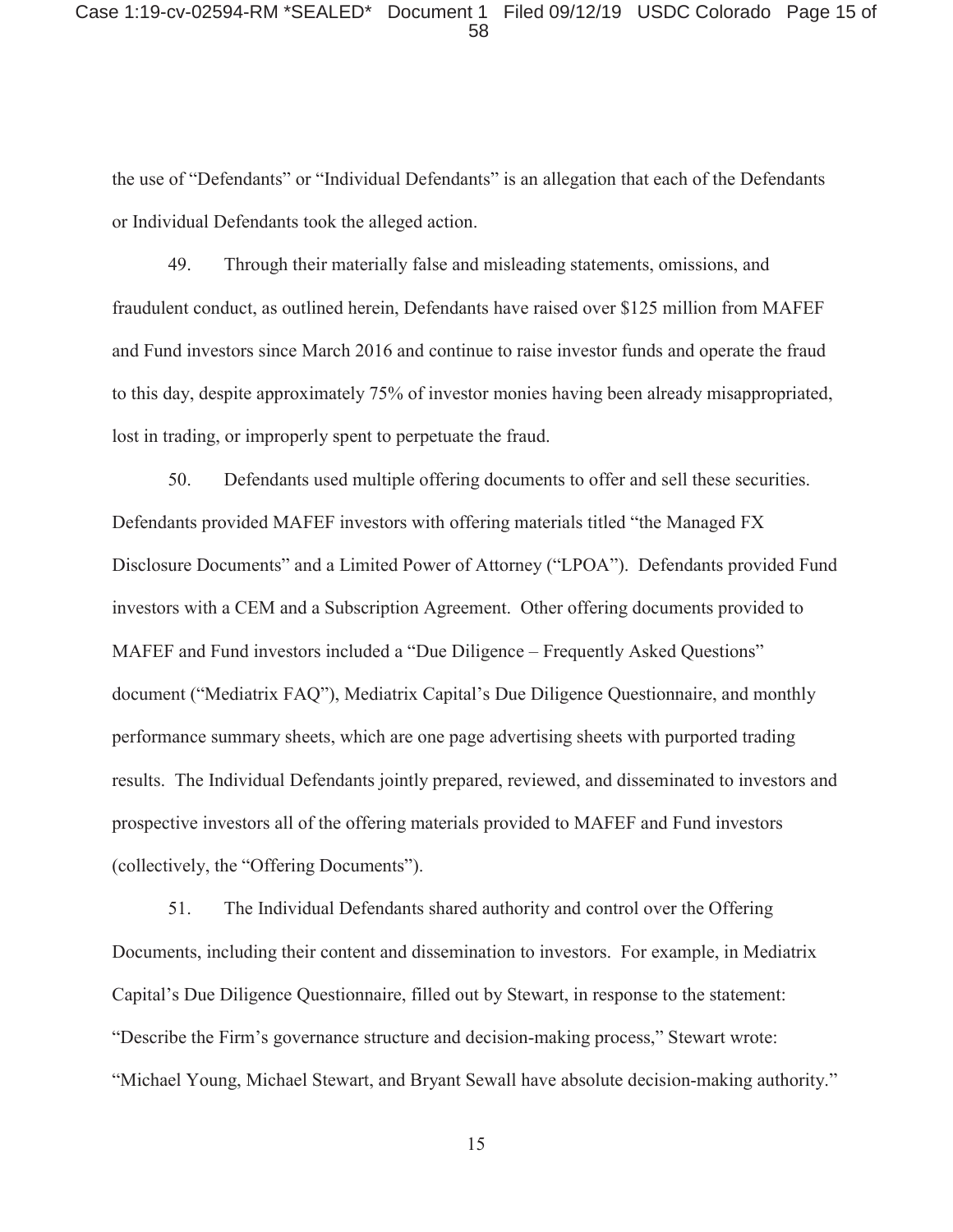52. Defendants have solicited investors in the United States since at least 2016 to the present. To locate investors in the U.S. and abroad, in addition to the Offering Documents described above, during the Relevant Period, Mediatrix Capital and the Individual Defendants used independent sales representatives in the U.S., met with groups of high net worth U.S. investors, and presented at domestic investment conferences.

53. Defendants also solicited U.S. and foreign investors through an Internet website, a LinkedIn page, a publicly available YouTube video with an interview of defendant Young, and through the issuance of press releases and periodic news bulletin emails sent to current and potential investors. Specifically, during the Relevant Period, Blue Isle and the Individual Defendants solicited investors through a website that touted Blue Isle's experience and listed Mediatrix Capital as a client. Blue Isle also issued a press release, which disguised its relationship with Mediatrix Capital and the Fund, and provided inaccurate, inflated trading results to third parties for use in marketing materials and to the MAFEF investors in daily and monthly account statements.

54. Following solicitation by the Defendants, U.S. investors from multiple states have invested tens of millions of dollars with Mediatrix Capital through the MAFEF and the Fund, including investments through self-directed IRA accounts.

55. Through the means described above, Mediatrix Capital and the Individual Defendants have also solicited foreign investors who have invested with Mediatrix Capital through the MAFEF and the Fund.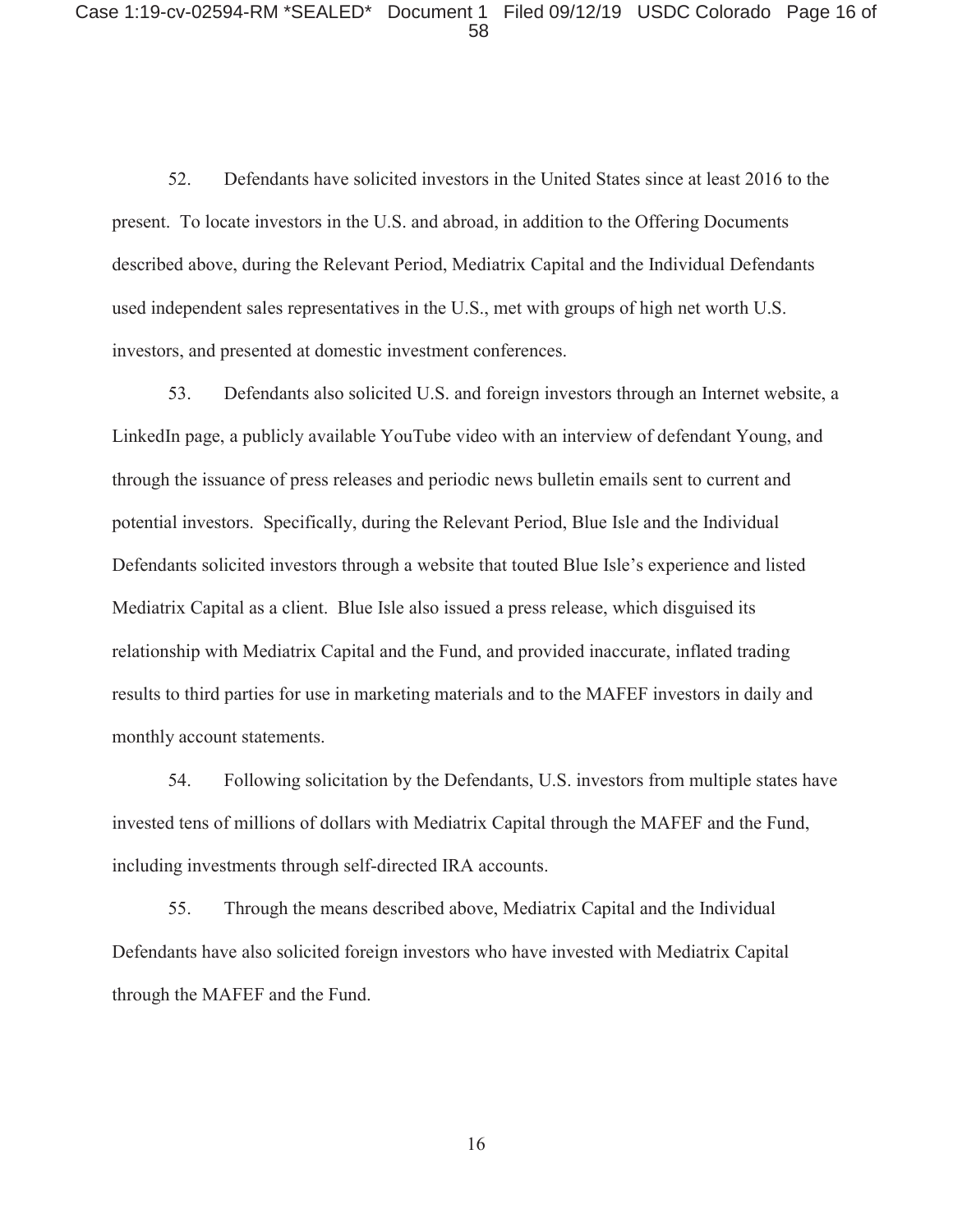### **B. The Flow of Investor Monies**

56. As alleged below, Defendants misappropriated a portion of the funds invested in MAFEF and the Fund before those monies were transferred to brokerage accounts or used for trading. However, the majority of investor money invested in the MAFEF and the Fund was ultimately pooled in brokerage accounts to be traded using Defendants' purported algorithmic trading strategy in foreign currency markets.

### MAFEF Investments

57. When investors invested in the MAFEF, the investor monies were first sent to and pooled in bank accounts in the name of Blue Isle.

58. Stewart is, and has been, the sole authorized signatory on the Blue Isle 1 bank accounts.

59. Stewart is also the authorized signatory on the Blue Isle 2 bank accounts, along with another individual, Y.J.Q.

60. Mediatrix Capital's Due Diligence Questionnaire, which was provided to investors starting in 2018, and filled out by Stewart, provides that "[a]ll cash movements [for Mediatrix Capital] are initiated and approved by Michael Stewart and/or Michael Young."

61. Once an investor invested money in the MAFEF through a Blue Isle bank account, the Individual Defendants did one of the following: (a) immediately misappropriated the money by diverting it to themselves and various non-trading entities they own and control; (b) improperly spent the money on fees for sales representatives or other expenses to perpetuate the fraud; or (c) transferred the money to a Blue Isle brokerage account to be traded at a prime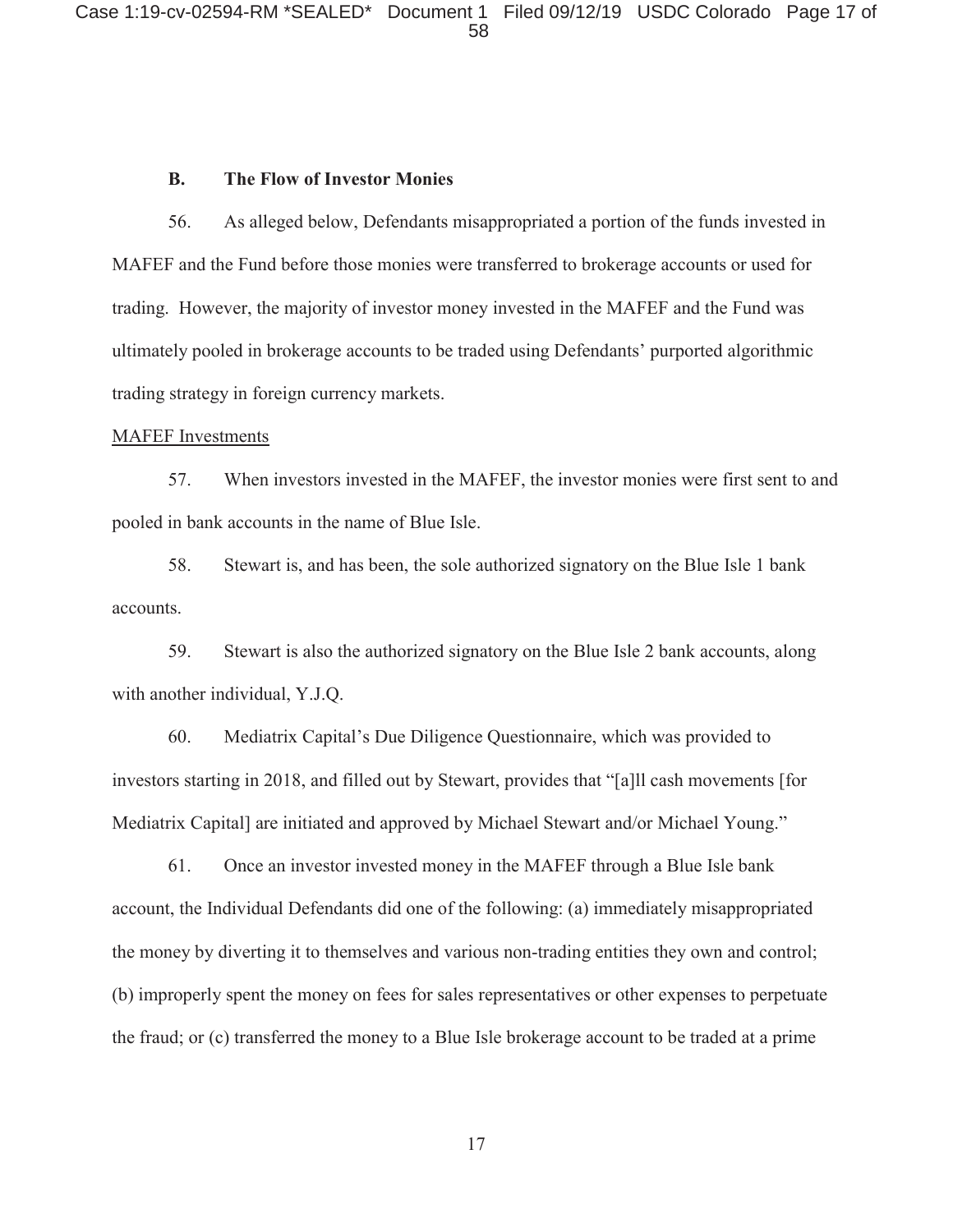brokerage firm. The Individual Defendants either misappropriated or improperly spent over \$40 million of the approximately \$125 million invested.

#### Fund Investments

62. With respect to Fund investors, their money was first sent to a bank account in the name of the Fund. The Individual Defendants are, and have been, the sole authorized signatories on the Fund's bank account.

63. After investor money was deposited in the Fund's bank account, it was then forwarded to and pooled in Blue Isle bank accounts, the same bank accounts to which the MAFEF monies were sent and pooled.

64. Once Fund investor monies were placed into the Blue Isle bank accounts, the Individual Defendants immediately misappropriated the money by diverting it to themselves and various non-trading entities they own and control, improperly spent the money on fees for sales representatives or other expenses to perpetuate the fraud, or transferred the money to a Blue Isle brokerage account, the same brokerage accounts to which the MAFEF monies were sent and pooled.

65. Thus, whether the investor invested in the MAFEF or the Fund, their monies were first pooled in a Blue Isle bank account, and then, unless misappropriated or improperly spent by the Individual Defendants, transferred to and pooled in Blue Isle brokerage accounts located at three prime brokerage firms ("Prime Brokers) for trading (the "Blue Isle Brokerage Accounts"). The Blue Isle Brokerage Accounts

66. The Blue Isle Brokerage Accounts, into which investments into the MAFEF and Fund investments were comingled, are not so-called "omnibus" accounts whereby brokerage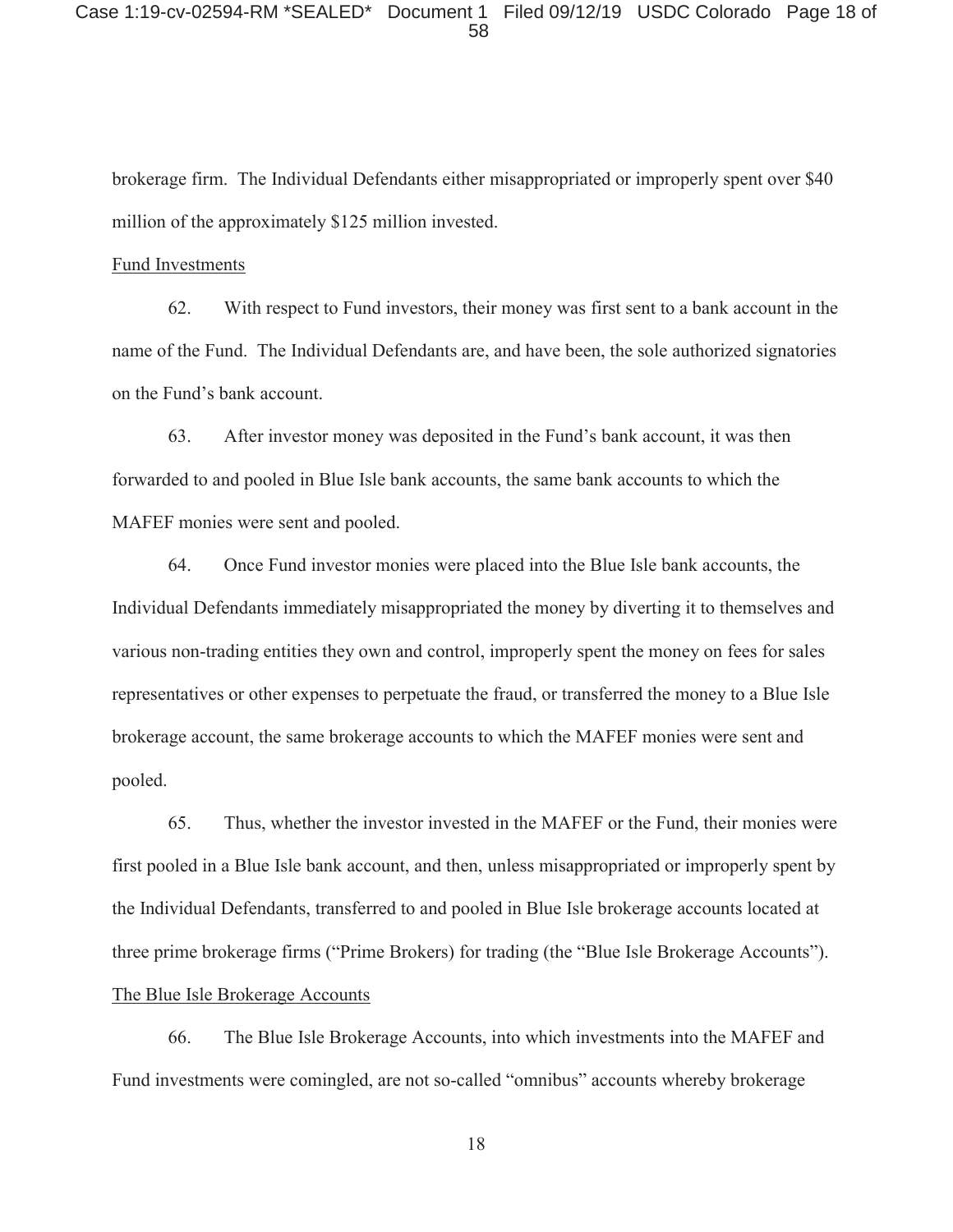#### Case 1:19-cv-02594-RM \*SEALED\* Document 1 Filed 09/12/19 USDC Colorado Page 19 of 58

firms maintain an aggregate account for an institutional customer, with subaccount designations denoting the funds of numerous of the institutional customer's underlying clients. The Prime Brokers only have accounts in Blue Isle's name and do not have any subaccounts on their books for individual investors in the MAFEF, the Fund, or investors in the Fund. The individual investors and the Fund are not customers of the Prime Brokers, and the Prime Brokers do not maintain any information regarding the individual investors or the Fund.

67. All investor monies in the MAFEF and the Fund sent to the Blue Isle Brokerage Accounts were pooled.

68. Neither the MAFEF investors nor the Fund investors are provided access to the Blue Isle Brokerage Accounts where the actual trading takes place and the assets are held.

69. MAFEF investors are given an account number at Blue Isle*,* not the Prime Brokers. MAFEF investors receive online access to their purported account showing their investment amount and purported profits from trading, which are actually just numerical representations, manipulated by Defendants.

70. Blue Isle also emails the MAFEF investors daily and monthly account statements showing their purported ending balance, along with commissions and any performance fees charged. These statements generally showed profits from trading in the accounts, ever increasing account balances, the withdrawal of monthly performance fees based on the purportedly successful trading, and no withdrawals or charges for commissions.

71. Fund investors do not have access to the Fund account at Blue Isle, nor can they access the actual Blue Isle Brokerage Accounts. Instead, Fund investors receive monthly statements from the Fund's administrator that set forth the amount of Fund shares owned by the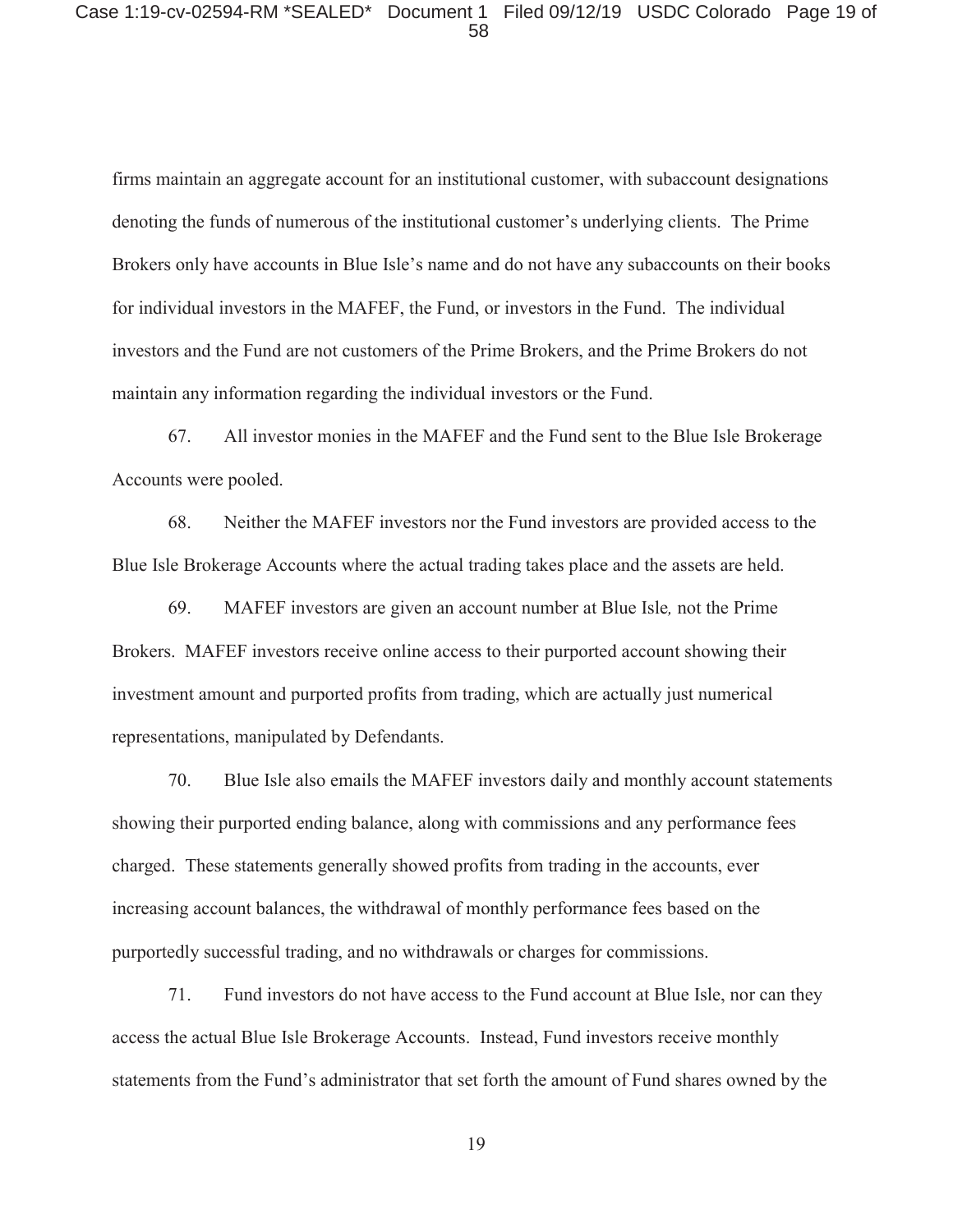investor, the net asset value (the "NAV") per share, the value of the shares at the end of the month, and the return for the month. As with the MAFEF account statements, the Fund statements generally showed consistent profits.

72. Regardless of whether an investor invested through the MAFEF or the Fund, other than monies that were misappropriated or diverted elsewhere, Defendants ultimately commingled and pooled investor monies into Blue Isle Brokerage Accounts. The Defendants then implemented one combined investment strategy for MAFEF and the Fund: a purported fully automated algorithmic trading program where a group of nine algorithms trade up to 30 currency pairs plus gold. Defendants then provided MAFEF investors, the Fund, and Fund investors with false and fraudulent account statements reflecting their investment had grown through profits from the underlying trades.

73. When trading MAFEF and Fund investors' money held in the Blue Isle Brokerage Accounts, Defendants traded those funds in an undifferentiated fashion without respect to the ownership of those funds or the strategy of any particular investor. Specifically, in implementing one combined investment strategy, Defendants did not trade specific investors' accounts according to their individualized trading objectives, suitability, or desired risk profile. Defendants did not customize trades for specific investors by limiting asset classes, holding duration, or other technical trading parameters. Only after completing the trading did Defendants assign closed trades to individual investors and the Fund. Because of Defendants' pooling of all investor funds, losing open positions impacted all investors equally until closed. In many instances, Defendants held open losing positions for months or years. Similarly, closed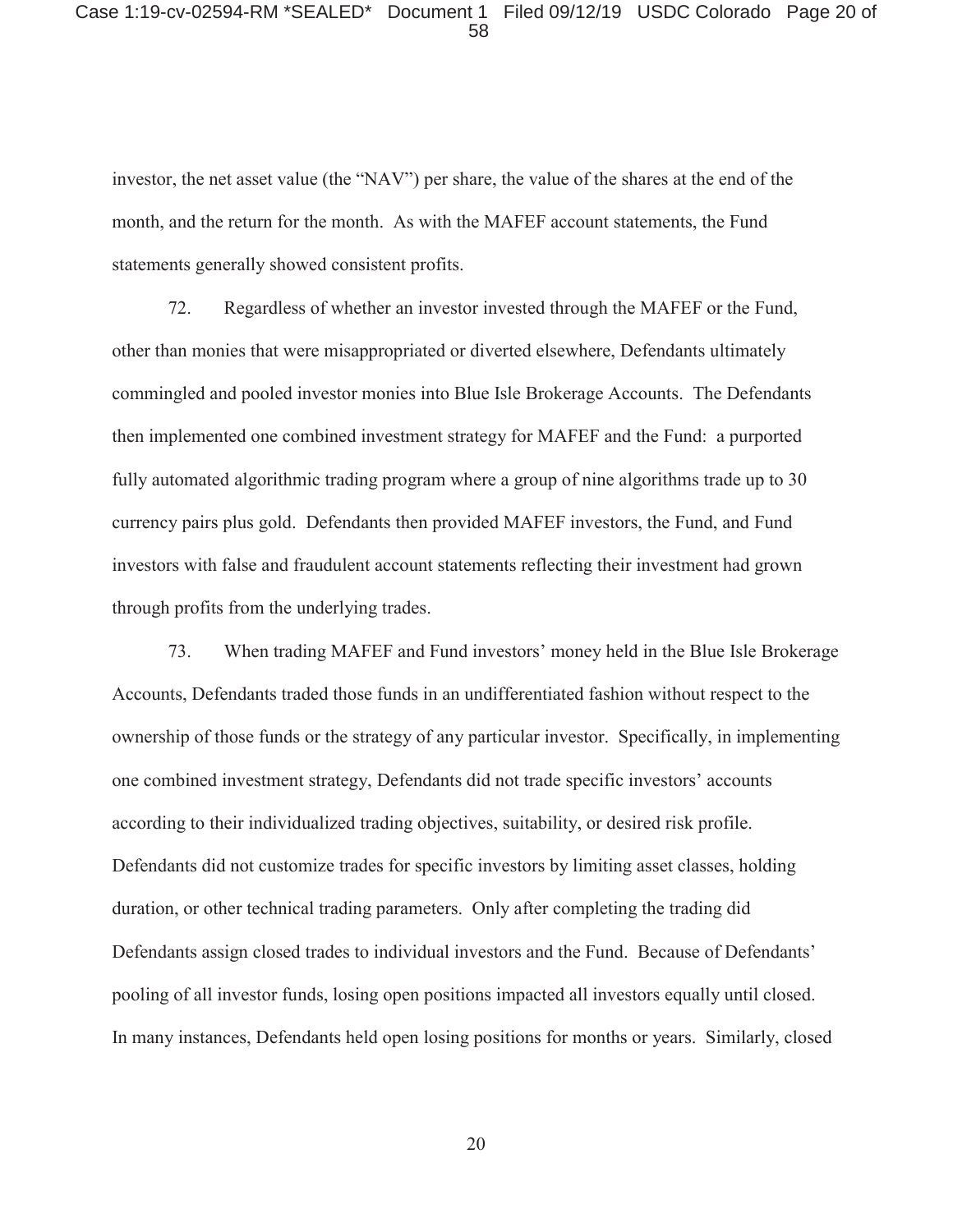#### Case 1:19-cv-02594-RM \*SEALED\* Document 1 Filed 09/12/19 USDC Colorado Page 21 of 58

positions had an equal impact on all investors until Defendants made an after-the-fact decision to allocate profits or losses from a specific trade to a particular Blue Isle account number.

74. Key terms of Blue Isle's trading in the Blue Isle Brokerage Accounts, such as margin, leverage, and pricing, were made possible by Defendants' pooling of investors' funds to enable Blue Isle to become a single, large customer of the Prime Brokers. These terms applied to all investors as a result of the pooling of both the MAFEF and Fund assets.

### **C. Performance Fees, Commissions, and Management Fees.**

75. Per the MAFEF and Fund Offering Documents, Mediatrix Capital was entitled to receive fees for managing the MAFEF and the Fund if certain requirements were met. However, Mediatrix Capital's contemplated compensation differs depending on whether investors invest in the MAFEF or the Fund.

### MAFEF

76. MAFEF investors' account statements generally showed profits from trading in the accounts, ever increasing account balances, the withdrawal of monthly performance fees based on the purportedly successful trading, and no withdrawals or charges for commissions.

77. Per the "Managed FX Fund Disclosure Documents," Mediatrix Capital was entitled to receive performance fees on investments in the MAFEF on a monthly basis, but only if there was positive performance that exceeded the previous highest results in the account (the "high water mark").

78. The Managed FX Fund Disclosure Documents also stated that Mediatrix Capital "has a duty to notify the client of the possible commissions charged" by Blue Isle on each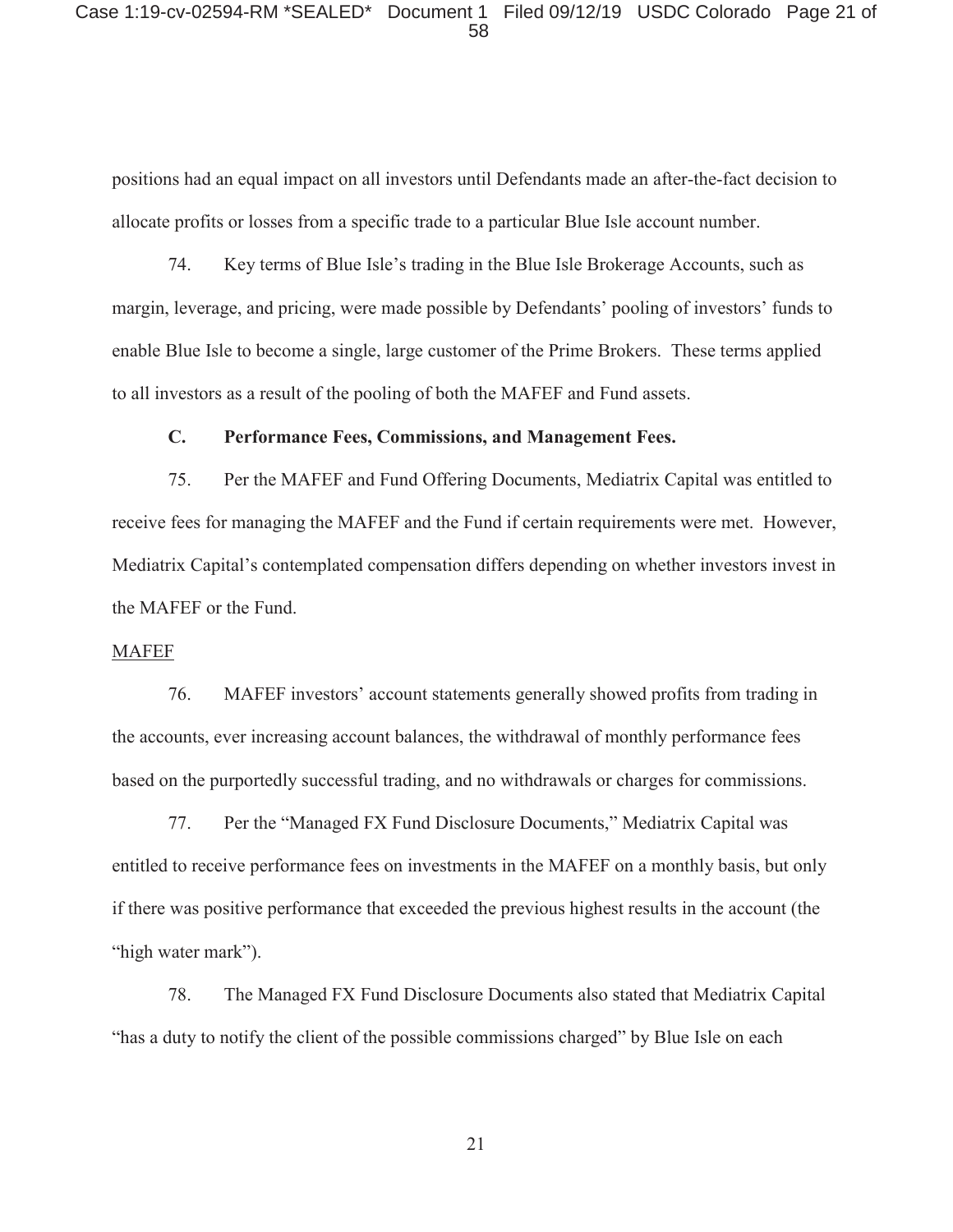#### Case 1:19-cv-02594-RM \*SEALED\* Document 1 Filed 09/12/19 USDC Colorado Page 22 of 58

transaction." MAFEF investors were not provided any documents, including account statements, which showed commissions actually being charged to or taken from their accounts.

79. Pursuant to the Limited Power of Attorney ("LPOA") signed by investors in the MAFEF and countersigned by Mediatrix Capital, Mediatrix Capital was also entitled to receive commissions on the trades in the MAFEF, but like the performance fees, the commissions were only payable in the event that a new high water mark was set.

80. Blue Isle was required to send investors each month a commission statement of any commissions earned by Mediatrix Capital. The daily and monthly account statements sent by Blue Isle to the MAFEF investors never showed any commissions being charged or withdrawn from the account, or any other withdrawals for mark-ups, spreads, or any fee other than the performance fee.

### The Fund

81. With respect to Fund investments, pursuant to the Fund's CEM, Mediatrix Capital, as the Fund's adviser, was entitled to a management fee of 1% of the Fund's NAV, along with a performance fee on any monthly net new appreciation above 0.667% per month (the "Hurdle Rate").

#### **D. Defendants' Trading Was Unprofitable.**

82. Defendants' purported fully automated algorithmic trading program was not profitable, but rather resulted in substantial losses.

83. The Blue Isle Brokerage Accounts – which held investments from both the MAFEF and the Fund – incurred monthly losses for at least 24 months between March 2016 and April 2019, which ranged from negative \$81,000 to several million in those months.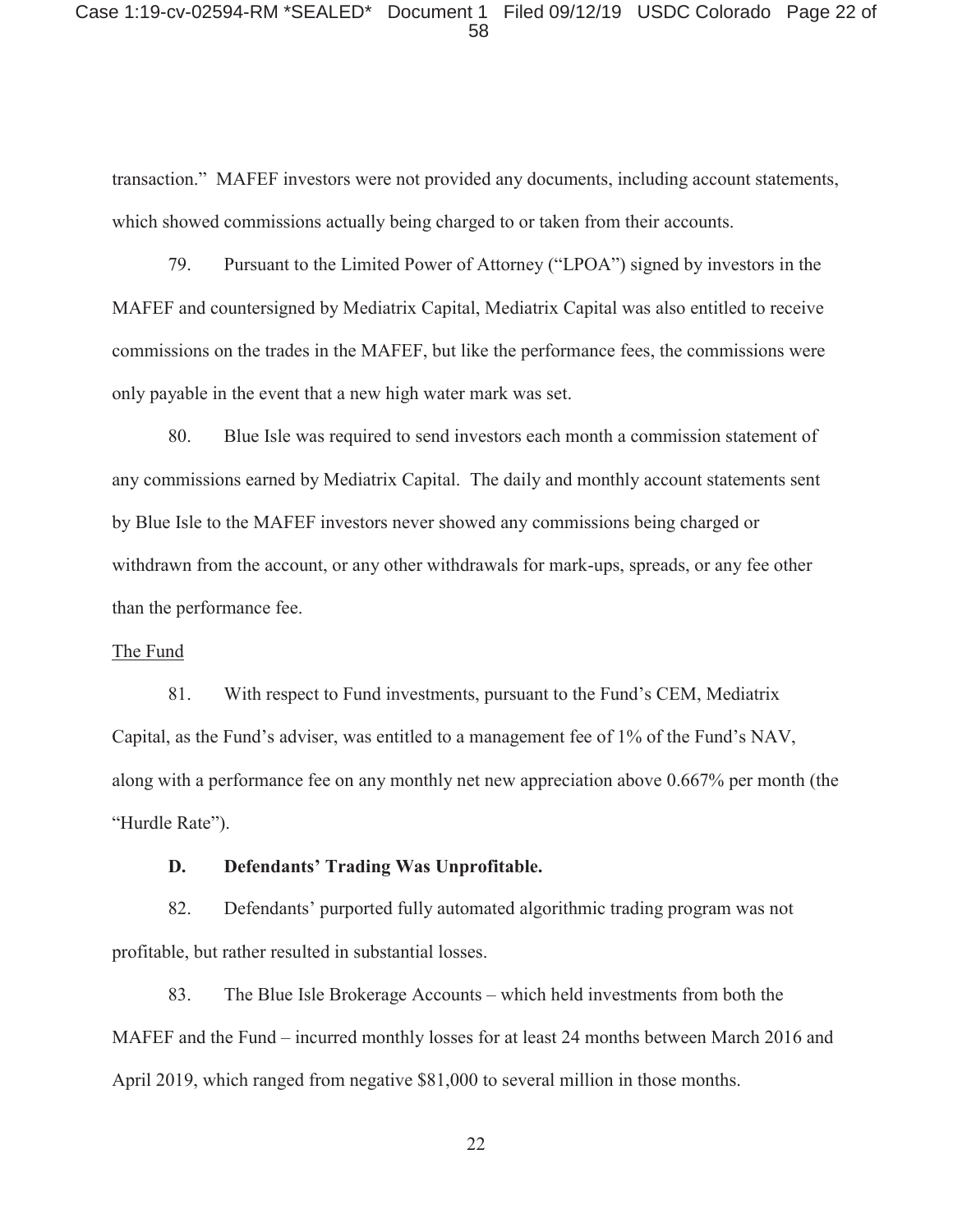84. In fact, the Blue Isle Brokerage Accounts reflected an aggregate profit only in the first month of trading in March 2016, where it profited by \$575, and two months later in May 2016, when there was an aggregate three-month profit of approximately \$353,000.

85. After May 2016, the Blue Isle Brokerage Accounts never again attained an aggregate profit. Or, put another way, gains in the Blue Isle Brokerage Accounts that were attained during any one particular month were never high enough to make up for the losses incurred during earlier months.

86. From March 2016 through April 2019, the Blue Isle Brokerage Accounts incurred aggregate trading losses of approximately \$19 million.

87. The Defendants did not disclose these losses to investors in the MAFEF or in the Fund and, as more fully explained below, actively concealed these losses in order to fraudulently acquire new investors and induce new investments from existing investors.

88. Defendants, through Blue Isle, provided MAFEF investors and the Fund and the Fund investors (through the Fund Administrator) with account statements that generally reflected positive month-to-month trading performance and steadily increasing account balances that tracked Mediatrix Capital's advertised positive performance figures. The MAFEF investor statements also reflected the withdrawal of performance fees purportedly earned by Mediatrix Capital on the trading.

89. These statements were false and did not reflect the actual trading or losses in the Blue Isle Brokerage Accounts at the Prime Brokers, nor did they reflect the true balance in the investors' accounts. The statements also did not reflect any other amounts being withdrawn except for performance fees. The Blue Isle Brokerage Account records show trades reflecting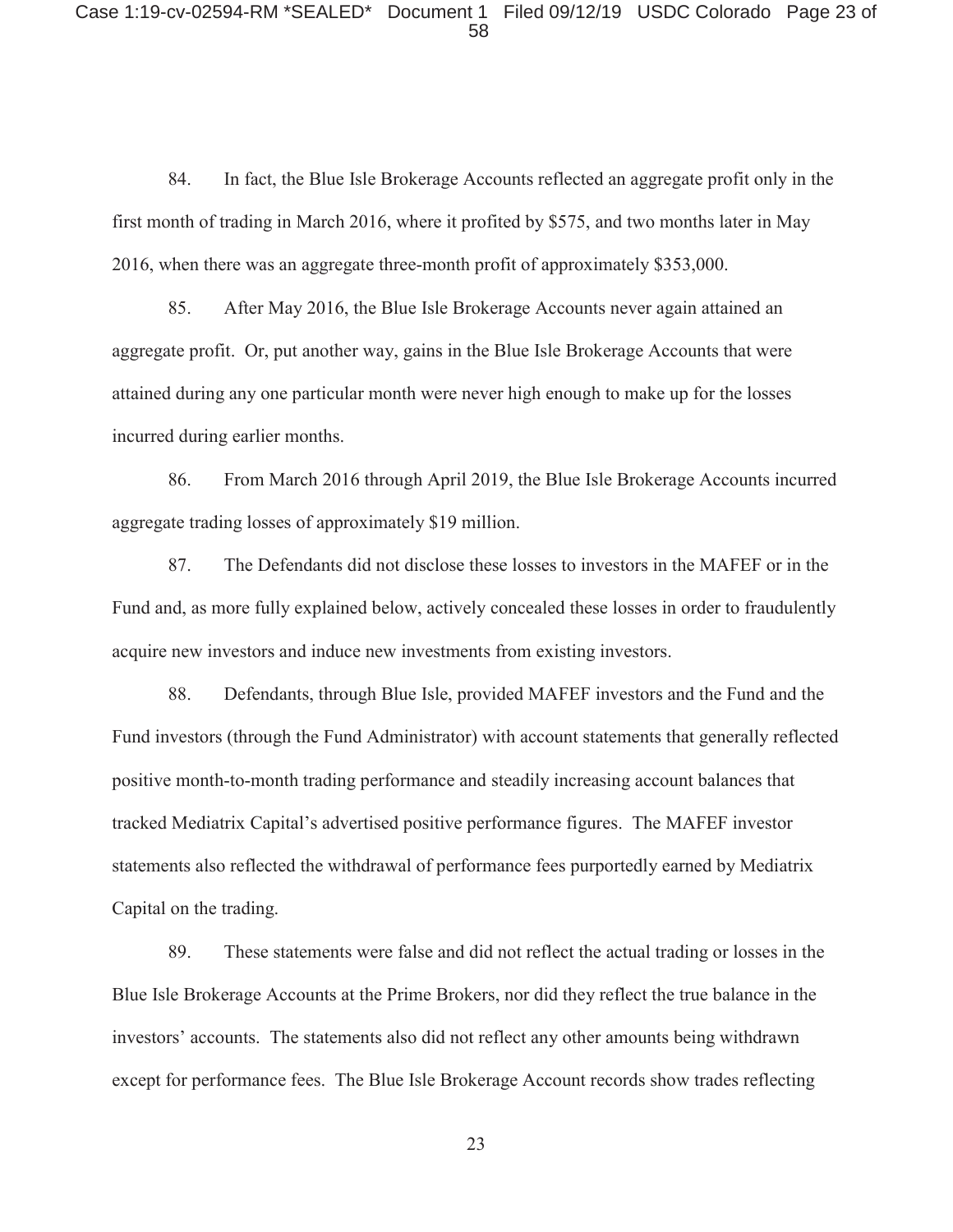significant losses were allocated to accounts in Mediatrix Capital's name. On information and belief, Defendants selectively allocated profitable trades (only within the Blue Isle software system) to the Blue Isle MAFEF investor accounts and the Blue Isle Fund account to make it appear as though the overall trading was successful. At the same time, Defendants concealed large losing positions by nominally allocating the losses to supposed proprietary accounts, which exist only "on paper" in the Blue Isle software system.

### **E. Defendants' Misappropriated Investor Monies.**

90. In less than four years, the Individual Defendants have misappropriated at least \$35 million of investors' monies raised.

91. Since March 2016, Defendants received approximately \$125 million from MAFEF and Fund investors into Blue Isle's and the Fund's bank accounts. The Blue Isle bank accounts had no other significant sources of monies aside from investor deposits.

92. Of this approximately \$125 million, only approximately \$75 million was forwarded from the Blue Isle bank accounts to the Blue Isle Brokerage Accounts at Prime Brokers and used in the unprofitable trading described above.

93. Defendants misappropriated over \$35 million of investor monies for their own personal use, such as purchasing luxury properties and vehicles. Defendants further misappropriated an additional \$5 million of investor monies to perpetuate the fraud by, among other things, paying certain fees to sales representatives that were only due in the event of profitable trading, which did not occur.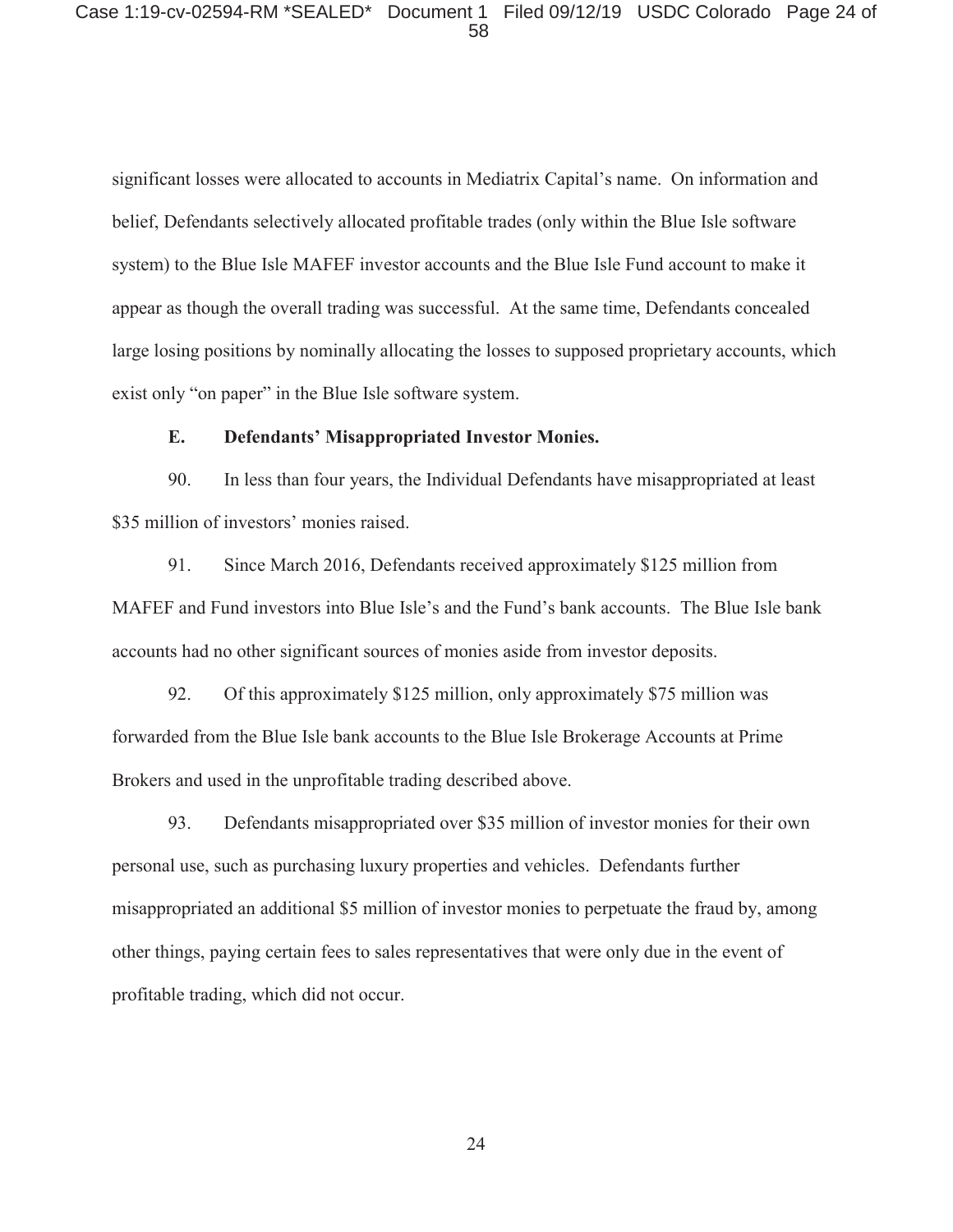94. Defendants also made Ponzi-like payments by using investor money to meet redemption requests by other investors in order to conceal that Defendants' trading had not returned profits, but rather resulted in large losses.

## **II. Defendants Made Material Misrepresentations and Omissions in Connection with the MAFEF and Fund Offerings.**

95. In raising funds from both MAFEF and Fund investors, Defendants made numerous material false and misleading statements and omissions regarding, among other things, the profitability of trading, the amount of assets under management, the length of trading history, the use of investor proceeds, fees and costs, the auditing of the MAFEF and the Fund, the transparency and access to information provided to investors, prior bankruptcies, and the Individual Defendants' affiliation with and control over related entities.

### **A. Defendants Made False and Misleading Statements About Trading Profits.**

96. Throughout the Relevant Period, in written documents sent to investors and prospective investors, and, on information and belief, in oral communications made to investors and prospective investors, Defendants represented that Mediatrix Capital had successful performance returns from its purported algorithmic trading program:

a. Mediatrix Capital and the Individual Defendants prepared and disseminated to investors a 2018 revision of a Mediatrix Capital White Paper stating that "[a]s of June 2018, we have achieved **54 straight months of client gains**." (emphasis in original)

b. Mediatrix Capital and the Individual Defendants prepared and disseminated to investors a pitch deck stating that Mediatrix Capital had "[v]erified, annualized net returns of 50%+ per year since December 2013."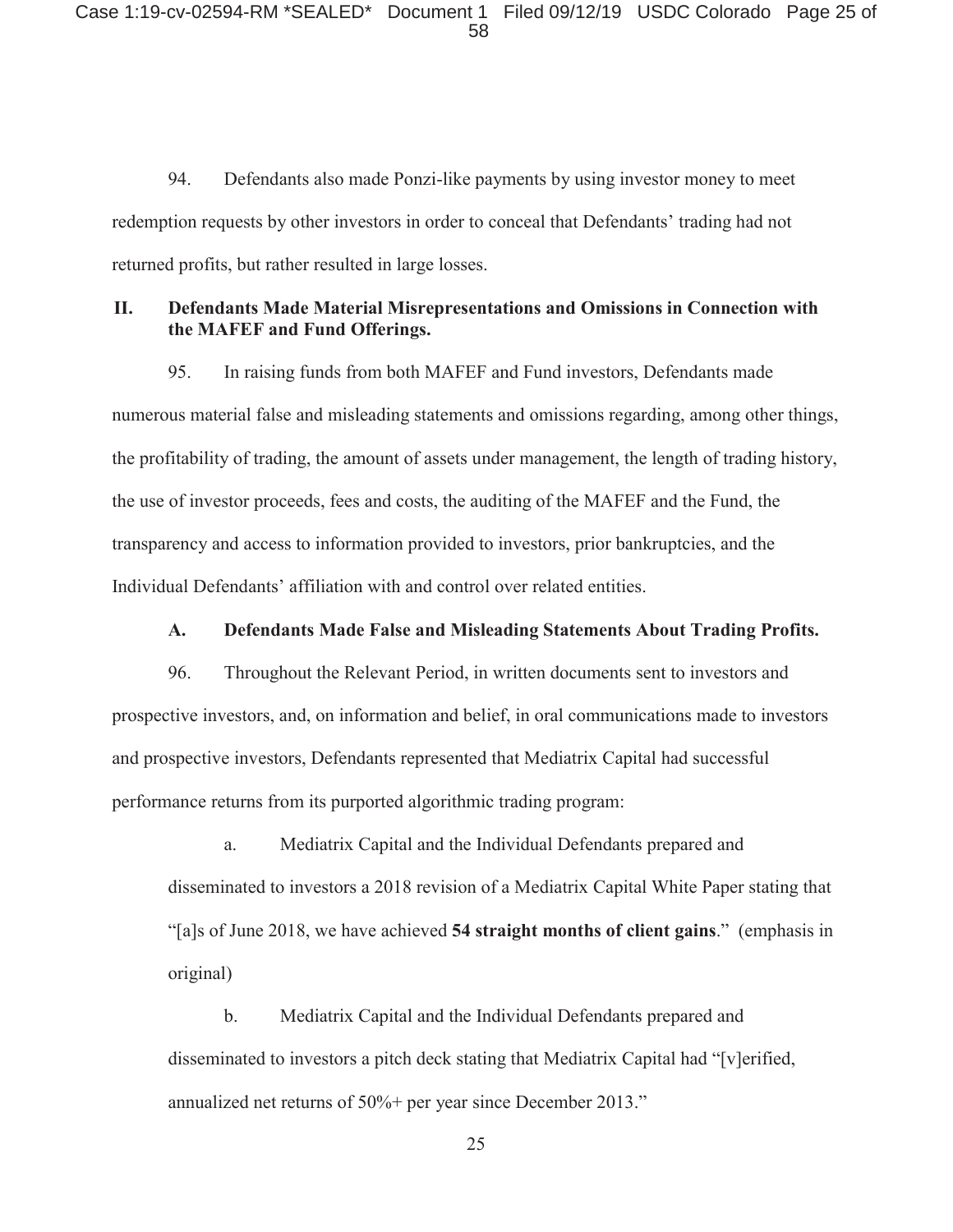c. Mediatrix Capital and the Individual Defendants prepared and disseminated to investors the Mediatrix FAQ stating that the "percentage estimate of winning vs. losing trades" was " $80\% + 720\% +$ ."

d. Mediatrix Capital and the Individual Defendants prepared and disseminated to investors monthly one page performance summaries with trading results showing that Mediatrix Capital had consistent, increasing returns.

e. Mediatrix Capital and the Individual Defendants stated in Mediatrix Capital's Due Diligence Questionnaire that Mediatrix Capital has "averaged mid double digit returns annually."

f. Blue Isle and the Individual Defendants prepared and disseminated to investors from Blue Isle's email address MAFEF account statements on Blue Isle letterhead stating that the investor accounts had profits.

g. Mediatrix Capital and the Individual Defendants prepared and disseminated to investors a Managed FX Funds prospectus stating that "[w]e use state-ofthe-art technology and strategies that have been proven over and over to provide a consistent reliable return."

h. The Mediatrix Capital LinkedIn page, which was created by Young and Stewart, and the Sewall LinkedIn page, which on information and belief was created by Sewall, state that Mediatrix Capital "offers qualified investors access to one of the finest high rate investment funds available anywhere in the world with 100% transparency, 100% liquidity and world class, dependable monthly returns that most firms only hope for in any single year's time."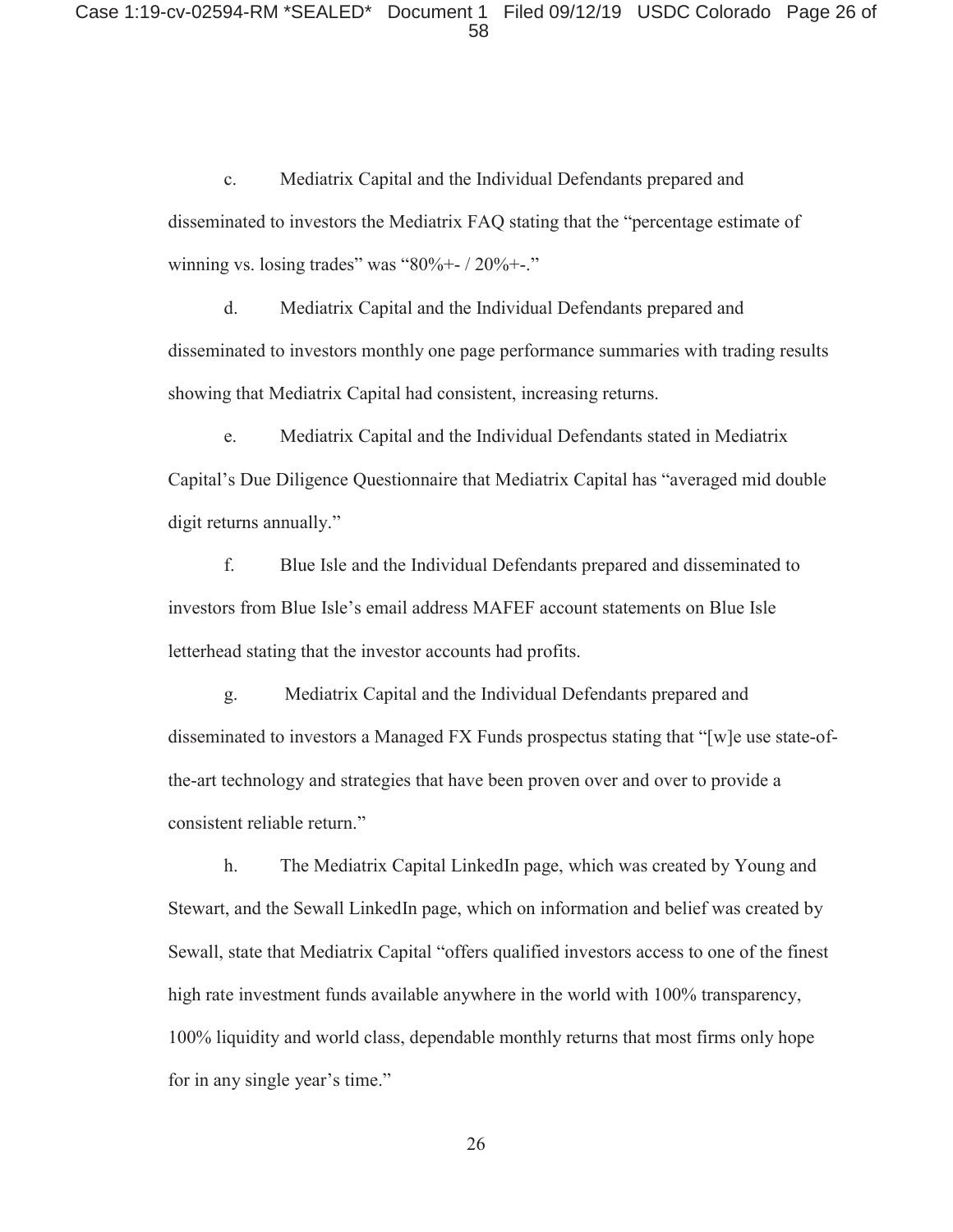i. The Mediatrix Capital website, which Young and Stewart created content for, stated, "We use state-of-the-art technology and strategies that have been proven to provide verified, consistent world class monthly returns."

j. Blue Isle and the Individual Defendants prepared and provided documents to the Fund administrator showing the trading was profitable, which the administrator then used to provide monthly statements to the Fund and Fund investors representing the Fund had profits.

97. A reasonable investor would have understood from Defendants' statements and disclosures that their algorithmic trading was successful and profitable, and, because it was based on an algorithm, could likely replicate its profits.

98. These statements were false because, as alleged above, Mediatrix Capital's trading of MAFEF investor and Fund monies was done through the Blue Isle Brokerage Accounts, which consistently lost money, totaling approximately \$19 million in losses between March 2016 and April 2019. In fact, not only did the majority of the months end with trading losses, there was no aggregate profit since May 2016, two months after MAFEF's inception, as of any month-end. Thus, trading profits in the Blue Isle Brokerage Accounts were never able to offset trading losses after May 2016.

99. Each of the above disclosures and representations regarding the results of Defendants' trading were false when made, and Defendants knew or were reckless in not knowing, and should have known, that their statements concerning the results of their trading were false and misleading.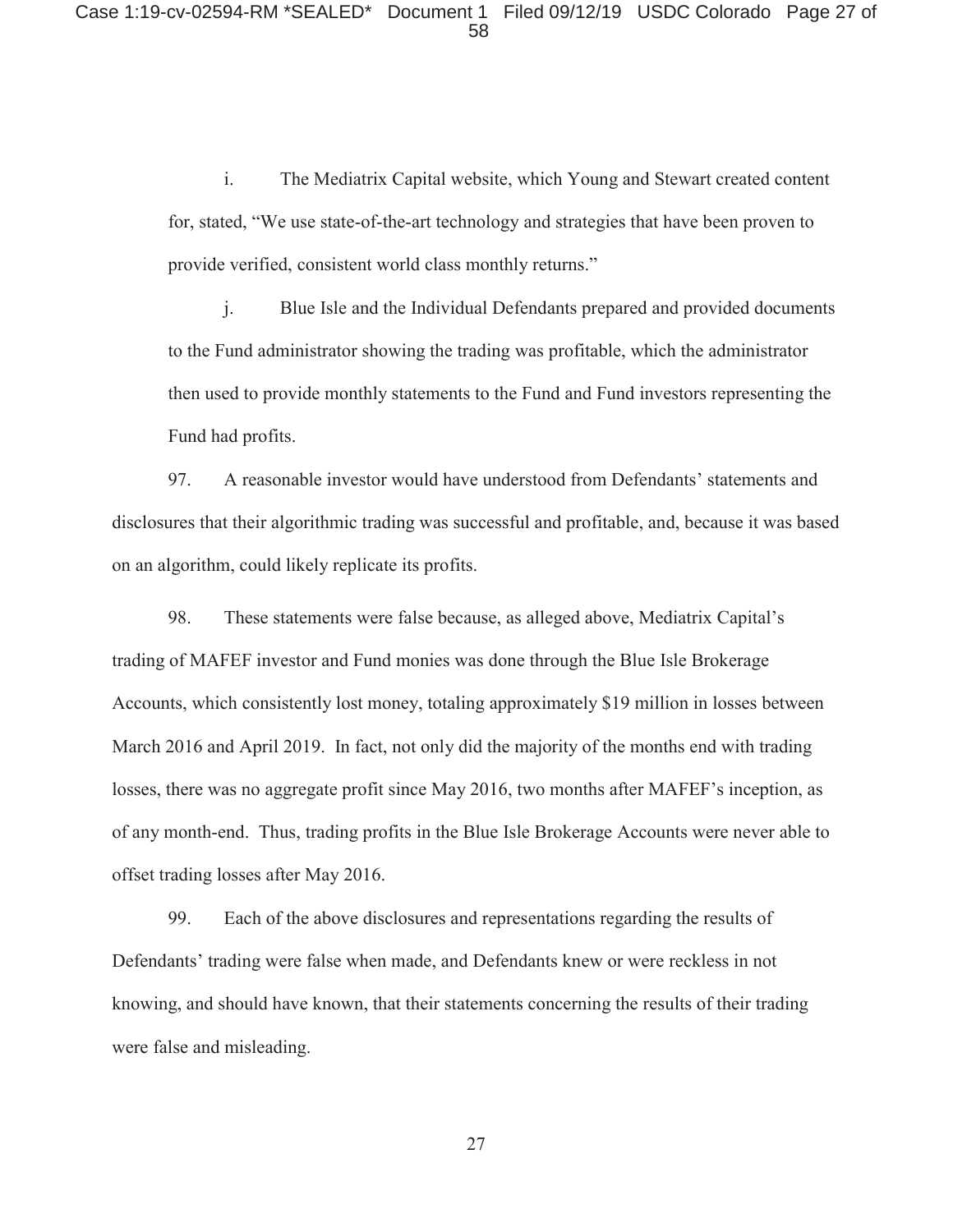#### Case 1:19-cv-02594-RM \*SEALED\* Document 1 Filed 09/12/19 USDC Colorado Page 28 of 58

100. Defendants omitted to state material facts that were necessary to render their disclosures and representations regarding the results of their trading not misleading.

101. The above misrepresentations and omissions with respect to the results of Defendants' trading were material to investors and potential investors because, among other things, they believed Defendants' algorithmic trading had been successful and profitable and therefore Defendants could replicate their past success and would continue to operate in the future, when, in reality, Defendants' purported algorithmic trading had consistently lost money. Meaning, replication of prior trading was likely to bring more losses, and the likely eventual collapse of Mediatrix Capital.

## **B. Defendants Made False and Misleading Statements About Assets Under Management.**

102. Throughout the Relevant Period, in written documents sent to investors and prospective investors, and, on information and belief, in oral communications made to investors and prospective investors, Mediatrix Capital and the Individual Defendants made statements to investors and potential investors that, consistent with Defendants' misrepresentations that their trading was profitable, Mediatrix Capital's assets under management ("AUM") continued to grow:

a. Mediatrix Capital and the Individual Defendants stated in monthly performance summaries the amount of its AUM and continually showed an increase in the AUM month over month. Mediatrix Capital claimed to have AUM of \$90 million at year end 2017 and \$225 million at year end 2018.

b. Mediatrix Capital and the Individual Defendants stated in the pitch deck that Mediatrix Capital had \$235 million in AUM as of February 4, 2019.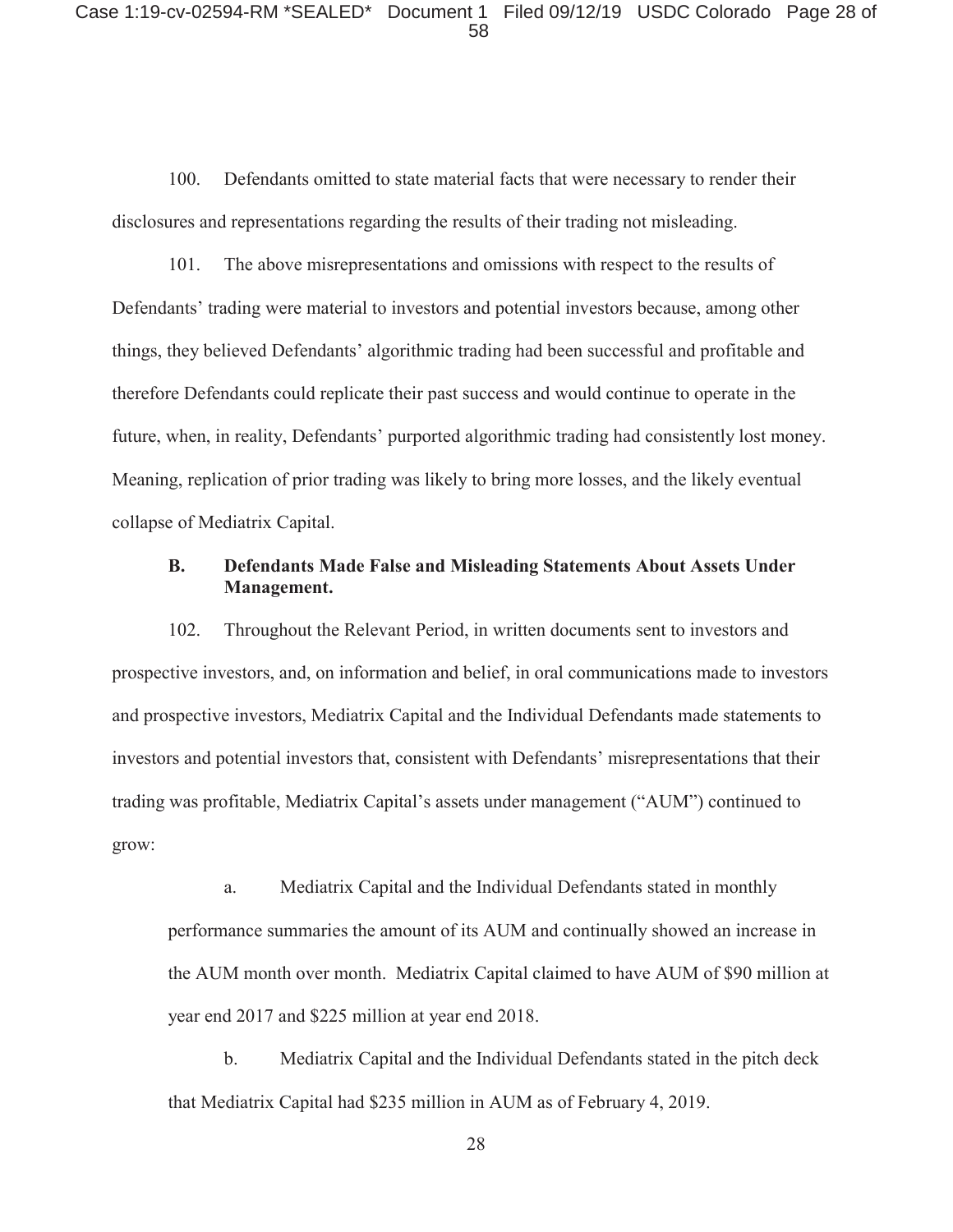#### Case 1:19-cv-02594-RM \*SEALED\* Document 1 Filed 09/12/19 USDC Colorado Page 29 of 58

103. A reasonable investor would have understood from Mediatrix Capital's and the Individual Defendants' statements and disclosures that they were investing in an enterprise whose trading was successful and profitable, thereby resulting in a steadily increasing AUM, that the AUM was larger than investors' original investments (*i.e.,* profits were made from trading investors' monies), and that by the end of 2018, Mediatrix Capital had \$225 million in capital to trade.

104. These statements were false. Mediatrix Capital's AUM as of December 31, 2017 and 2018 were approximately \$38.9 million (\$51.1 million less than claimed) and \$35.4 million (\$189.6 million less than claimed), respectively.

105. Defendants' trading losses – along with their misappropriation of investor monies and Ponzi-like payments – were so staggering that the December 31, 2018 AUM of \$35.4 million was less than half of what investors had invested at the time.

106. Each of the above disclosures and representations regarding assets under management were false when made, and Defendants knew or were reckless in not knowing, and should have known, that their statements concerning AUM were false and misleading.

107. Defendants omitted to state material facts that were necessary to render their disclosures and representations regarding AUM not misleading.

108. The above misrepresentations and omissions with respect to AUM were material to investors and potential investors because, among other things, they believed AUM was increasing in part due to Defendants' profitable algorithmic trading, and because they believed the growing AUM signaled Defendants were operating successful investments capable of returning profits consistent with their investment strategy, when, in reality, the AUM was a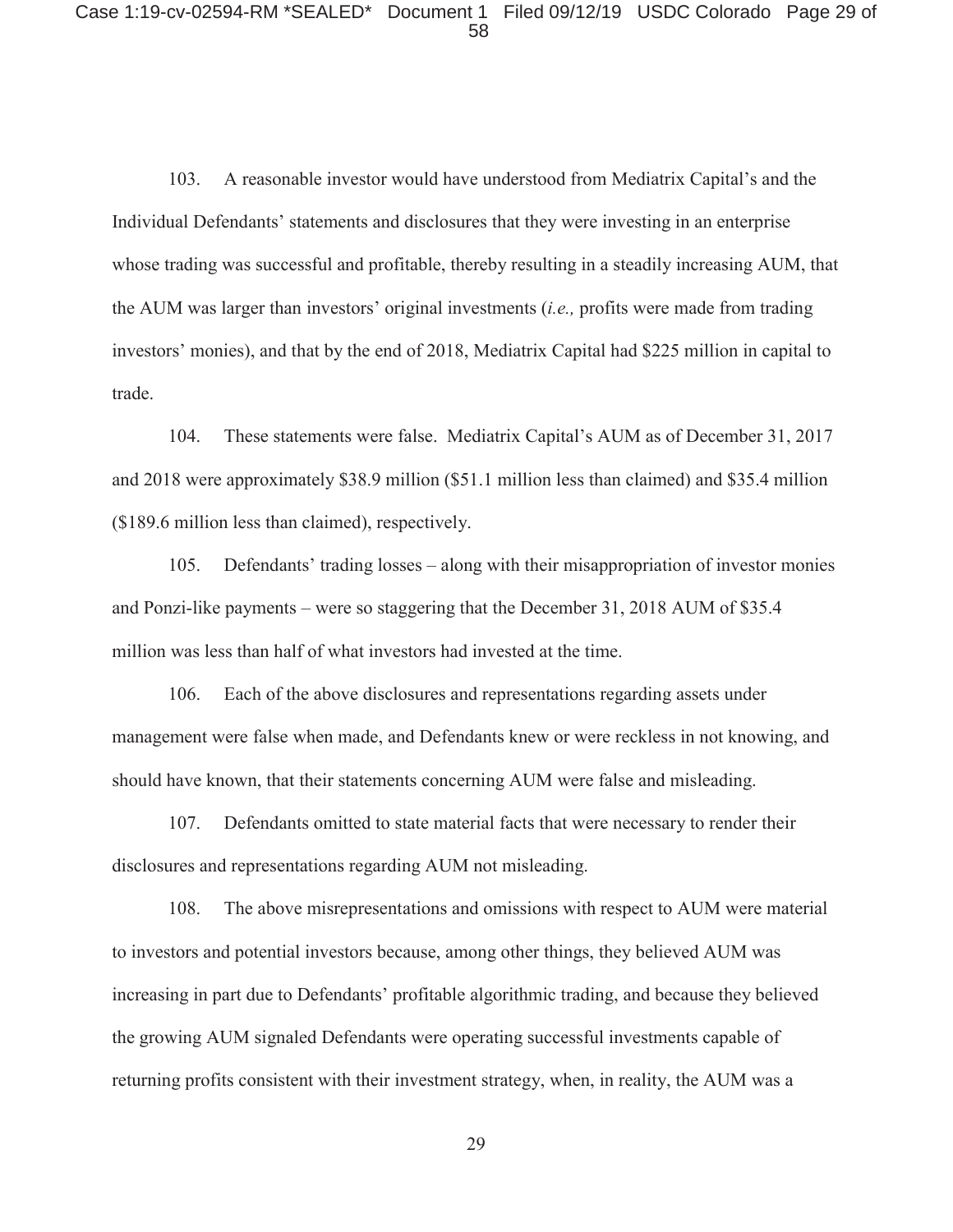fraction of what was represented because Defendants' trading was not profitable and losses sustained were so severe that by no later than December 31, 2018, Defendants had little hope of returning investors' principal, much less profits.

# **C. Defendants Made False and Misleading Statements about Mediatrix Capital's Length of Trading History.**

109. Throughout the Relevant Period, in written documents sent to investors and prospective investors, and, on information and belief, in oral communications made to investors and prospective investors, Defendants represented to investors and potential investors that Mediatrix Capital had been operating and trading successfully since December 2013:

a. Mediatrix Capital and the Individual Defendants prepared and provided in the Managed FX Funds prospectus a chart showing trading since December 2013 and stated that the chart shows "individual monthly returns that are actual real live results audited from December of 2013 through the present day."

b. Mediatrix Capital and the Individual Defendants in the 2019 Mediatrix Capital pitch deck stated that Mediatrix Capital was "launched in 2013" and "[s]tarted trading as Mediatrix Capital in December 2013."

c. Mediatrix Capital and the Individual Defendants stated in the Fund's CEM that Young "launched Mediatrix Capital in 2013."

d. Mediatrix Capital and the Individual Defendants stated in Mediatrix Capital's Due Diligence Questionnaire that Mediatrix Capital's "program inception" was December 2013.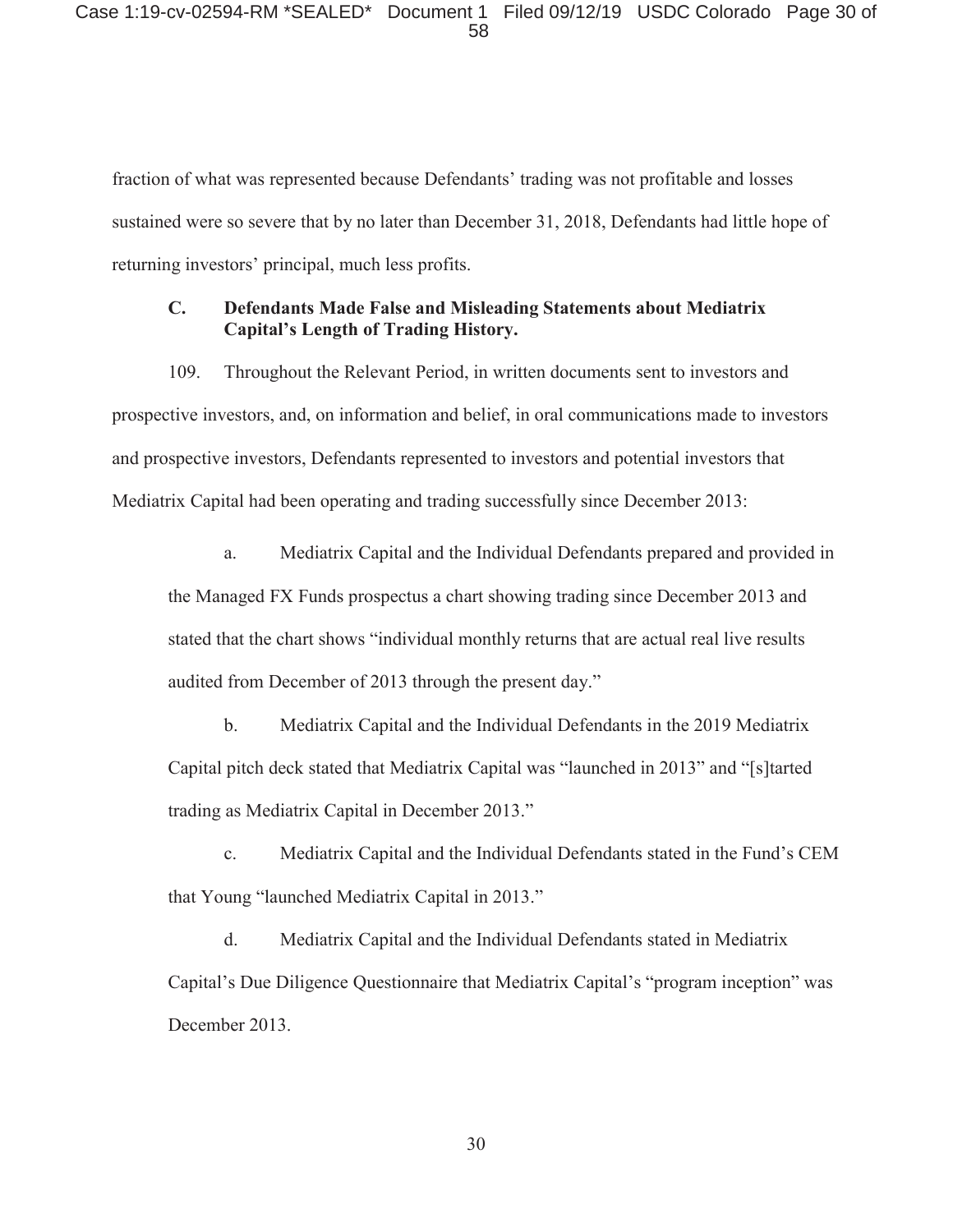e. Mediatrix Capital and the Individual Defendants stated in the Mediatrix FAQ that Mediatrix Capital "began trading live with the algorithmic suite in 2013."

f. Mediatrix Capital and the Individual Defendants stated in the Mediatrix Capital White Paper that "[b]y mid-2013, the firm went live trading its own capital and shortly thereafter began trading client funds."

g. Blue Isle and the Individual Defendants provided purported trading results for Mediatrix Capital dating back to December 2013 that were used in offering and marketing materials provided to investors.

110. A reasonable investor would have understood from Defendants' statements and disclosures that Mediatrix Capital had been in business since December 2013 and therefore Defendants' algorithmic trading strategy had been successful and profitable since that time.

111. These statements were false because Mediatrix Capital was not formed until 2015 and did not receive its first investor funds until March 2016.

112. Each of the above disclosures and representations regarding trading history were false when made, and Defendants knew or were reckless in not knowing, and should have known, that their statements concerning trading history were false and misleading.

113. Defendants omitted to state material facts that were necessary to render their disclosures and representations regarding trading history not misleading.

114. The above misrepresentations and omissions with respect to Mediatrix Capital's trading history were material to investors and potential investors because, among other things, they believed Defendants' algorithmic trading had an extensive history of successful and profitable trading, when, in reality, Mediatrix Capital did not receive its first investor funds until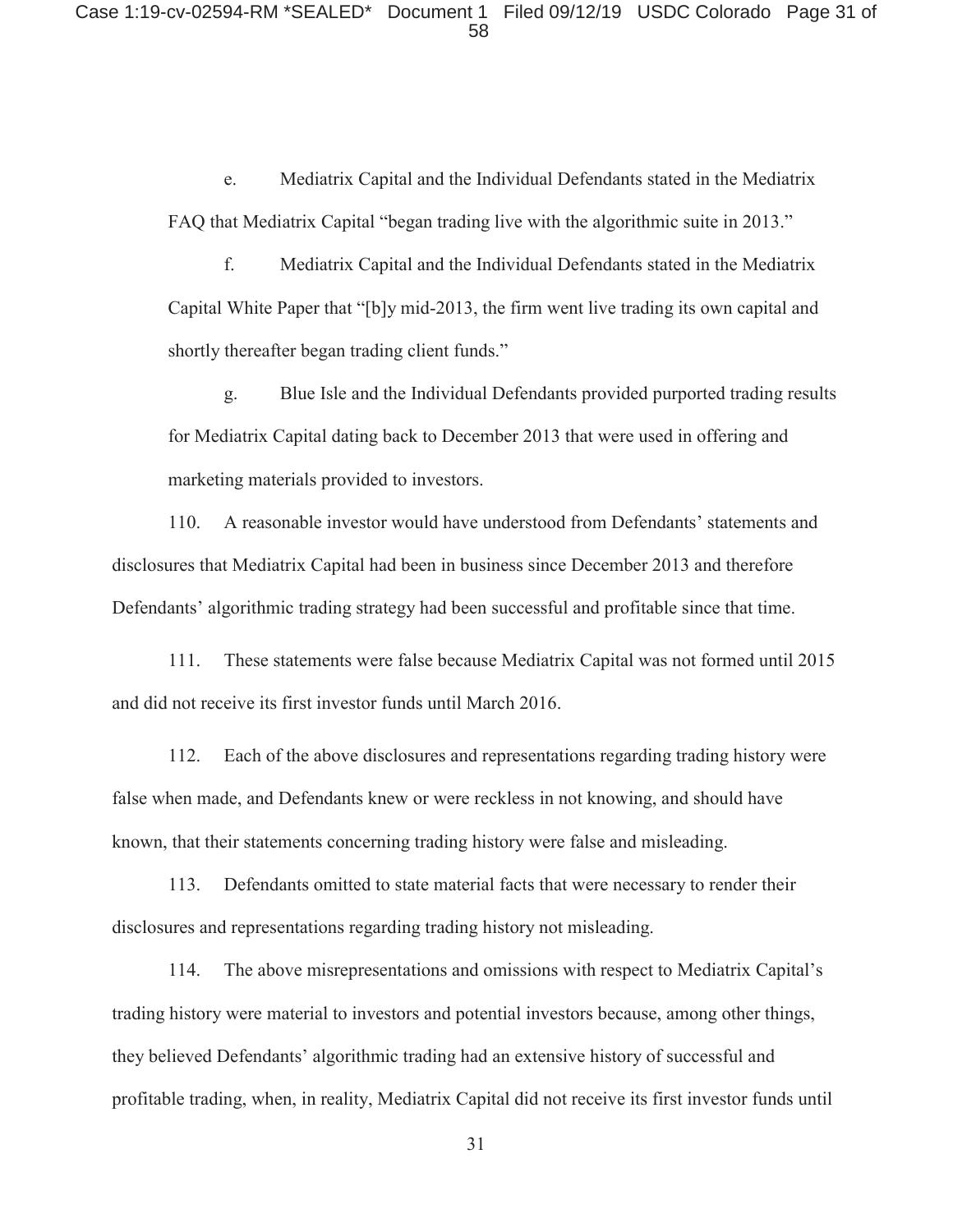Case 1:19-cv-02594-RM \*SEALED\* Document 1 Filed 09/12/19 USDC Colorado Page 32 of 58

March 2016 and therefore the purported algorithmic trading strategy did not have the extensive history of success Defendants represented.

## **D. Defendants Made False and Misleading Statements About the Use of Investor Monies.**

115. Defendants made material false statements, misrepresentations and omissions regarding the use of investor proceeds that the Individual Defendants misappropriated, improperly spent, and used to make Ponzi-like payments to other investors.

116. Throughout the Relevant Period, in written documents sent to investors and prospective investors, and, on information and belief, in oral communications made to investors and prospective investors, Defendants represented that investor monies would be invested in a number of investments:

a. Mediatrix Capital and the Individual Defendants stated in the Managed FX prospectus that it "invests in spot, forwards, non-deliverable forwards, and option (vanilla and exotic) positions."

b. Mediatrix Capital and the Individual Defendants stated in the Managed FX Fund Disclosure Documents that it "seeks capital appreciation of Clients' assets through either guaranteed structured products or speculative trading in Over-The-Counter (OTC) foreign currency Spot or options trading."

c. Mediatrix Capital and the Individual Defendants stated in the Fund's CEM that the "Fund seeks to reach its investment objective by investing in securities, derivatives and other instruments to establish long and short investment exposures around the world."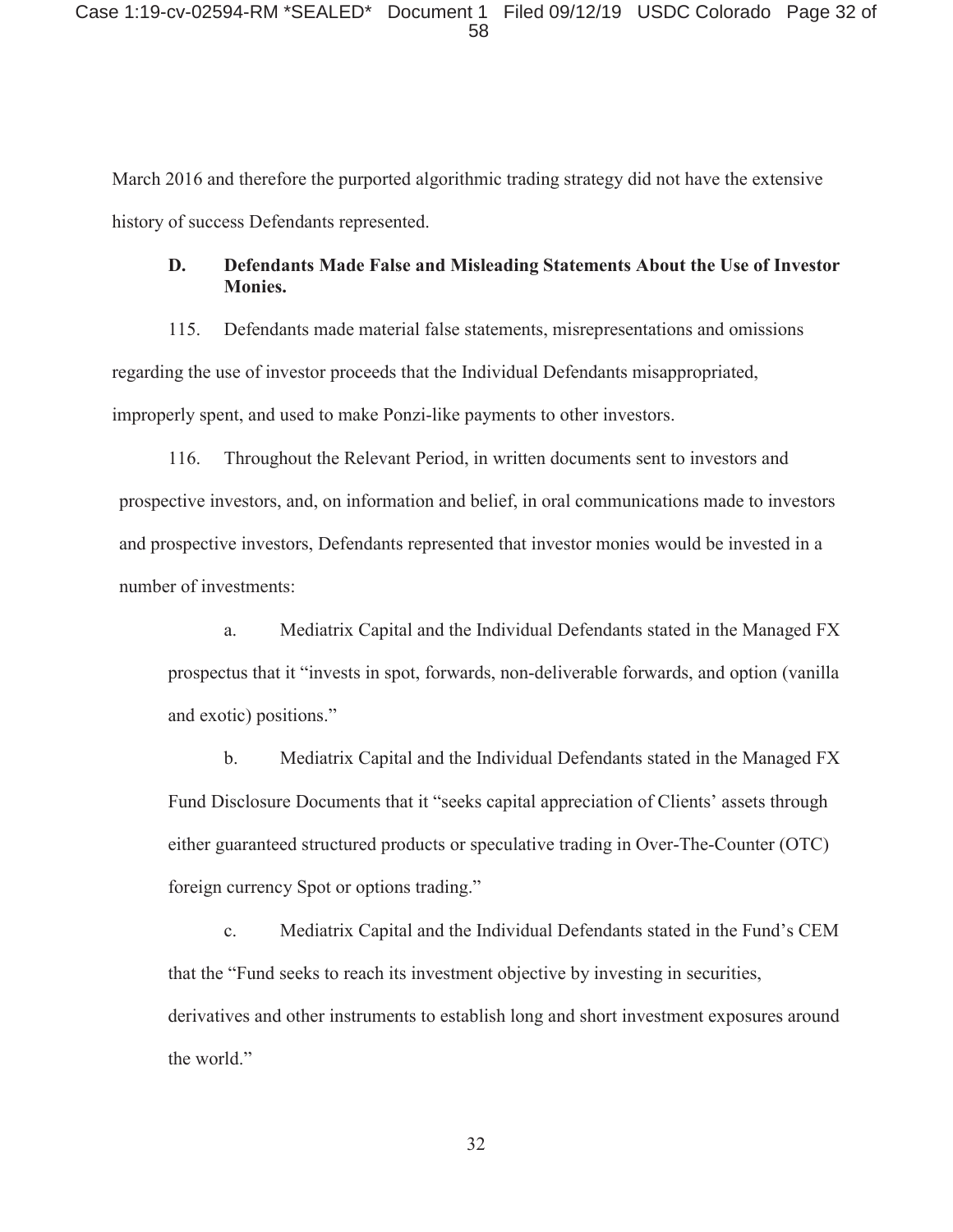d. Defendants provided account statements to MAFEF investors that showed trading in the spot FX Market and the only account withdrawals being for performance fees.

117. A reasonable investor would have understood from Defendants' statements and disclosures that MAFEF and Fund investor monies would be used for investment and trading in order to return profits in which the Defendants and investors would share, and would not be misappropriated, used for Defendants' personal use, used to make Ponzi-like payments to earlier investors, or used to pay performance fees and trading commissions not owed in the face of consistent trading losses.

### Defendants Misappropriated Investors' Money.

118. Defendants' statements and disclosures with regards to use of investor proceeds were false and misleading when made because Defendants intended to and did use MAFEF and Fund investors' money for personal use. The Individual Defendants ultimately misappropriated approximately \$35 million and improperly spent at least \$5 million out of approximately \$125 million raised (approximately 33% of the money raised) for various purposes by distributing these monies to themselves and entities they control; to pay commissions to sales agents involved in the MAFEF and Fund offerings; property rentals; travel-related costs; and other numerous payments that were personal in nature. This includes at least \$18.5 million that was never forwarded to any Blue Isle Brokerage Account or returned to investors, but rather was transferred out of the Blue Isle bank accounts after deposit to other bank accounts controlled by Defendants and Relief Defendants or was otherwise dissipated by Defendants. Misappropriated investor money was used to purchase a boat and boat lift (over \$400,000), three Land Rovers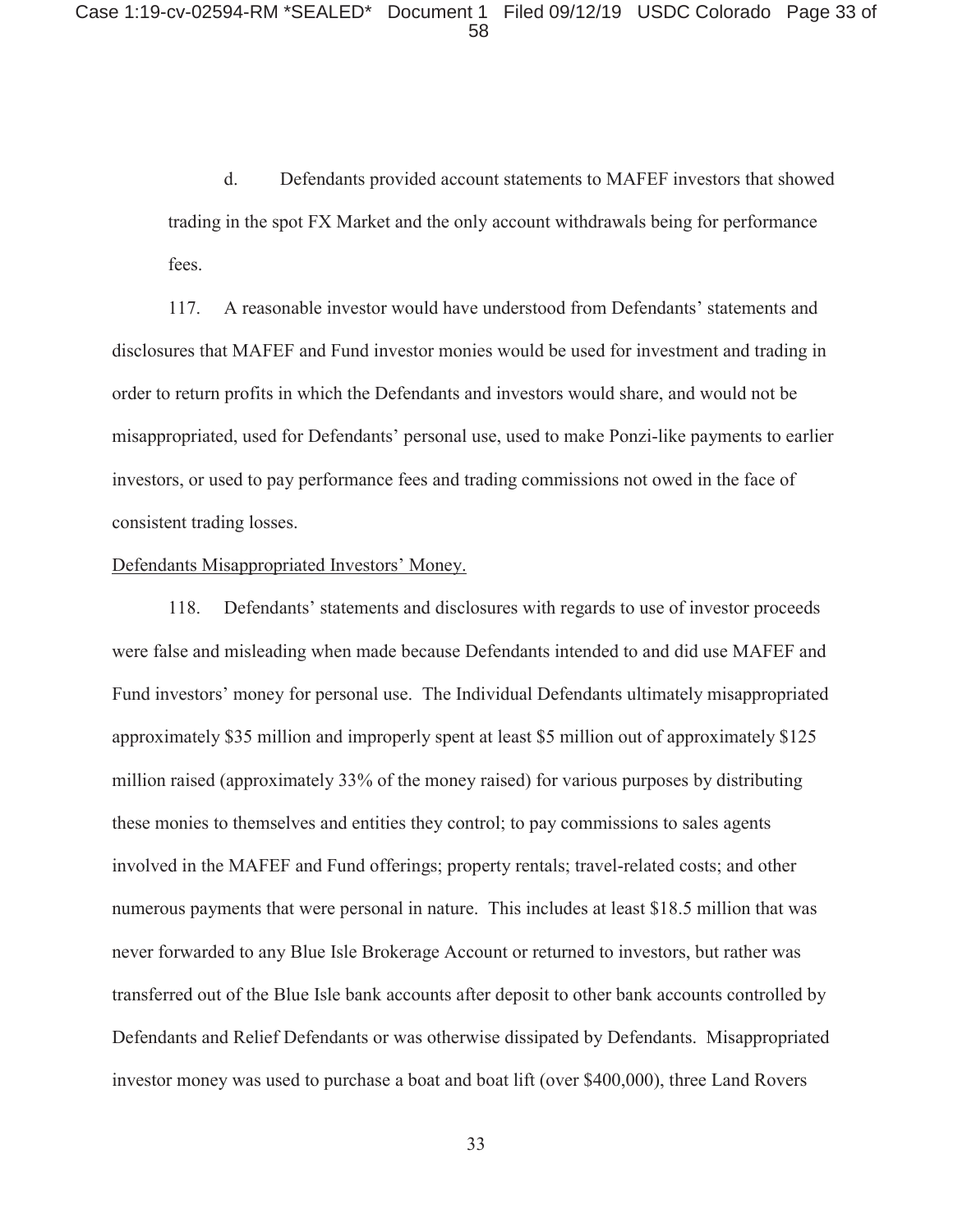(over \$230,000), jewelry (approximately \$225,000) and seven real properties (over \$12 million), among other things.

### Defendants Made Ponzi-Like Payments with Investor Monies.

119. Defendants' statements with regards to use of investor proceeds were false and misleading when made because Defendants intended to and did use MAFEF and Fund investors' money to make Ponzi-like payments to investors that obtained redemptions of their investment.

120. Most investors, after receiving the account statements reflecting phantom trading profits, opted to leave their money invested with the MAFEF or the Fund, and some have invested more funds with Mediatrix Capital. However, other investors opted to cash out their investment.

121. Investors who cashed-out their investments were led to believe, through account statements reflecting phantom trading profits, that they were receiving their initial investment back, along with profits earned from Defendants' trading, when, in reality, in order to prop up the façade of profitable trading, Defendants simply paid-out other investors' money that had not yet been lost or misappropriated.

122. For example, a U.S. investor, Investor A, invested \$25,000 in the MAFEF in November 2016. Investor A did not make further investments in the MAFEF. In May 2019, Investor A closed his account and received \$40,279.

123. As there were cumulative losses in the Blue Isle Brokerage Accounts during that time span, the amount paid to Investor A in excess of \$25,000 was a Ponzi-like payment comprised of other investors' money and not profits.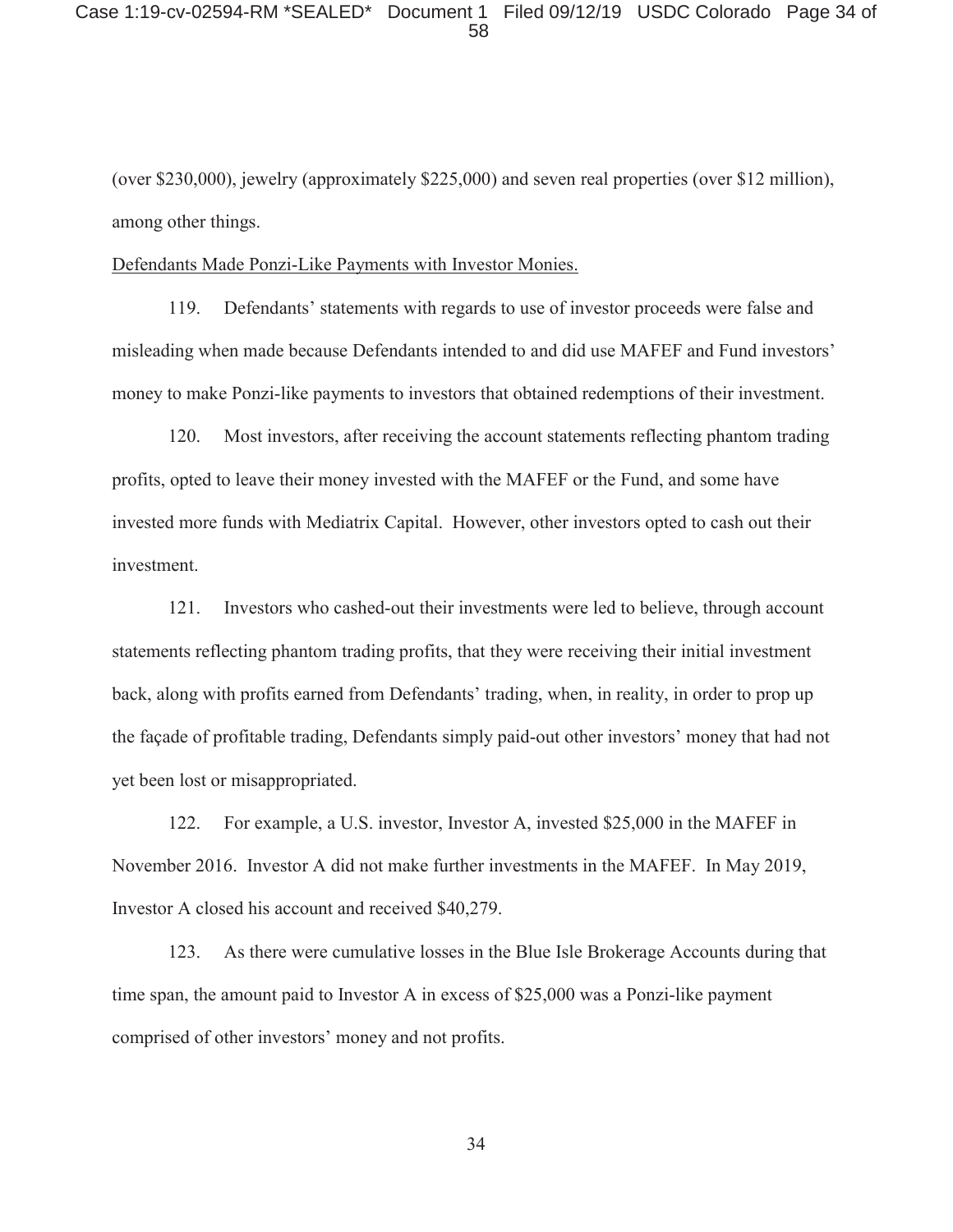124. Moreover, since the overall performance of Investor A's investment was negative, as the pooled Blue Isle Brokerage Accounts' (the only trading accounts) performance were negative, a substantial portion of the original \$25,000 returned to Investor A was also a Ponzilike payment.

125. In fact, despite consistently losing money in their trading, and misappropriating a large amount of investor monies, Defendants "returned" more than \$30 million of investor funds to investors, a portion of which were Ponzi-like payments whereby Defendants disguised other investors' monies as trading profits in order to maintain the façade of a profitable enterprise.

# Defendants Improperly Took Performance Fees.

126. Defendants' statements and disclosures with regards to use of investor proceeds were false and misleading when made because Defendants intended to and did take performance fees from investors' monies when those fees were not owed because of Defendants' unprofitable trading.

127. In addition to the statements above, the Defendants specifically stated that they would only receive fees under certain circumstances. Mediatrix Capital and the Individual Defendants stated in the Mediatrix FAQ that "[w]e make no money unless we perform." This same document states: "We charge no management fee on [the MAFEF] … Everything is based on a high water mark."

128. Various Offering Documents described the "high water mark." For example, the MAFEF prospectuses state: "To ensure that the performance fees are based on the long-term performance of a Client's account, [Mediatrix Capital] will also adhere to a 'High Watermark' procedure in which [Mediatrix Capital] receives a performance fee only to the extent Net Profits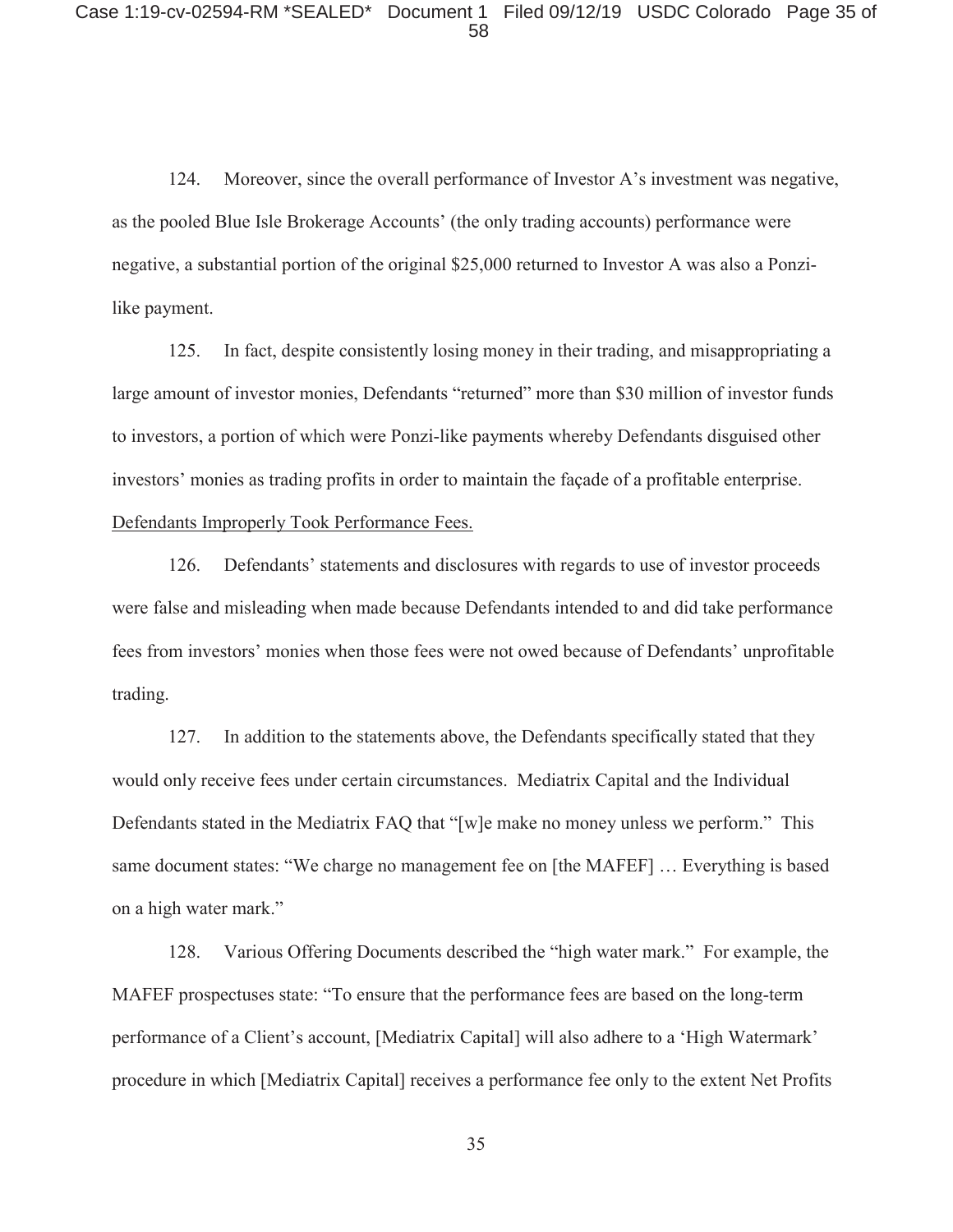in Client's account exceed any Net Losses that have not been recovered from a prior trading period. In the event the Client's account has Net Losses that have not been recovered, [Mediatrix Capital] shall not be allocated any such performance fee until Client's account has first recovered such Net Losses."

129. Despite not reaching the high water mark, Blue Isle and the Individual Defendants sent MAFEF investors monthly account statements showing withdrawals for purported performance fees.

130. The performance fees deducted from investors' accounts were based on phantom trading profits, which did not reflect the true trading results. Because Defendants' trading consistently lost money, concealed in part through fictitious account statements reflecting profits, no performance fees were owed.

### Defendants False and Misleading Statements Were Made with Scienter and Were Material.

131. Each of the above disclosures and representations regarding Defendants' use of investor proceeds were false when made, and Defendants knew or were reckless in not knowing, and should have known, that their statements concerning the intended use of investors' money were false and misleading.

132. Defendants omitted to state material facts that were necessary to render their disclosures and representations regarding their use of investor proceeds not misleading.

133. The above misrepresentations and omissions as to use of investor proceeds were material to investors and potential investors because, among other things, they believed their investments would be used for trading consistent with the disclosed trading strategy to generate profits to be returned to investors, and because any amount Defendants misappropriated or used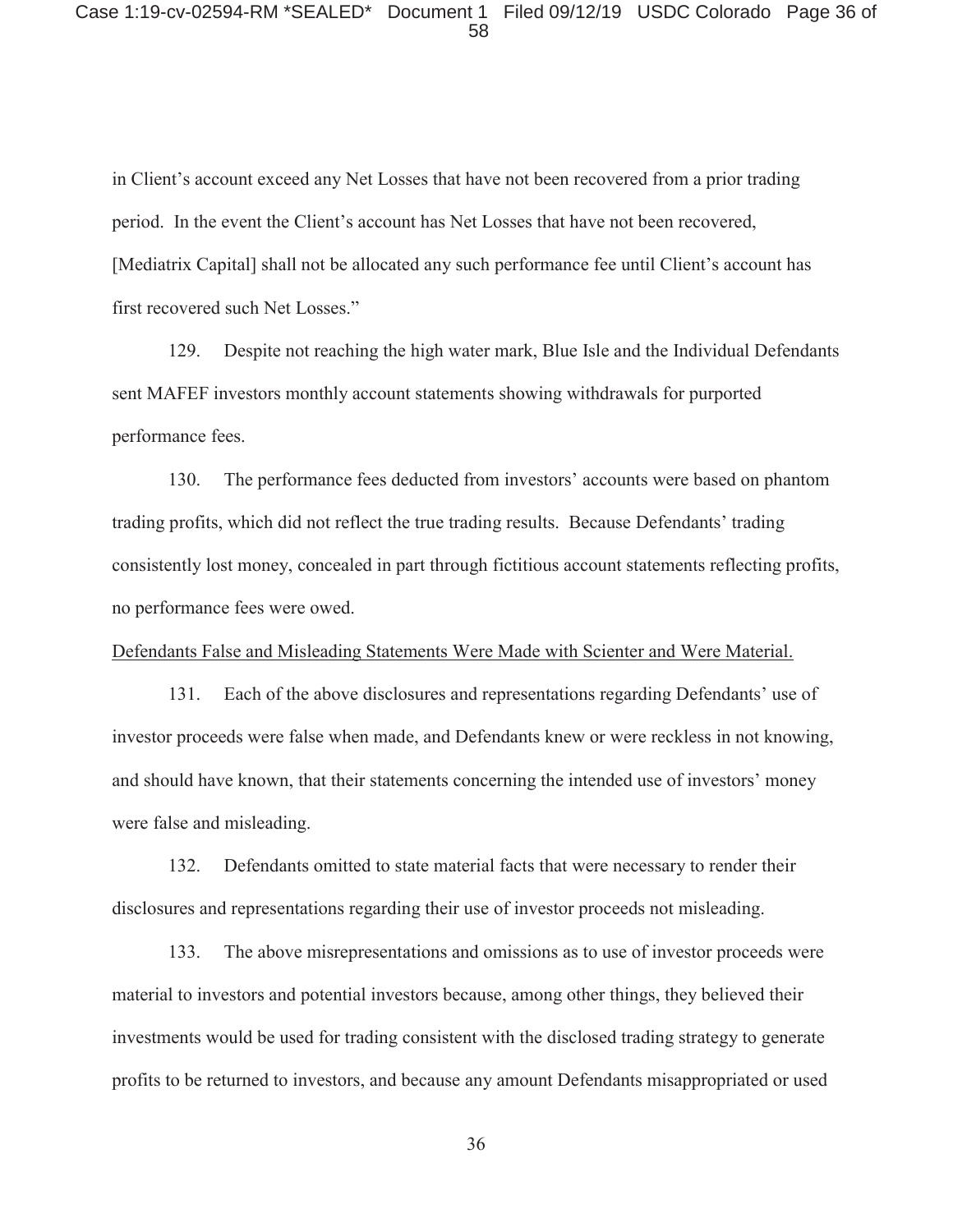to make Ponzi-like payments necessarily decreased the amount of money available to Defendants to effectuate the intended trading.

### **E. Defendants Made False and Misleading Statements Regarding the Relationship Between Mediatrix Capital and Blue Isle.**

134. Defendants made material misrepresentations and omissions regarding the relationship between Mediatrix Capital and Blue Isle.

135. Throughout the Relevant Period, in written documents sent to investors and prospective investors, and, on information and belief, in oral communications made to investors and prospective investors, Defendants did not disclose that Mediatrix Capital and Blue Isle were under common ownership and control and that essentially, they functioned as the same enterprise:

a. In the Limited Power of Attorney Defendants stated that Mediatrix Capital was "not an employee or agent of [Blue Isle]"; that Mediatrix Capital is not "endorsed by [Blue Isle], its employees, or its affiliates"; and that Blue Isle "does not endorse [Mediatrix Capital] or its past or current performance statistics."

b. Mediatrix Capital and the Individual Defendants responded to an item in Mediatrix Capital's Due Diligence Questionnaire, which asked: "Do the Firm's key personnel have any Outside Business Activity for which any conflict of interest has been identified? For example, any activity or duty performed by an employee, outside of the context of his/her duties at your Firm, whether paid or unpaid, full or part-time, permanent or temporary," with "No."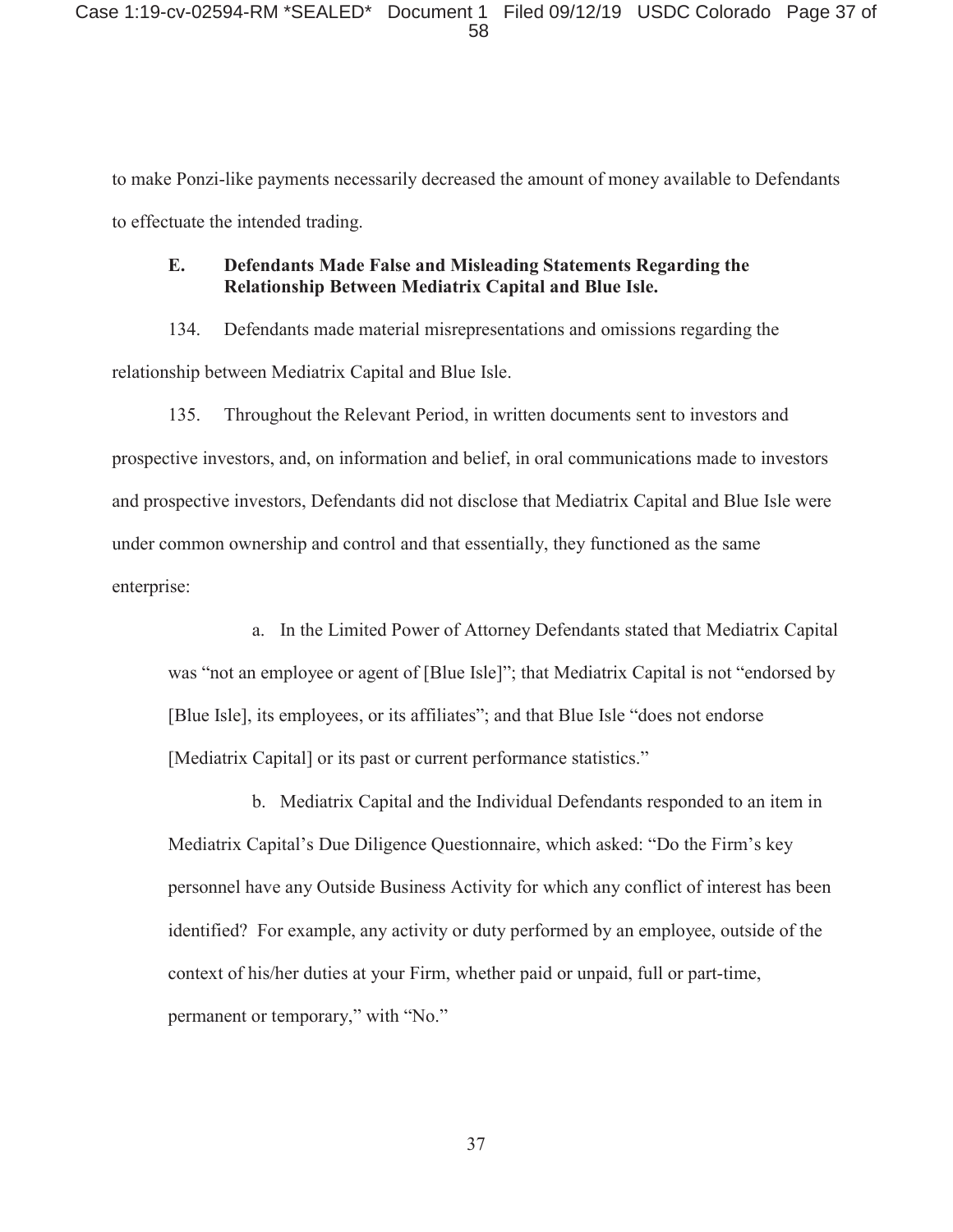c. Blue Isle, in a press release on January 17, 2017, and intending that it be read by current and prospective investors, announced that the Fund selected it to provide "trading infrastructure support."

d. The press release has a quote from Young, listed as Mediatrix Capital's Co-Founder and CEO that stated: "After several months of discussions and an in-depth review of Blue Isle's ECN/STP structure, we are comfortable knowing that Blue Isle will handle our trades in a professional manner. We are impressed with the fact that they offer institutional pricing combined with the service of a boutique shop, which provides us exceptional client service and room for growth." It does not disclose Young's ownership of Blue Isle or employment with Blue Isle.

e. The press release has a quote from Stewart, who is listed as Blue Isle's General Manager that states: "We have access to options and OTC exotics, which supports a component of the Mediatrix Fund's strategy of risk mitigation in the long term. They were also supportive of our recent brokerage of the year award from ManagedFX.com, which is a great accolade." It does not disclose Stewart's ownership or employment with Mediatrix Capital.

136. This press release and other statements were made to create the appearance that Blue Isle was an independent operating entity, when in reality, the Defendants used Blue Isle's supposed independence as a façade to conceal Mediatrix Capital's trading losses.

137. The statements and omissions concerning the relationship between Blue Isle and Mediatrix Capital were false and misleading because the Individual Defendants owned and controlled both Blue Isle and Mediatrix Capital, all three Individual Defendants operated and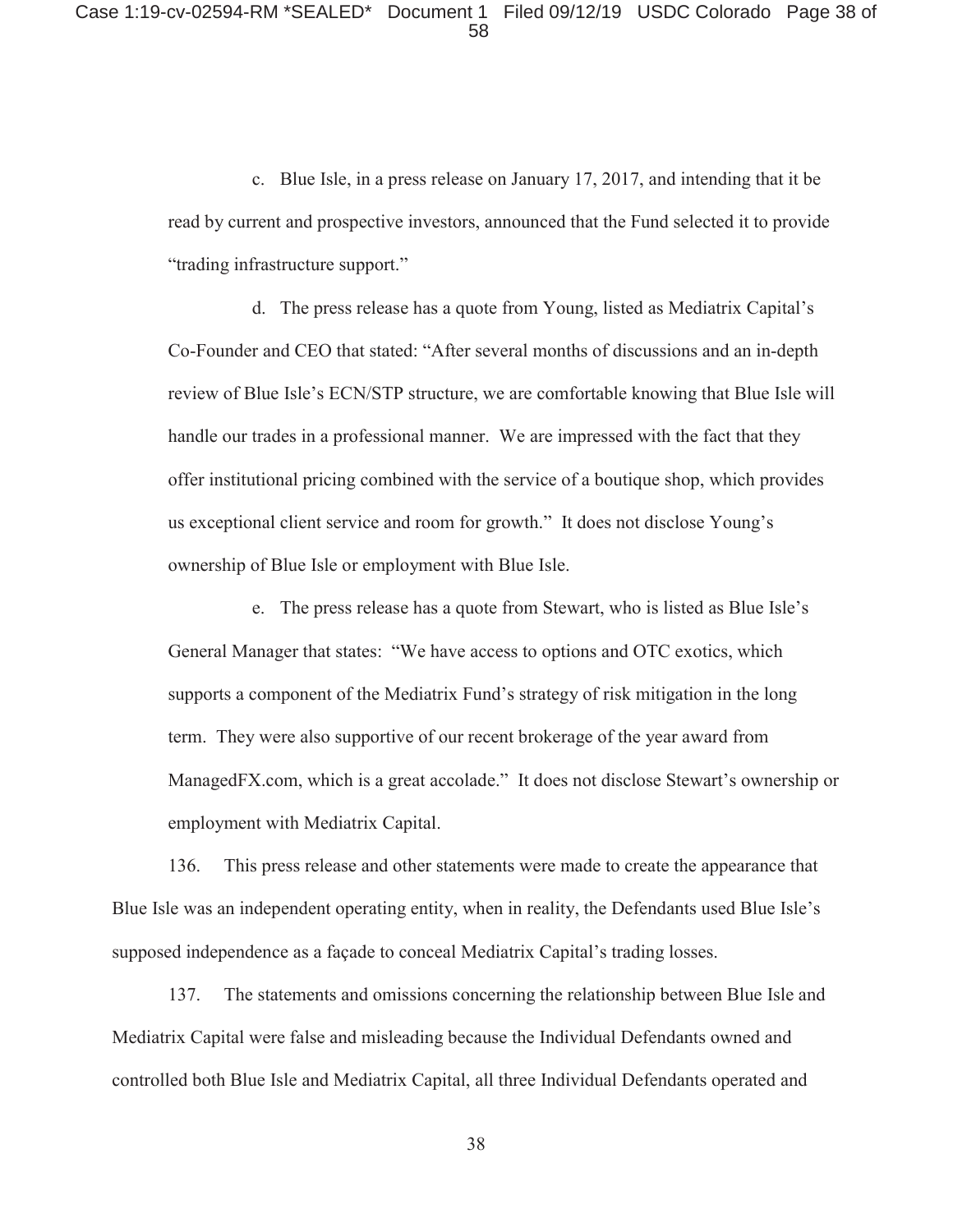#### Case 1:19-cv-02594-RM \*SEALED\* Document 1 Filed 09/12/19 USDC Colorado Page 39 of 58

managed both Blue Isle and Mediatrix Capital, which shared an office, and each entity was functionally the alter ego of the other.

138. A reasonable investor would have understood from Defendants' statements and disclosures that Mediatrix Capital and Blue Isle were unrelated and that the Individual Defendants did not control both entities.

139. The disclosures and representations regarding the relationship between Mediatrix Capital and Blue Isle were false when made, and Defendants knew or were reckless in not knowing, and should have known, that their statements stating or otherwise suggesting that the entities were unrelated were false and misleading.

140. Defendants omitted to state material facts that were necessary to render their disclosures and representations regarding the relationship between Mediatrix Capital and Blue Isle not misleading.

141. The above misrepresentations and omissions as to the relationship between Mediatrix Capital and Blue Isle were material to investors and potential investors because, among other things, the separation and independence of the reporting entity (Blue Isle) provided assurance that the investments, profits, and fees were being reported correctly based on trading results obtained directly from the Prime Brokers. Defendants misled and concealed from investors that because the Individual Defendants controlled both entities, Blue Isle provided no third-party confirmation of the trading data being reported by Mediatrix Capital.

## **F. Defendants Made Other False and Misleading Statements and Omissions in Effectuating their Fraud.**

142. In addition to the above, Defendants made false and misleading statements and omissions for the purpose of concealing the failure of their purported algorithmic trading, as well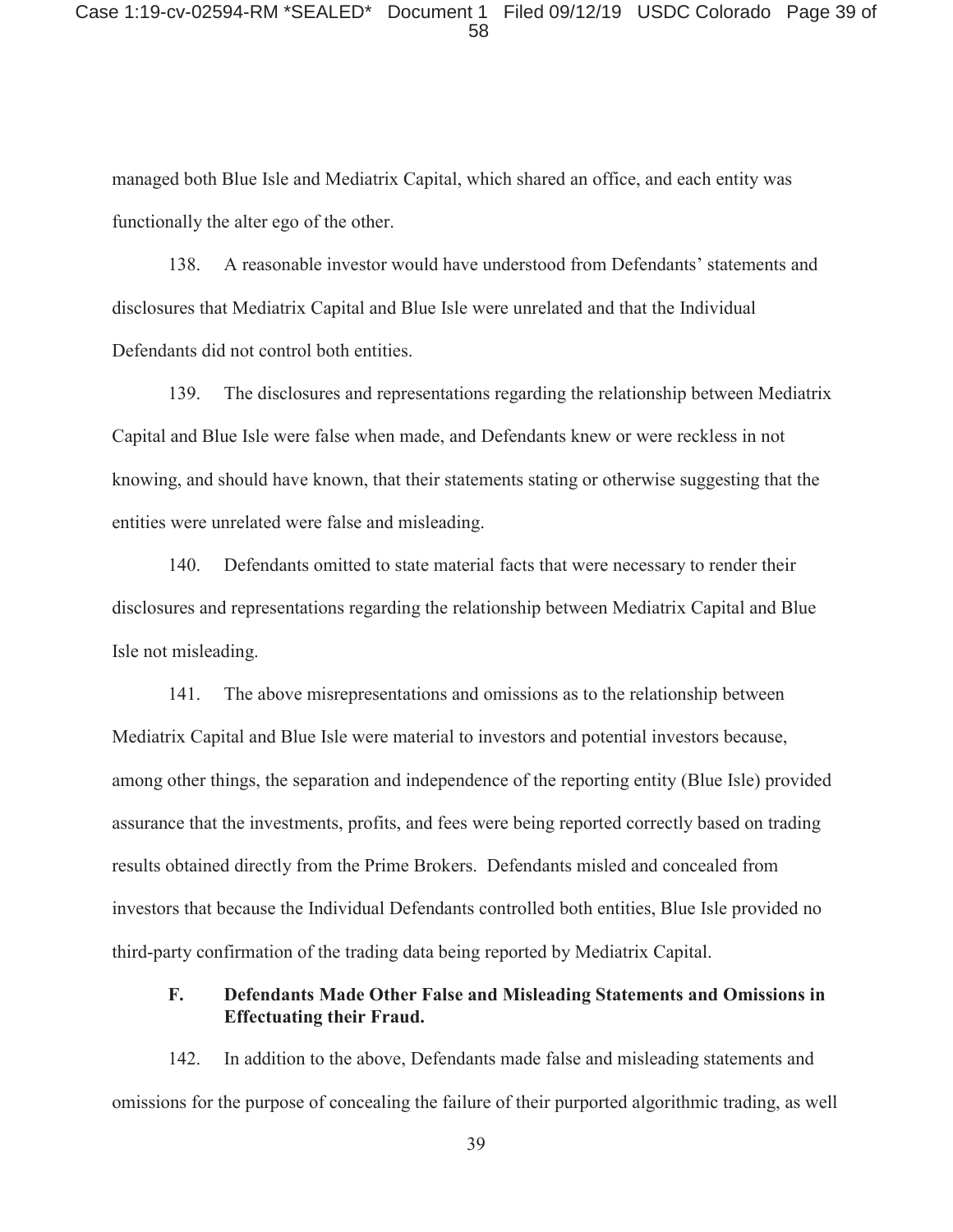as their misuse of investor monies, in order to fraudulently obtain additional investor monies to prop up the failing enterprise.

### Defendants Falsely Claimed Trading Results were Audited.

143. From at least 2016 to the present, in written documents sent to investors and prospective investors and, on information and belief, in oral communications made to investors and prospective investors, Mediatrix Capital and the Individual Defendants represented that the MAFEF trading results were audited:

a. Mediatrix Capital and the Individual Defendants stated in the prospectus that the trading results are "real live results audited from December of 2013 through the present day" and that "[t]echnical information and audits of performance are available upon request."

b. Mediatrix Capital and the Individual Defendants stated in the Mediatrix Capital White Paper that "[a]s of June 2018, we have **achieved 54 straight months of client gains**, based on an audit from December 2013 to date." (emphasis in original) This same document later states: "Audited Returns of 150%+ since December 2013."

144. Similarly, in written documents sent to investors and prospective investors and, on information and belief, in oral communications made to investors and prospective investors, Defendants represented that the Fund was audited.

145. For instance, Mediatrix Capital and the Individual Defendants stated in the Fund's CEM that the Fund would be audited each year and an audited financial statement of the Fund would be provided to Fund investors within 180 days of the financial year end (December 31).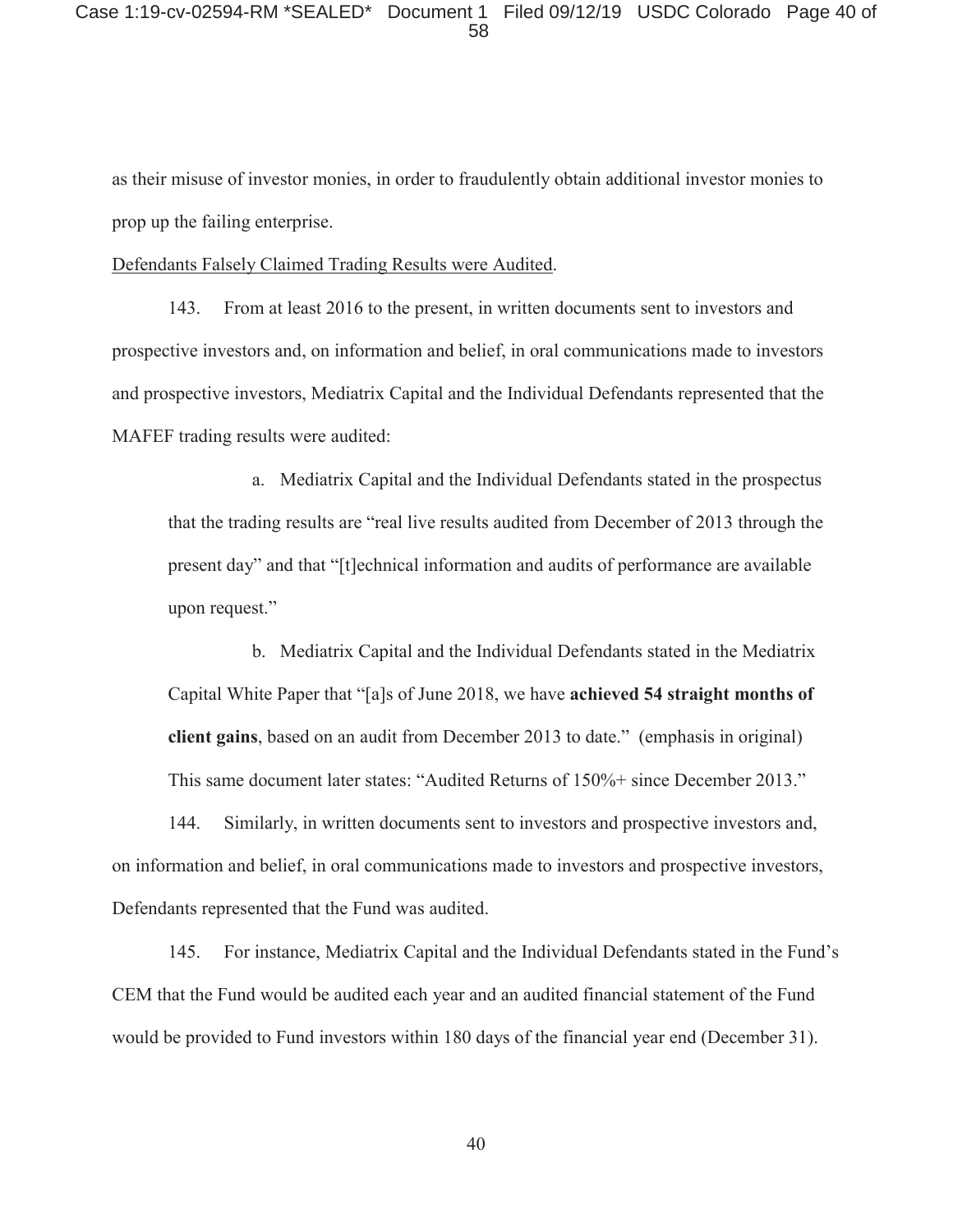146. These statements were false and misleading because the MAFEF investments were not audited. While a Bahamian accounting firm was hired by Mediatrix Capital, it was not hired to do an audit of the MAFEF, but rather to perform mathematical accuracy checks on documents they received purporting to reflect the trading results. In fact, the accounting firm's report states that the report is not an audit.

147. Similarly, with respect to the Fund, its 2017 audit report contained a qualified opinion and, on information and belief, was not provided to Fund investors. The auditor was fired after issuing that report for 2017 and, upon information and belief, no subsequent auditor has been hired for the Fund.

# Defendants Falsely Claimed Investors Would be Given Access to Underlying Trading Information.

148. From at least 2016 to the present, in written documents sent to investors and, on information and belief, in oral communications made to investors and prospective investors prospective investors, Defendants represented that the MAFEF investors would have access to trading information and full transparency as to the results of those trades:

a. Mediatrix Capital and the Individual Defendants stated in the MAFEF

Disclosure Documents that there was "100% Transparency."

b. Mediatrix Capital and the Individual Defendants stated in the MAFEF prospectus "100% Full Transparency, see every trade."

c. Mediatrix Capital and the Individual Defendants stated in the Mediatrix Capital White Paper that there was "100% Liquidity, Transparency, and Client Control."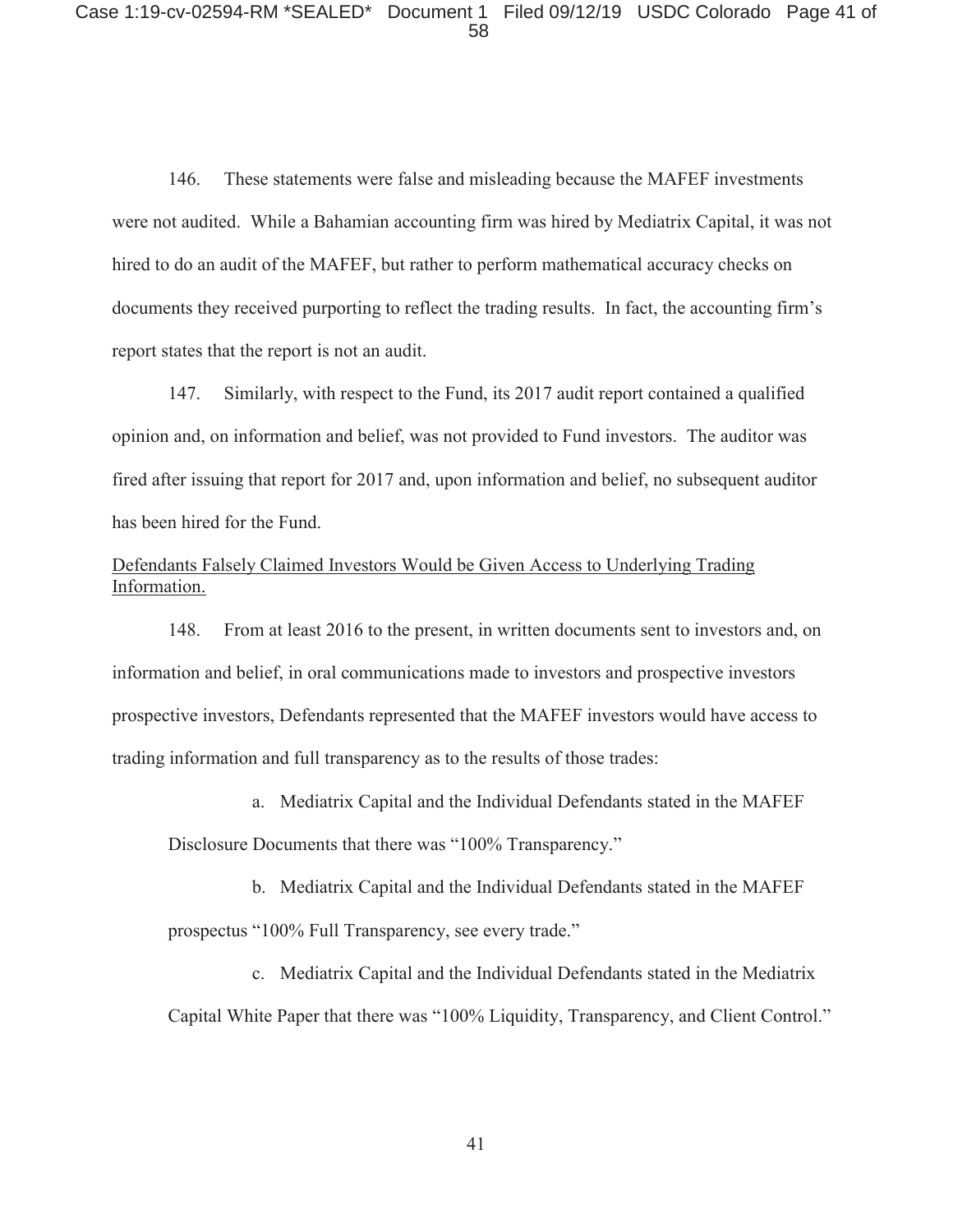d. Blue Isle and the Individual Defendants sent MAFEF investors daily and monthly account statements claiming to show every trade that took place in their purportedly separate accounts. Blue Isle and the Individual Defendants also sent the Fund administrator statements purporting to show every trade made by the Fund in its purportedly separate account, which was then used to calculate the NAV and account value provided monthly to Fund investors.

149. These statements were false and misleading because the MAFEF investors were not provided with, and did not have access to, the Blue Isle Brokerage Accounts, which were the only actual trading accounts, nor were they able to see the trading losses that were occurring, which did not appear on the individual account statements emailed to investors by Blue Isle or provided to the Fund administrator by Blue Isle.

#### Defendants Falsely Claimed Stewart and Sewall Had No History of Bankruptcy.

150. From at least 2016 to the present, the Managed FX Fund Disclosure Documents as well as other offering materials listed the background of Stewart and Sewall with no mention of bankruptcies and, from at least 2018 to present, in Mediatrix Capital's Due Diligence Questionnaire, Mediatrix Capital and the Individual Defendants represented no "key personnel" of Mediatrix Capital had "ever applied for or been granted a discharge in bankruptcy."

151. These statements were false and misleading, and contained material omissions, because Stewart filed for bankruptcy in 1994 and 2006, and Sewall filed for bankruptcy in 1999 and 2002.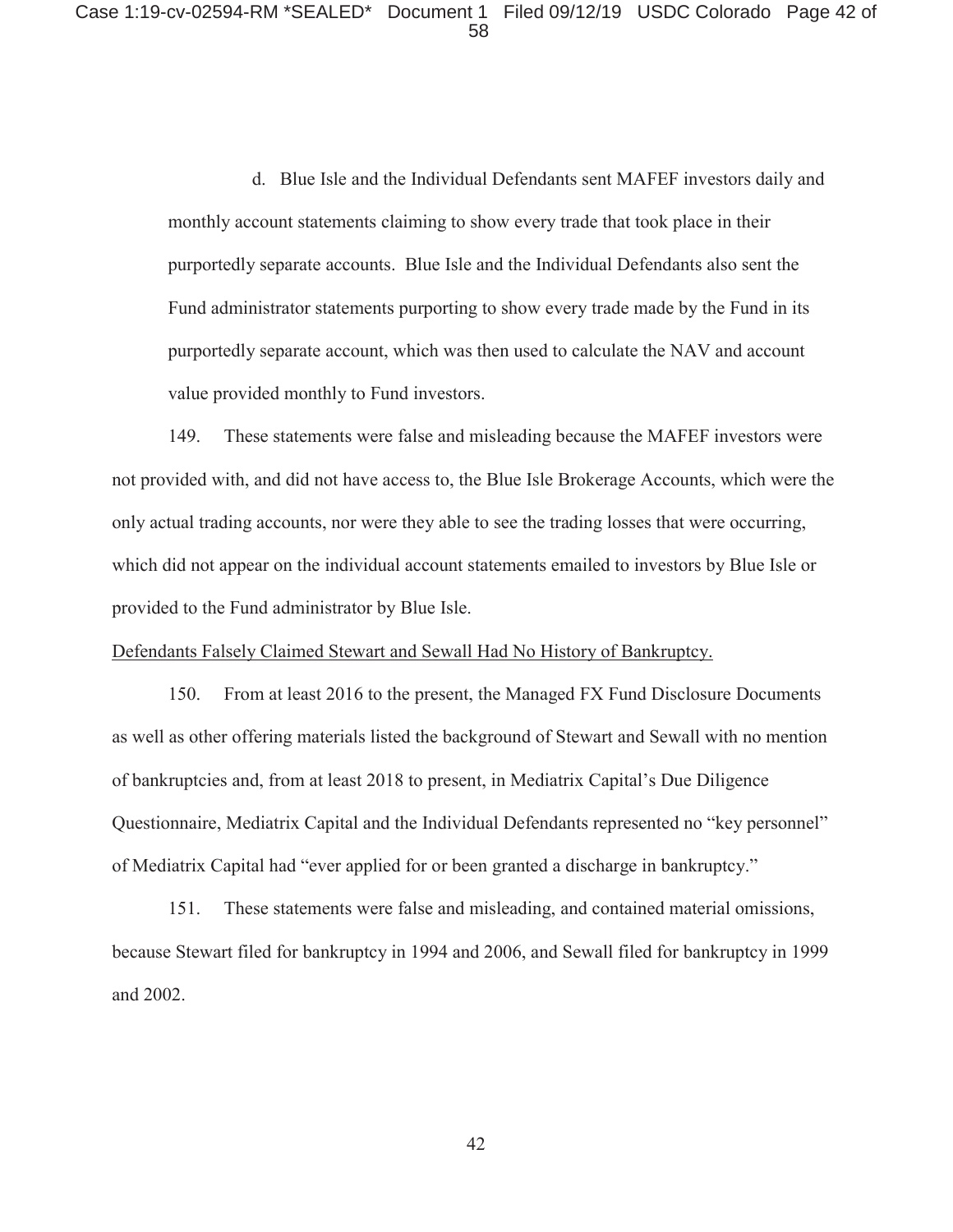## Defendants' False and Misleading Statements Were Made with Scienter and Were Material.

152. A reasonable investor would have understood from Defendants' statements and disclosures that the trading results for both the MAFEF and the Fund were audited, that MAFEF investors would be provided with the underlying trading data accurately reflecting Defendants' trading, and that neither Stewart nor Sewall, who were both key personnel of Mediatrix Capital, had previously filed for bankruptcy.

153. The disclosures and representations regarding the audit of trading results, investor access to the underlying trading data, and history of bankruptcy were false when made, and Defendants knew or were reckless in not knowing, and should have known, that their statements were false and misleading.

154. Defendants omitted to state material facts that were necessary to render their disclosures and representations regarding the audit of trading results, investor access to the underlying trading data, and history of bankruptcy not misleading.

155. The above misrepresentations and omissions as to the audit of trading results, investor access to the underlying trading data, and history of bankruptcy were material to investors and potential investors because, among other things, they believed that they could rely on Mediatrix Capital and the Individual Defendants to make accurate representations about themselves and their past, because an audit of trading results and access to underlying trading data would provide investors with confidence that their investments existed as reported, and because the absence of bankruptcies from Mediatrix Capital key personnel suggested that the investment was overseen by individuals who had always been able to meet their obligations, as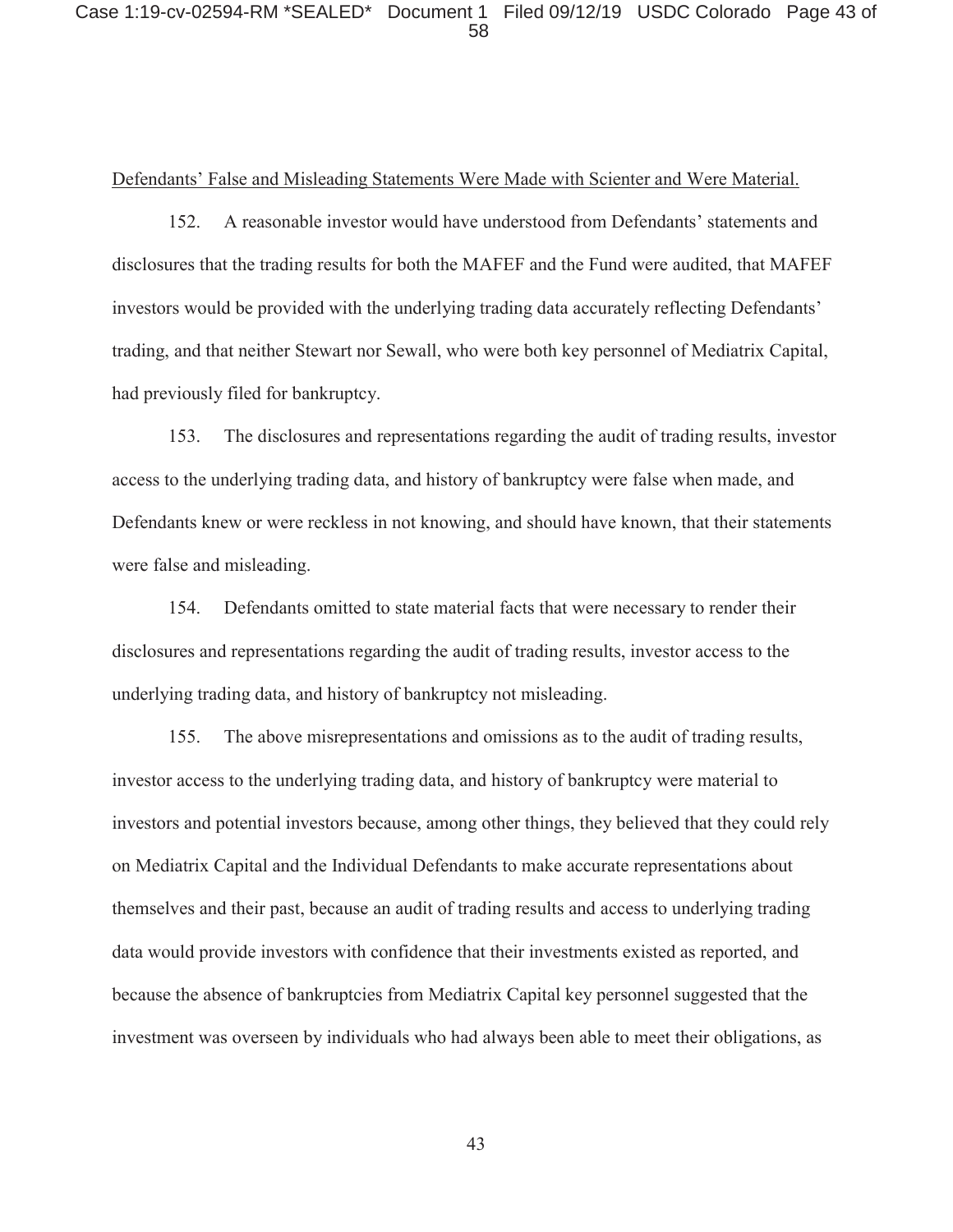disclosure of prior bankruptcies would have caused investors to, at a minimum, do more due diligence on the investment.

### **III. Defendants Engaged in Other Fraudulent Conduct.**

156. Through the conduct described above, Defendants defrauded investors by falsifying and misrepresenting investment returns and the amount of AUM; falsely claiming a trading history that went back to 2013; falsely claiming investors monies would be used for trading while Defendants were misappropriating investor monies, using the monies to make Ponzi-like payments, and using the monies to pay performance fees that were not due because of Defendants' unprofitable trading; falsely claiming that the MAFEF trading results were audited; falsely claiming that Defendants were transparent and would provide the underlying trade data to investors; and falsely claiming that none of the Individual Defendants had previously declared bankruptcy.

157. Defendants also committed additional deceptive acts in furtherance of this fraud. Among other things and as more fully alleged above, the Defendants:

- a. misappropriated investor funds;
- b. falsified MAFEF account statements to hide their fraud and pay themselves performance fees;
- c. gave false trading data to the Fund's administrator, which in turn used that data to provide false account statements to the Fund and Fund investors; and
- d. made Ponzi-like payments to investors making redemptions.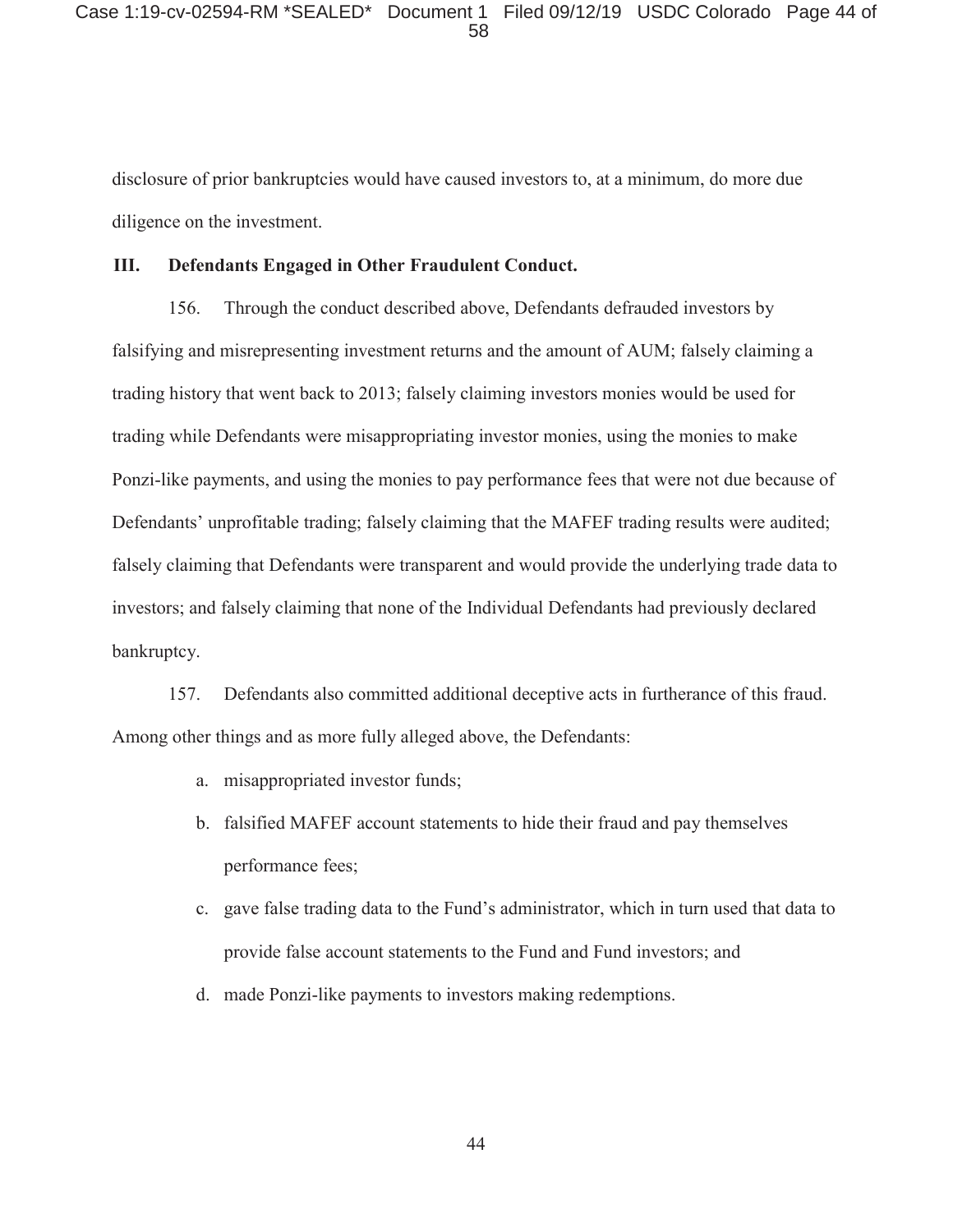Case 1:19-cv-02594-RM \*SEALED\* Document 1 Filed 09/12/19 USDC Colorado Page 45 of 58

### **IV. Mediatrix Capital and the Individual Defendants Violated Their Fiduciary Obligations as Investment Advisers.**

158. The Fund was primarily engaged in, held itself out as being primarily engaged in, and proposed to engage itself primarily in the business of investing, reinvesting, and/or trading in securities. The Fund stated in the CEM that "[t]he Fund seeks to reach its investment objective by investing in securities, derivatives and other instruments to establish long and short investment exposures around the world." Additionally, the Fund is engaged in the business of investing, reinvesting, owning, holding, or trading in securities, and invested virtually all its assets in securities when it invested the Fund assets in the Blue Isle Brokerage Accounts.

159. Mediatrix Capital and each of the Individual Defendants were investment advisers to the Fund. Mediatrix Capital and each of the Individual Defendants advised the Fund as to the specific investments to make, and the advisability of investing in, purchasing, and selling the securities. Mediatrix Capital and each of the Individual Defendants controlled the purchase and sale of the securities held by the Fund.

160. Throughout the Relevant Period, Mediatrix Capital and each Individual Defendant made investment decisions for the Fund. They evaluated and recommended to the Fund that it invest in securities, and the Fund did invest virtually all Fund assets in the Blue Isle Brokerage Accounts other than the funds that were misappropriated or otherwise misdirected. Mediatrix Capital and each Individual Defendant also monitored the performance of the Fund's investments and, through the Fund Administrator, provided investors with monthly account statements reflecting inflated trading results. According to Mediatrix Capital's Due Diligence Questionnaire, Young, Stewart, and Sewall "have absolute decision-making authority" over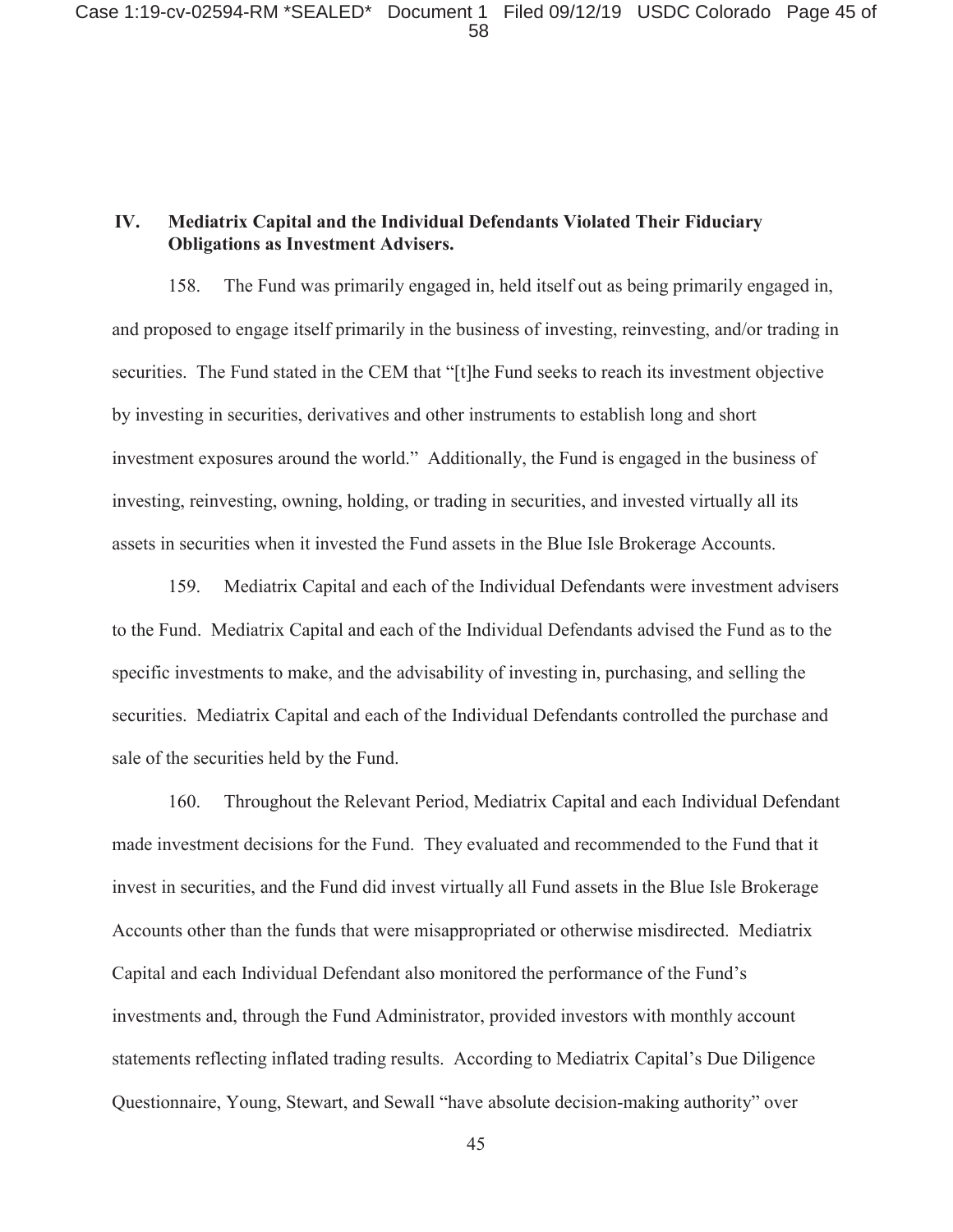Mediatrix Capital, which includes authority to direct how the Fund invests its capital, including its investments in securities.

161. Mediatrix Capital and each of the Individual Defendants received compensation for their investment adviser services to the Fund. The Individual Defendants were each paid a salary of \$10,000 a month, plus distributions. Additionally, the Fund pays a management fee of 1% of the Fund's NAV, along with a performance fee on any monthly net new appreciation above the 0.667% per month Hurdle Rate. Last, Mediatrix Capital and each of the Individual Defendants misappropriated monies from the Fund.

162. As the Fund's investment advisers, Mediatrix Capital and each of the Individual Defendants owed fiduciary duties to the Fund. That fiduciary duty entails an affirmative duty of utmost good faith, and obliges Mediatrix Capital and each of the Individual Defendants to employ reasonable care to avoid misleading the Fund and to act in the Fund's best interests. Mediatrix Capital's and the Individual Defendants' duty to disclose all material facts to the Fund includes a duty to tell it about all of its actual or potential conflicts of interest that might incline them to render investment advice that is not disinterested.

163. Through the conduct alleged above, Mediatrix Capital and each of the Individual Defendants breached their fiduciary duties to the Fund, a pooled investment vehicle.

# **V. In the Alternative, Young, Stewart, and Sewall aided and abetted Mediatrix Capital's Violations of Sections 206(1), 206(2), and 206(4) of the Advisers Act and Rule 206-4(8) thereunder.**

164. Young, Stewart, and Sewall, by virtue of the conduct described above, each knowingly or recklessly provided substantial assistance to Mediatrix Capital's violations of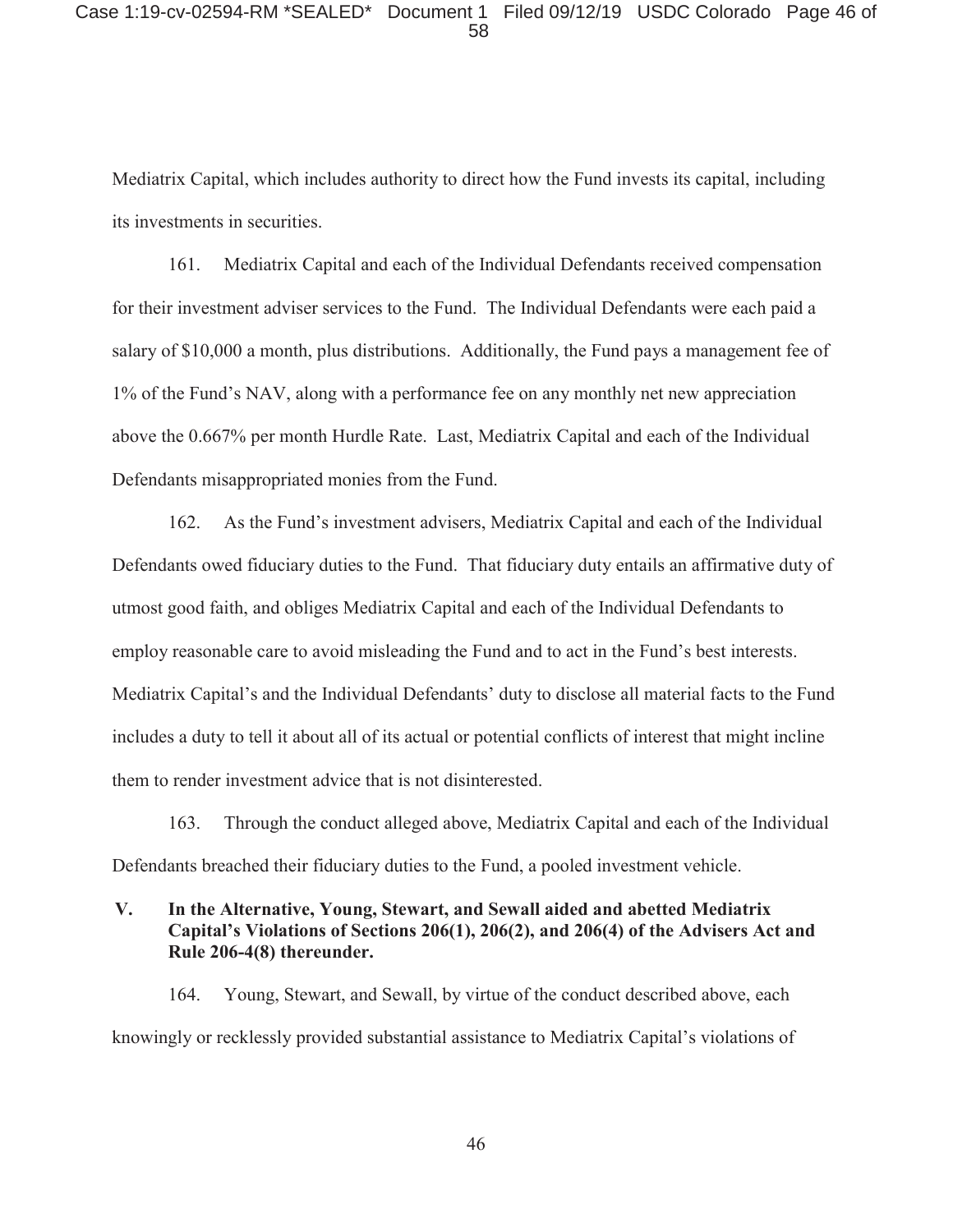Case 1:19-cv-02594-RM \*SEALED\* Document 1 Filed 09/12/19 USDC Colorado Page 47 of 58

Sections 206(1), 206(2), and 206(4) of the Advisers Act and Rule 206-4(8) thereunder [15 U.S.C. § 80b-6(1), 80b-6(2), 80b-6(4), and [17 C.F.R. 275.206(4)-8].

## **VI. The MAFEF and Fund Investments Into the Blue Isle Brokerage Accounts Are Securities.**

165. The MAFEF and the Fund investments into the Blue Isle Brokerage Accounts are securities as defined in Section  $2(a)(1)$  of the Securities Act and Section  $3(a)(10)$  of the Exchange Act. Section  $2(a)(1)$  of the Securities Act and Section  $3(a)(10)$  of the Exchange Act define "security" to include, among other things, "investment contracts." An investment contract exists where a person invests his or her money, in a common enterprise, and is led to expect profits solely from the efforts of the promoter or a third party.

166. The MAFEF investments in the Blue Isle Brokerage Accounts were investment contracts. The MAFEF investors made an investment of money into the pooled Blue Isle Brokerage Accounts and signed an agreement with Mediatrix Capital to manage the money. The MAFEF investments were part of a common enterprise whereby Defendants commingled the MAFEF investments with other investor money in the Blue Isle Brokerage Accounts and traded all the money in pooled accounts in Blue Isle's name only to execute their trading strategy and make profits for the MAFEF investors, the Fund, and themselves. Neither Defendants nor the Prime Brokers gave individualized consideration to any investor during the trading process. The investors' investment of money was passive and they expected profits to be derived solely from the efforts of the Defendants through their purported investment strategies.

167. For the same reasons, the Fund investments in the Blue Isle Brokerage Accounts were investment contracts. The Fund made an investment of money into the pooled Blue Isle Brokerage Accounts and signed an agreement designating Mediatrix Capital as its investment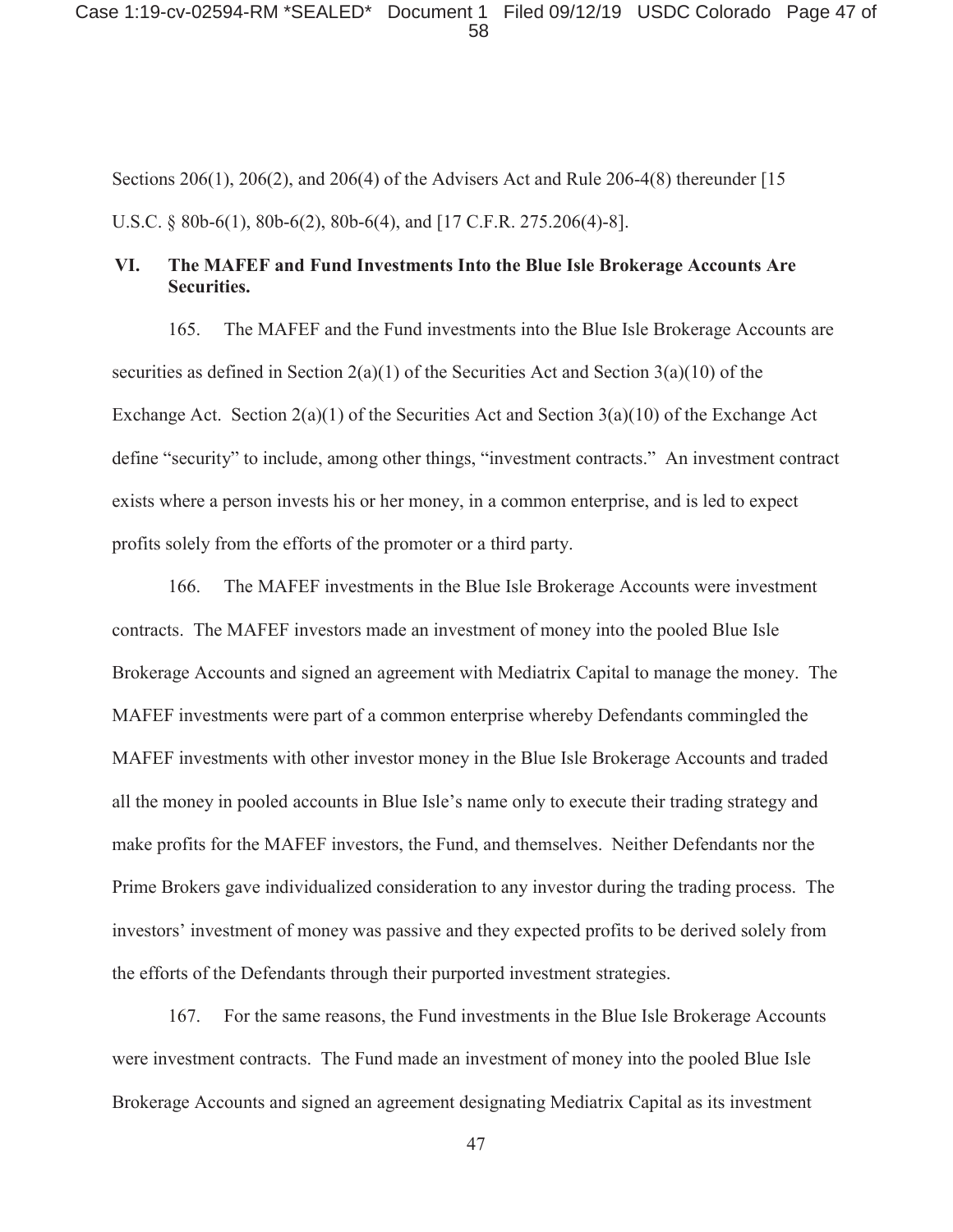manager. The Fund investments were part of a common enterprise whereby Defendants commingled the Fund investments with other investor money in the Blue Isle Brokerage Accounts and traded all the money in pooled accounts in Blue Isle's name only to execute their trading strategy to make profits for the Fund, the MAFEF investors, and themselves. Neither Defendants nor the Prime Brokers gave individualized consideration to the Fund during the trading process. The Fund's investment of money was passive and profits were to be derived solely from the efforts of the Individual Defendants through their purported investment strategies.

168. Investors' investments in the Fund are also securities. The Fund investors contributed money to the Fund, received shares of stock, and signed a Subscription Agreement designating Mediatrix Capital as the adviser of the Fund tasked with managing it by trading its assets on a discretionary basis.

169. On information and belief, at least some investors understood that their investment would be pooled with others investors' funds for purposes of trading. For instance, the Managed FX Funds prospectus provides that clients had to deposit money directly to Mediatrix Capital via its "Private Managed Fund held with the Prime Broker" and the Managed FX Disclosure Documents provided that because all accounts are under the Mediatrix Capital umbrella, clients have access to larger credit lines and more attractive pricing. Moreover, the MAFEF was advertised as a fund in which the success depended solely upon Mediatrix Capital's trading strategy.

170. The Defendants' pooling of the funds allowed them to perpetuate the fraud. The Prime Brokers would not have opened individual accounts for retail clients. By pooling, the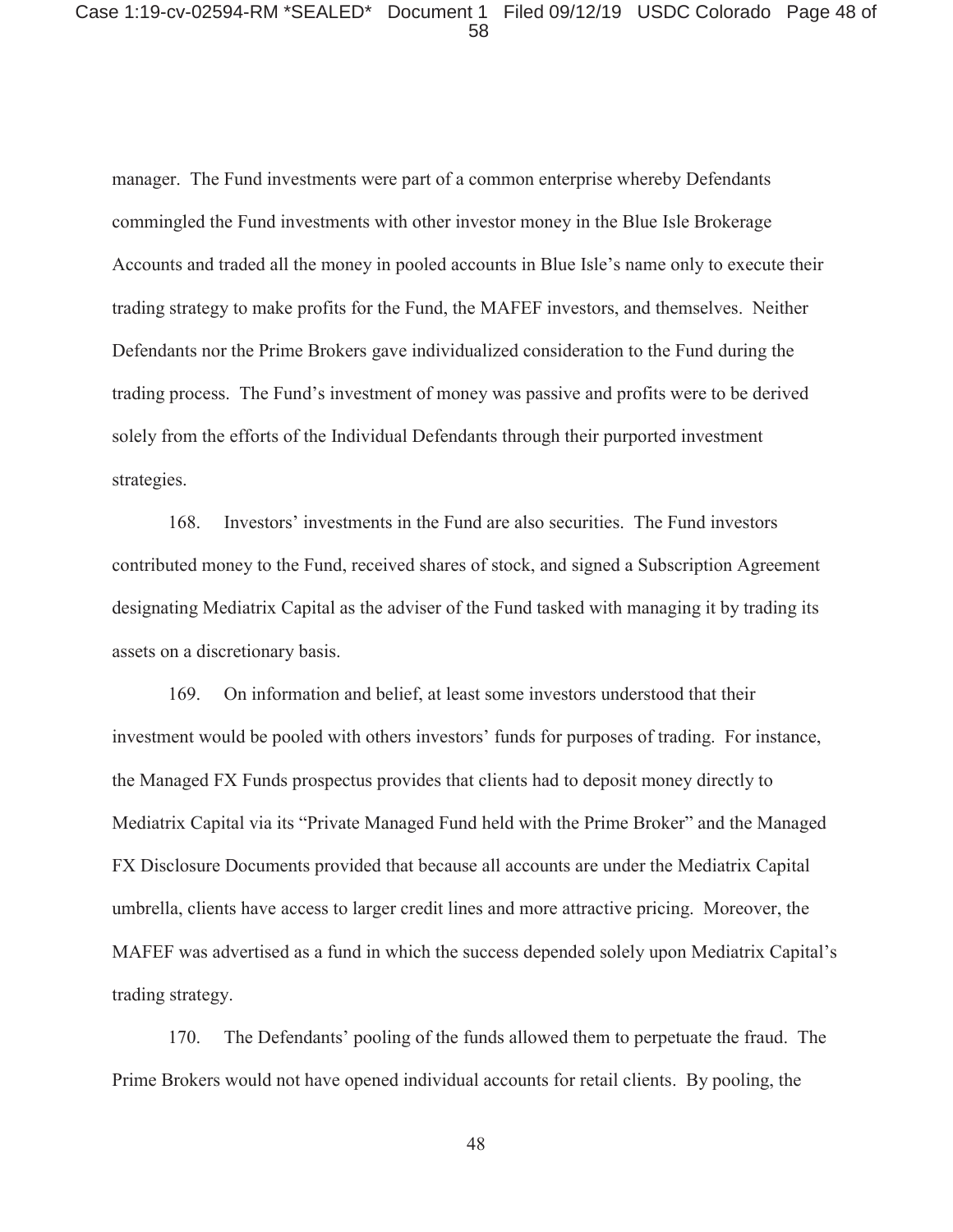Defendants were able to open the Blue Isle Brokerage Accounts at the Prime Brokers and negotiate better leverage, pricing, and margin, which they touted to investors. Pooling also allowed Defendants to conceal their trading losses from investors.

#### **VII. Defendants Conducted Unregistered Securities Transactions.**

171. Sections 5(a) and (c) of the Securities Act, 15 U.S.C. § 77e(a) and (c), make it unlawful for any person, directly or indirectly, to use interstate commerce or the mails, to send a security unless a registration statement is in effect as to the security, or to offer to sell a security unless a registration statement has been filed as to such security. A registration statement is transaction specific. Each offer and sale of a security must either be made under a registration statement or fall under a registration exemption.

172. From March 2016 to the present, Defendants offered and sold two Mediatrix Capital securities – specifically, the investments by the MAFEF investors and the Fund into the pooled Blue Isle Brokerage Accounts and the investments into the Fund (collectively, the "Mediatrix Capital Securities") -- when no registration statement was filed or in effect for the transactions. The Individual Defendants were a necessary and substantial participant in the Mediatrix Capital Securities offerings and sales. Among other things, they drafted the Mediatrix Capital Securities offering materials and solicited investors.

173. No registration statement was filed or in effect with the SEC in connection with the offer and sale of the Mediatrix Capital Securities.

174. The Mediatrix Capital Securities were not exempt from the registration requirements of Sections 5(a) and (c) of the Securities Act.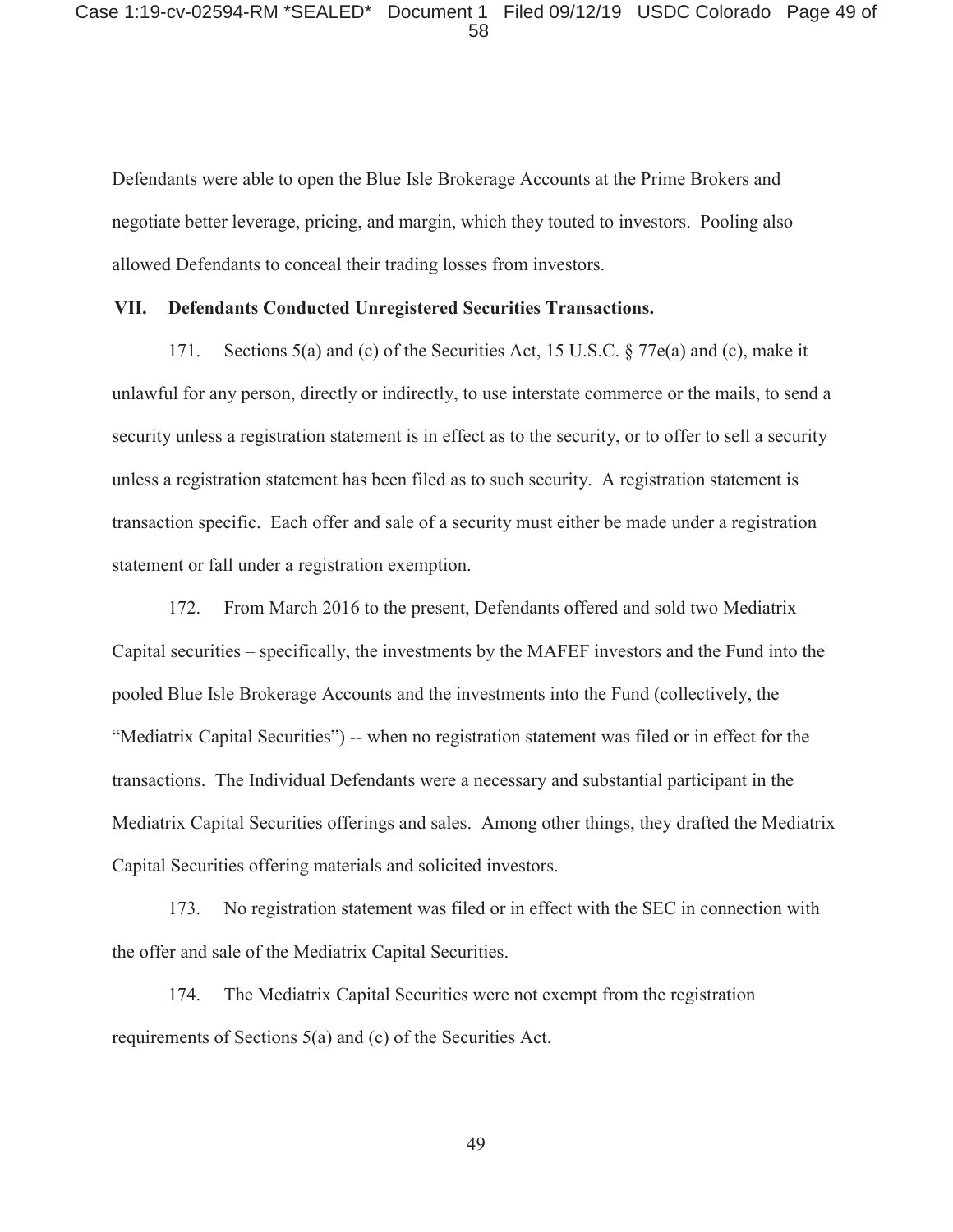175. Defendants offered and sold Mediatrix Capital Securities using the means or

instruments of interstate commerce, including but not limited to telephones, the Internet,

commercial couriers, and the mails.

## **VIII. Relief Defendants Received Proceeds from Defendants' Fraud to Which They Have No Legitimate Claim.**

176. As alleged above, each of the Relief Defendants received proceeds from Defendants' fraud for which they provided no reciprocal goods or services, and to which they have no legitimate claim. As a result, those funds should be returned to Mediatrix Capital's defrauded investors.

## **FIRST CLAIM FOR RELIEF Fraud (Misstatements and Omissions): Section 10(b) of the Exchange Act and Rule 10b-5(b) (All Defendants)**

177. The SEC realleges and incorporates by reference paragraphs 1 through 176, as though fully set forth herein.

178. Defendants, directly or indirectly, acting with scienter, by use of the means or instrumentalities of interstate commerce, or of the mails, or of a facility of a national securities exchange, in connection with the purchase or sale of a security, made untrue statements of material fact or omitted to state material facts necessary in order to make the statements made, in light of the circumstances under which they were made, not misleading.

179. By virtue of the foregoing, Defendants, directly or indirectly, violated and, unless restrained and enjoined, will again violate Section 10(b) of the Exchange Act [15 U.S.C. § 78j(b)] and Rule 10b-5(b) [17 C.F.R. § 240.10b-5] thereunder.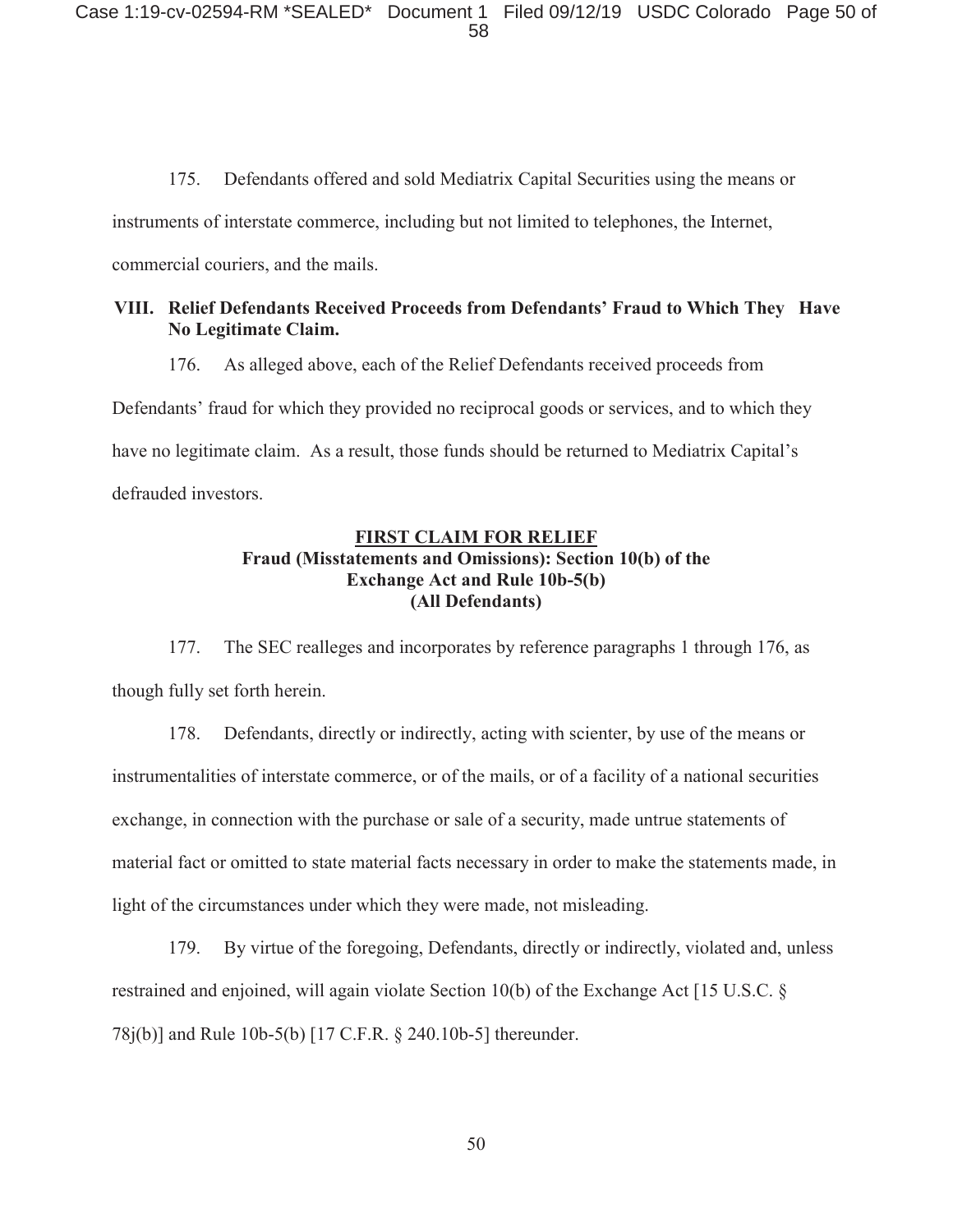## **SECOND CLAIM FOR RELIEF Fraud (Misstatements and Omissions): Section 17(a)(2) of the Securities Act (All Defendants)**

180. The SEC realleges and incorporates by reference paragraphs 1 through 179, as though fully set forth herein.

181. Defendants, directly or indirectly, in the offer or sale of securities, by use of the means or instruments of transportation or communication in interstate commerce or by use of the mails, acting with the requisite state of mind, obtained money or property by means of an untrue statement of material fact or omission to state a material fact necessary in order to make the statements made, in light of the circumstances under which they were made, not misleading.

182. By virtue of the foregoing, Defendants, directly or indirectly, violated and, unless restrained and enjoined, will again violate Section 17(a)(2) of the Securities Act [15 U.S.C. §  $77q(a)(2)$ ].

## **THIRD CLAIM FOR RELIEF Fraud: Section 10(b) of the Exchange Act and Rule 10b-5(a) and (c) (All Defendants)**

183. The SEC realleges and incorporates by reference paragraphs 1 through 182, as though fully set forth herein.

184. Defendants, directly or indirectly, acting with scienter, by use of the means or instrumentalities of interstate commerce, or of the mails, or of a facility of a national securities exchange, in connection with the purchase or sale of a security: employed devices, schemes, or artifices to defraud; or engaged in acts, practices, or courses of business which operated or would operate as a fraud or deceit upon another person.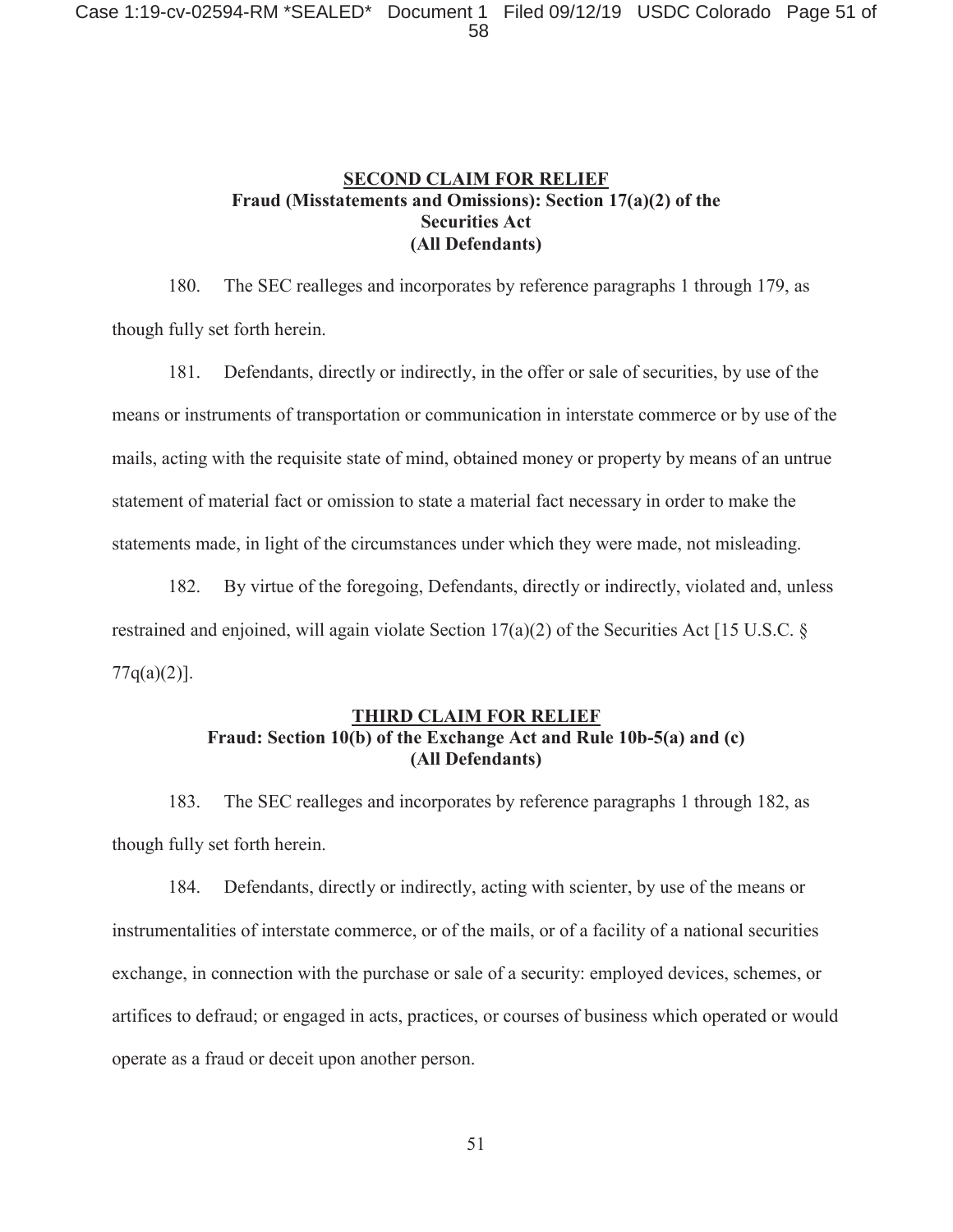Case 1:19-cv-02594-RM \*SEALED\* Document 1 Filed 09/12/19 USDC Colorado Page 52 of 58

185. By virtue of the foregoing, Defendants, directly or indirectly, each violated, and, unless restrained and enjoined, will again violate Section 10(b) [15 U.S.C. § 78j(b)] of the Exchange Act and Rule 10b-5(a) and (c) [17 C.F.R. § 240.10b-5(a) and (c)] thereunder.

## **FOURTH CLAIM FOR RELIEF Fraud: Section 17(a)(1) and (3) of the Securities Act (All Defendants)**

186. The SEC realleges and incorporates by reference paragraphs 1 through 185, as though fully set forth herein.

187. Defendants, directly or indirectly, in the offer or sale of securities, by use of the means or instruments of transportation or communication in interstate commerce or by use of the mails, acting with the requisite state of mind, employed a device, scheme, or artifice to defraud and engaged in transactions, practices, or a course of business which operated or would operate as a fraud or deceit upon purchasers.

188. By virtue of the foregoing, Defendants, directly or indirectly, violated and, unless restrained and enjoined, will again violate Section  $17(a)(1)$  and (3) of the Securities Act [15] U.S.C.  $\S 77q(a)(1)$  and (3)].

# **FIFTH CLAIM FOR RELIEF Offer and Sale of Unregistered Securities in Violation of Securities Act Sections 5(a) and (c) [15 U.S.C. §§ 77e(a), 77e(c)] (All Defendants)**

189. The SEC realleges and incorporates by reference paragraphs 1 through 188, as though fully set forth herein.

190. Defendants, directly or indirectly, by use of the means or instrumentalities of interstate commerce, or of the mails, in connection with the purchase or sale of a security,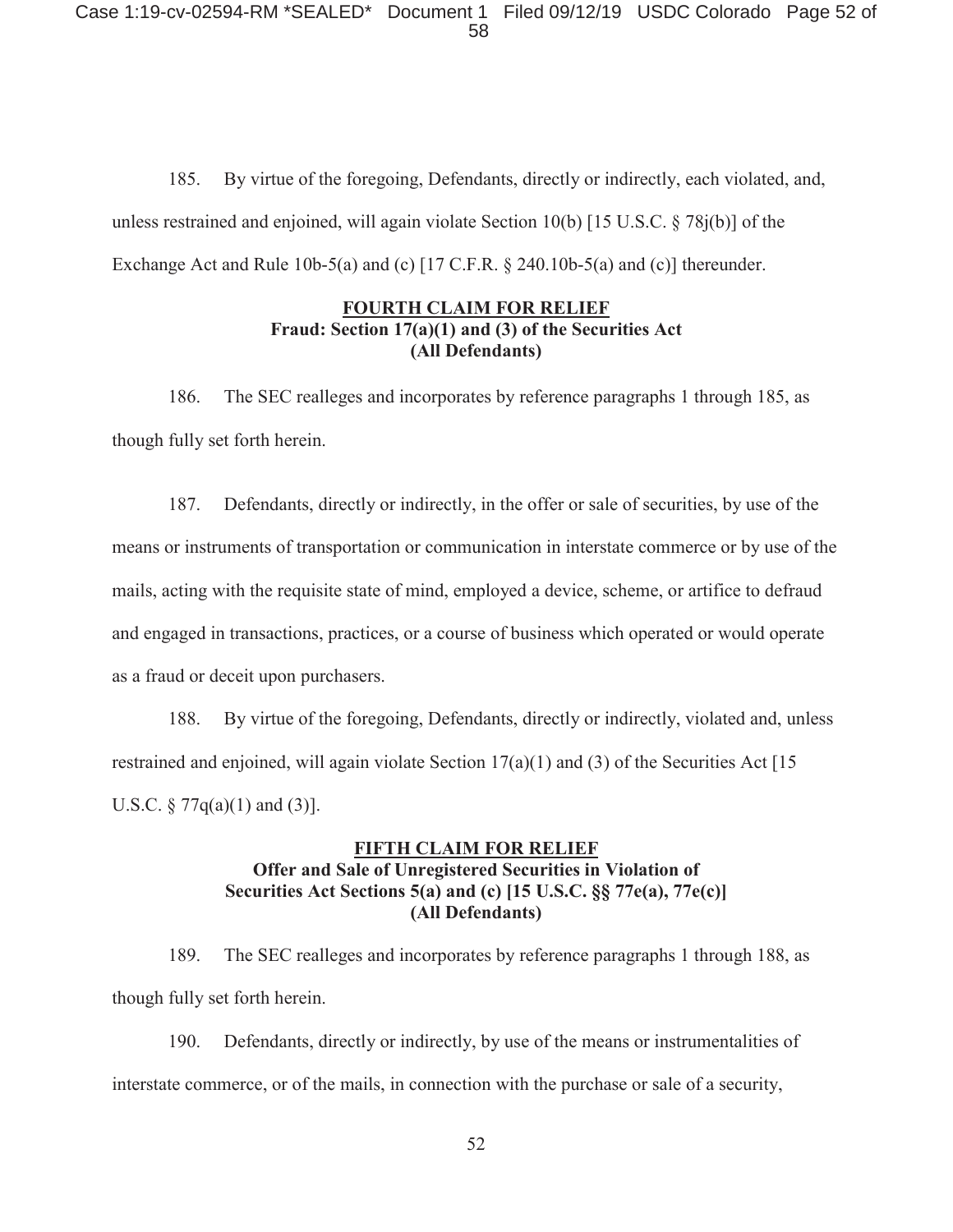offered and sold securities or carried or caused such securities to be carried through the mails or in interstate commerce, for the purpose of sale or delivery after sale, when no registration statement had been filed or was in effect as to such securities.

191. By virtue of the foregoing, Defendants, directly or indirectly, violated, and unless restrained and enjoined will again violate, Section 5(a) and (c) of the Securities Act.

## **SIXTH CLAIM FOR RELIEF Fraud by an Investment Adviser in Violation of Section 206(1) of the Advisers Act (Against Defendants Young, Stewart, Sewall, and Mediatrix Capital)**

192. The SEC realleges and incorporates by reference paragraphs 1 through 191, as though fully set forth herein.

193. As a result of the conduct alleged herein, Defendants Young, Stewart, Sewall, and Mediatrix Capital, while acting as investment advisers, by the use of the mails or any means or instrumentality of interstate commerce, directly or indirectly with scienter, employed a device, scheme, or artifice to defraud any client or prospective client.

194. By virtue of the foregoing, Defendants Young, Stewart, Sewall, and Mediatrix Capital, directly or indirectly, violated, and unless enjoined, will again violate Section 206(1) of the Advisers Act [15 U.S.C. § 80b-6(1)].

# **SEVENTH CLAIM FOR RELIEF Fraud by an Investment Adviser in Violation of Section 206(2) of the Advisers Act (Against Defendants Young, Stewart, Sewall, and Mediatrix Capital)**

195. The SEC realleges and incorporates by reference paragraphs 1 through 194, as though fully set forth herein.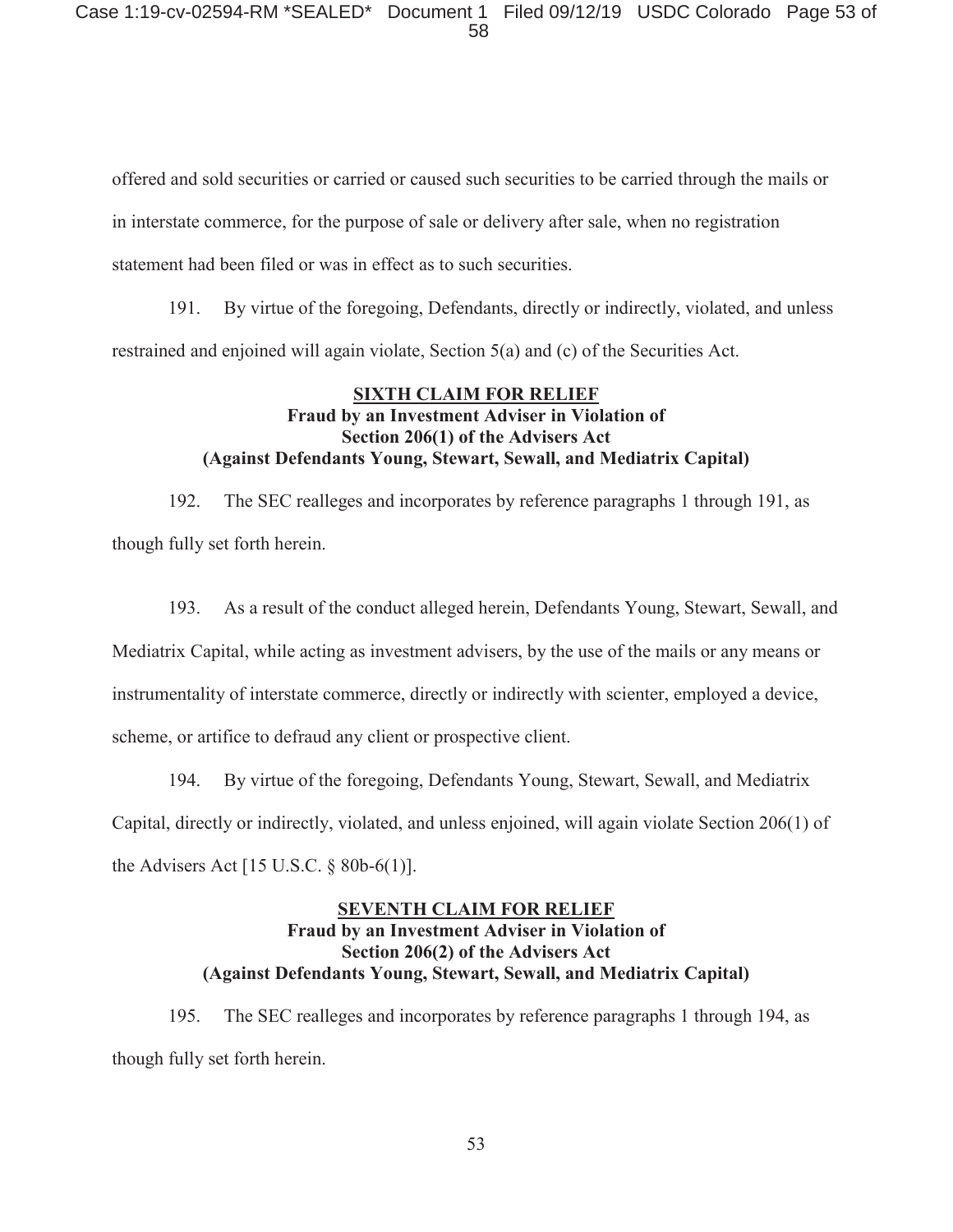196. As a result of the conduct alleged herein, Defendants Young, Stewart, Sewall, and Mediatrix Capital, while acting as investment advisers, by the use of the mails or any means or instrumentality of interstate commerce, directly or indirectly engaged in a transaction, practice, or course of business which operated as a fraud or deceit upon any client or prospective client.

197. By virtue of the foregoing, Defendants Young, Stewart, Sewall, and Mediatrix Capital, directly or indirectly, violated, and unless enjoined, will again violate Section 206(2) of the Advisers Act [15 U.S.C. § 80b-6(2)].

# **EIGHTH CLAIM FOR RELIEF**

# **Aiding and Abetting Fraud by an Investment Adviser in Violation of Sections 206(1) and (2) of the Advisers Act (Against Defendants Young, Stewart, and Sewall, Alternatively)**

198. The SEC realleges and incorporates by reference paragraphs 1 through 197, as though fully set forth herein.

199. As a result of the conduct alleged herein, Defendants Young, Stewart, and Sewall aided and abetted Defendant Mediatrix Capital's violations of Sections 206(1) and (2) of the Advisers Act by knowingly or recklessly providing substantial assistance to Mediatrix Capital which, while acting as an investment adviser, by the use of the mails or any means or instrumentality of interstate commerce, directly or indirectly:

(a). employed a device, scheme, or artifice to defraud; or

(b). engaged in a transaction, practice, or course of business which operated as

a fraud or deceit upon a client or prospective client, as more particularly described above.

200. By virtue of the foregoing, Defendants Young, Stewart, and Sewall, directly or indirectly, aided and abetted and, unless enjoined, will again aid and abet violations of Sections 206(1) and (2) of the Advisers Act [15 U.S.C. § 80b-6(1) & (2)].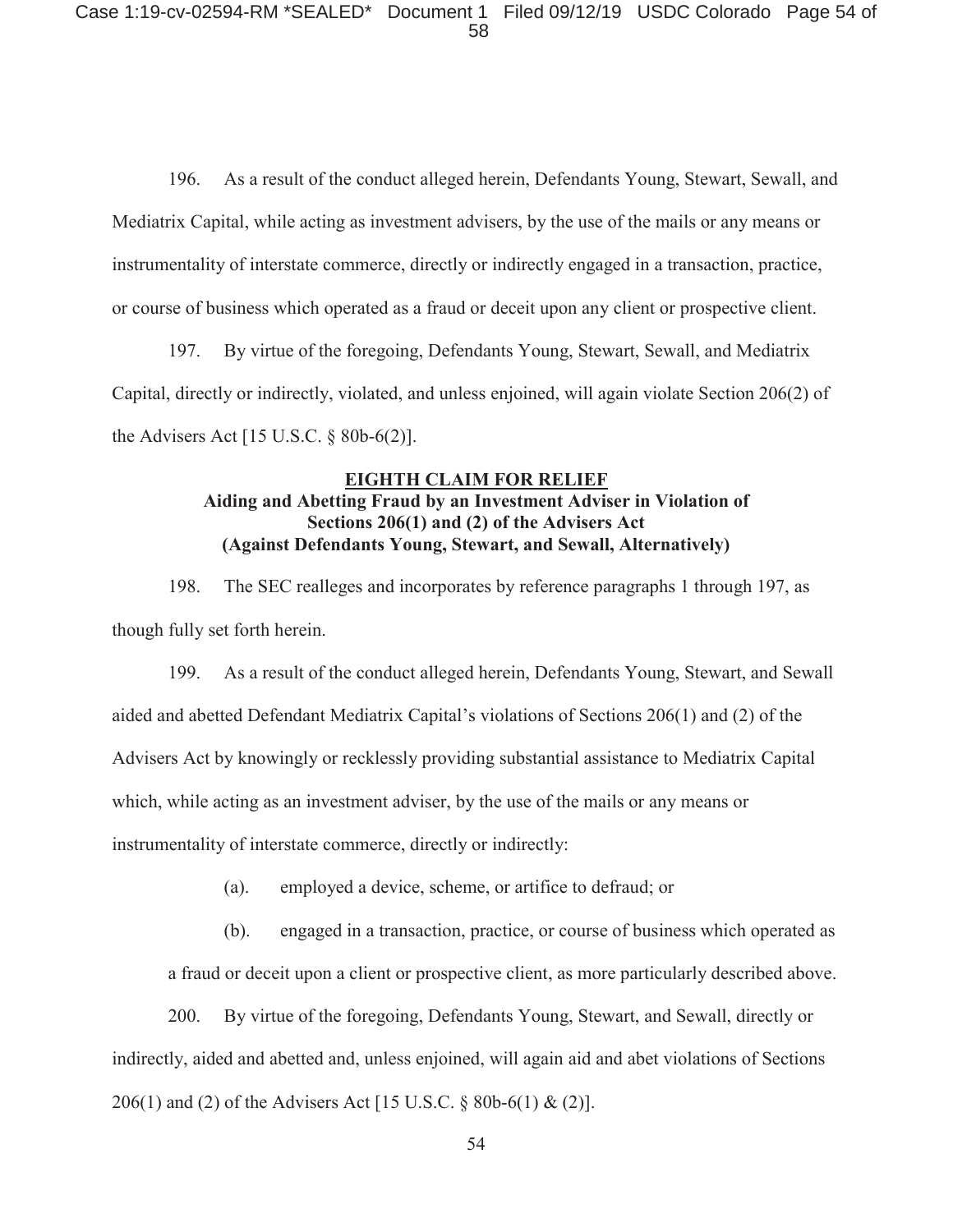## **NINTH CLAIM FOR RELIEF Fraud on Investors in a Pooled Investment Vehicle in Violation of Section 206(4) of the Advisers Act and Rule 206(4)-8 Thereunder (Against Defendants Young, Stewart, Sewall, and Mediatrix Capital)**

201. The SEC realleges and incorporates by reference paragraphs 1 through 200, as though fully set forth herein.

202. At all times relevant to the Complaint, Defendants Young, Stewart, Sewall, and Mediatrix Capital acted as investment advisers to the Fund, which is a pooled investment vehicle as defined in Rule 206(4)-8(b) [17 C.F.R. § 275/206(4)-8(b)]. Defendants Young, Stewart, Sewall, and Mediatrix Capital, while acting as investment advisers to a pooled investment vehicle, by use of the mails or any means or instrumentality of interstate commerce, directly or indirectly engaged in acts, practices, or courses of business which were fraudulent, deceptive, or manipulative. Defendants Young, Stewart, Sewall, and Mediatrix Capital, directly or indirectly:

(a). made untrue statements of material fact and omitted to state material facts necessary to make statements made, in the light of the circumstances under which they were made, not misleading, to investors and prospective investors in a pooled investment vehicle; or

(b). otherwise engaged in acts, practices, or courses of business that were fraudulent, deceptive, or manipulative with respect to investors or prospective investors in a pooled investment vehicle.

203. By virtue of the foregoing, Defendants Young, Stewart, Sewall, and Mediatrix Capital, directly or indirectly, violated, and unless enjoined, will again violate Section 206(4) of the Advisers Act [15 U.S.C. § 80b-6(2)] and Rule 206(4)-8 [17 C.F.R. § 275/206(4)-8] thereunder.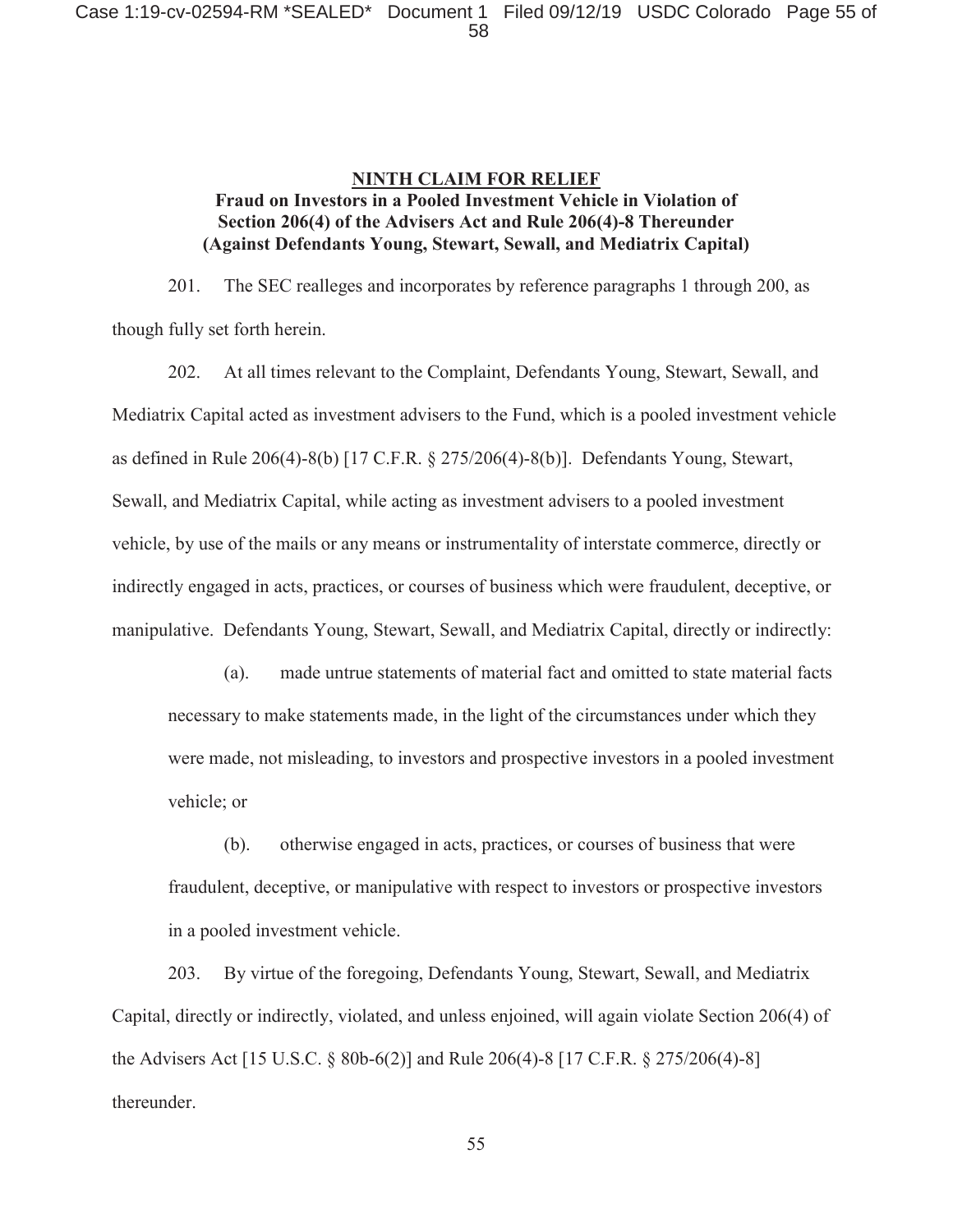### **TENTH CLAIM FOR RELIEF**

# **Aiding and Abetting Fraud on Investors in a Pooled Investment Vehicle in Violation of Section 206(4) of the Advisers Act and Rule 206(4)-8 Thereunder (Against Defendants Young, Stewart, and Sewall, Alternatively)**

204. The SEC realleges and incorporates by reference paragraphs 1 through 203, as though fully set forth herein.

205. As a result of the conduct alleged herein, Defendants Young, Stewart, and Sewall aided and abetted Defendant Mediatrix Capital's violations of Section 206(4) of the Advisers Act and Rule 206(4)-8 thereunder by knowingly or recklessly providing substantial assistance to Mediatrix Capital who, while acting as an investment adviser to a pooled investment vehicle, by the use of the mails or any means or instrumentality of interstate commerce, directly or indirectly engaged in acts, practices, or courses of business which were fraudulent, deceptive, or manipulative and directly or indirectly:

(a). made untrue statements of material fact and omitted to state material facts necessary to make statements made, in the light of the circumstances under which they were made, not misleading, to investors and prospective investors in a pooled investment vehicle; or

(b). otherwise engaged in acts, practices, or courses of business that were fraudulent, deceptive, or manipulative with respect to investors or prospective investors in a pooled investment vehicle.

206. By virtue of the foregoing, Defendants Young, Stewart, and Sewall, directly or indirectly, aided and abetted and, unless enjoined, will again aid and abet violations of Section 206(4) of the Advisers Act [15 U.S.C. § 80b-6(2)] and Rule 206(4)-8 [17 C.F.R. § 275/206(4)-8] thereunder.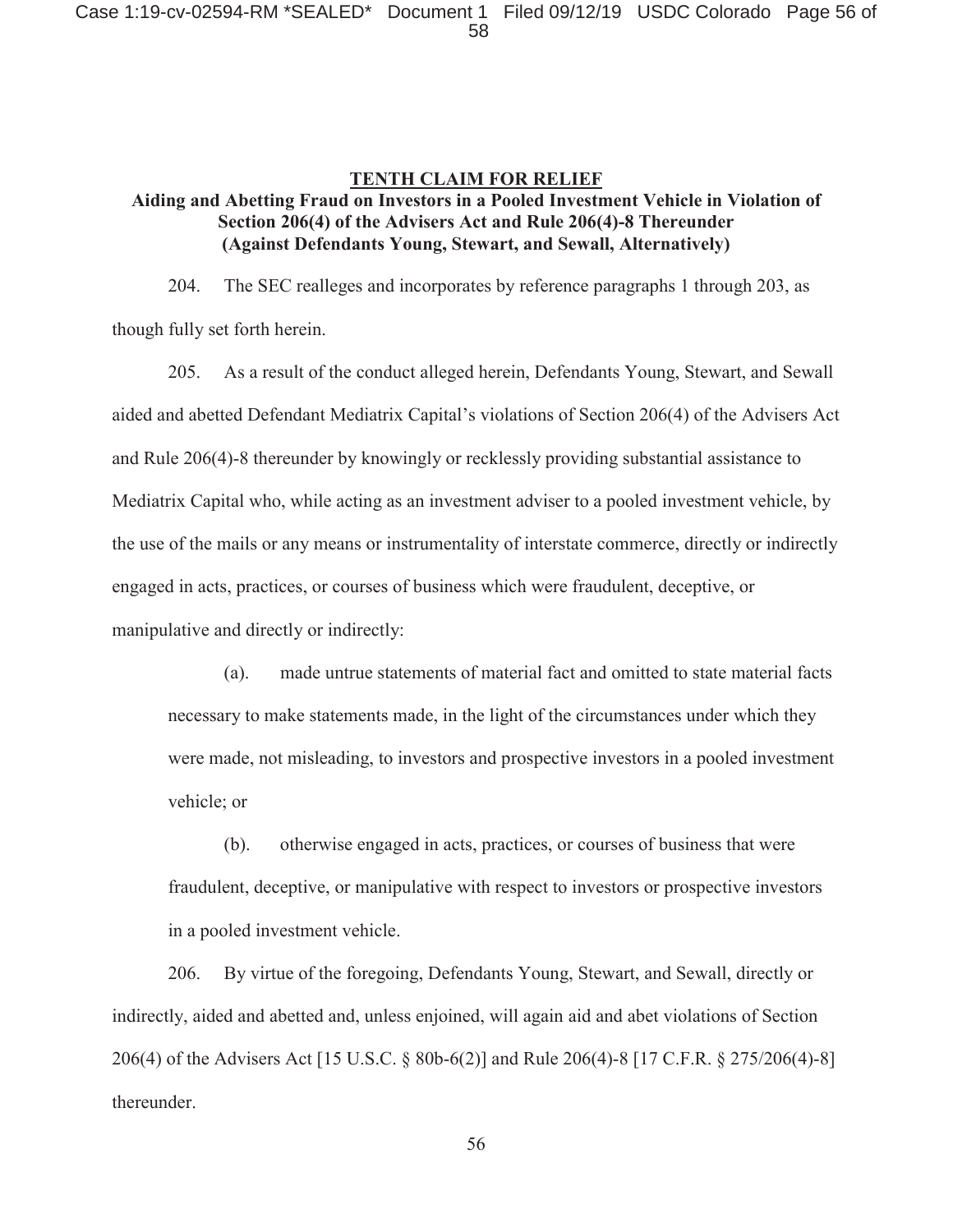### **ELEVENTH CLAIM FOR RELIEF Equitable Disgorgement**

**(Against Relief Defendants Mediatrix Capital Fund Ltd., Island Technologies LLC, Victoria M. Stewart, Maria C. Young, Hanna Ohonkova Sewall, Michael C. Baker, Walter C. Young III, Arual LP, West Beach LLC, Salve Regina Trust, TF Alliance, LLC, Casa Conejo LLC, Hase Haus, LLC, DCC Islands Foundation, Keystone Business Trust, Weinzel LLC, The 1989 Foundation, Mediatrix Capital PR LLC, Mediatrix Capital, LLC, and Blue Isle Markets Inc. (Cayman Islands))** 

207. The SEC realleges and incorporates by reference paragraphs 1 through 206, as

though fully set forth herein.

208. Each Relief Defendant received and held proceeds of the fraud.

209. Each Relief Defendant has no legitimate claim to these illicit proceeds, having

obtained the funds under circumstances in which it is not just, equitable, or conscionable for it to

retain the funds, and therefore has been unjustly enriched.

#### **RELIEF SOUGHT**

**WHEREFORE**, the SEC respectfully requests that this Court:

#### **I.**

Find that the Defendants committed the violations alleged in this Complaint;

### **II.**

 Enter an injunction, in a form consistent with Rule 65 of the Federal Rules of Civil Procedure, temporarily, preliminary and, permanently restraining and enjoining Defendants and their agents, servants, employees, attorneys, and accountants, and those persons in active concert or participation with him or it, who receive actual notice of the Final Judgment by personal service or otherwise, and each of them, from engaging in transactions, acts, practices, and courses of business described herein, and from engaging in conduct of similar purport and object in violation of Section 17(a) of Securities Act [15 U.S.C. § 77q(a)], Section 10(b) of the